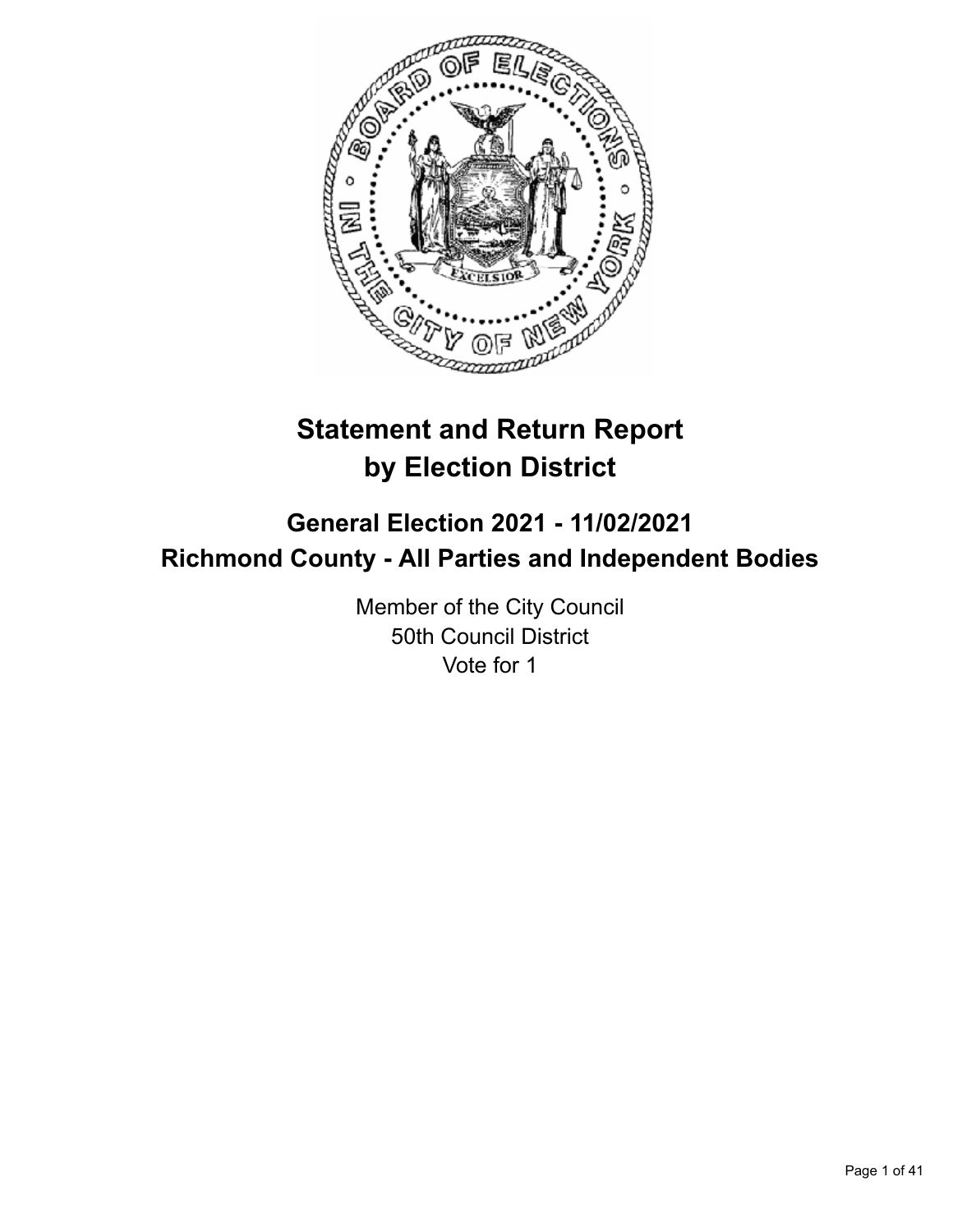

| <b>PUBLIC COUNTER</b>                                    | 410 |
|----------------------------------------------------------|-----|
| <b>MANUALLY COUNTED EMERGENCY</b>                        | 0   |
| ABSENTEE / MILITARY                                      | 21  |
| AFFIDAVIT                                                |     |
| <b>Total Ballots</b>                                     | 432 |
| Less - Inapplicable Federal/Special Presidential Ballots | 0   |
| <b>Total Applicable Ballots</b>                          | 432 |
| SAL ALBANESE (DEMOCRATIC)                                | 109 |
| DAVID M. CARR (REPUBLICAN)                               | 258 |
| GEORGE S. WONICA (CONSERVATIVE)                          | 38  |
| SAL ALBANESE (STATEN ISLAND 1ST)                         | 23  |
| <b>Total Votes</b>                                       | 428 |
| Unrecorded                                               | 4   |

# **035/61**

| <b>PUBLIC COUNTER</b>                                    | 355            |
|----------------------------------------------------------|----------------|
| MANUALLY COUNTED EMERGENCY                               | 0              |
| ABSENTEE / MILITARY                                      | $\overline{7}$ |
| AFFIDAVIT                                                | 5              |
| <b>Total Ballots</b>                                     | 367            |
| Less - Inapplicable Federal/Special Presidential Ballots | 0              |
| <b>Total Applicable Ballots</b>                          | 367            |
| SAL ALBANESE (DEMOCRATIC)                                | 83             |
| DAVID M. CARR (REPUBLICAN)                               | 211            |
| GEORGE S. WONICA (CONSERVATIVE)                          | 45             |
| SAL ALBANESE (STATEN ISLAND 1ST)                         | 11             |
| <b>Total Votes</b>                                       | 350            |
| Unrecorded                                               | 17             |

| <b>PUBLIC COUNTER</b>                                    | 255 |
|----------------------------------------------------------|-----|
| <b>MANUALLY COUNTED EMERGENCY</b>                        | 0   |
| ABSENTEE / MILITARY                                      | 7   |
| AFFIDAVIT                                                | 0   |
| <b>Total Ballots</b>                                     | 262 |
| Less - Inapplicable Federal/Special Presidential Ballots | 0   |
| <b>Total Applicable Ballots</b>                          | 262 |
| SAL ALBANESE (DEMOCRATIC)                                | 73  |
| DAVID M. CARR (REPUBLICAN)                               | 148 |
| GEORGE S. WONICA (CONSERVATIVE)                          | 22  |
| SAL ALBANESE (STATEN ISLAND 1ST)                         | 7   |
| UNATTRIBUTABLE WRITE-IN (WRITE-IN)                       | 1   |
| <b>Total Votes</b>                                       | 251 |
| Unrecorded                                               | 11  |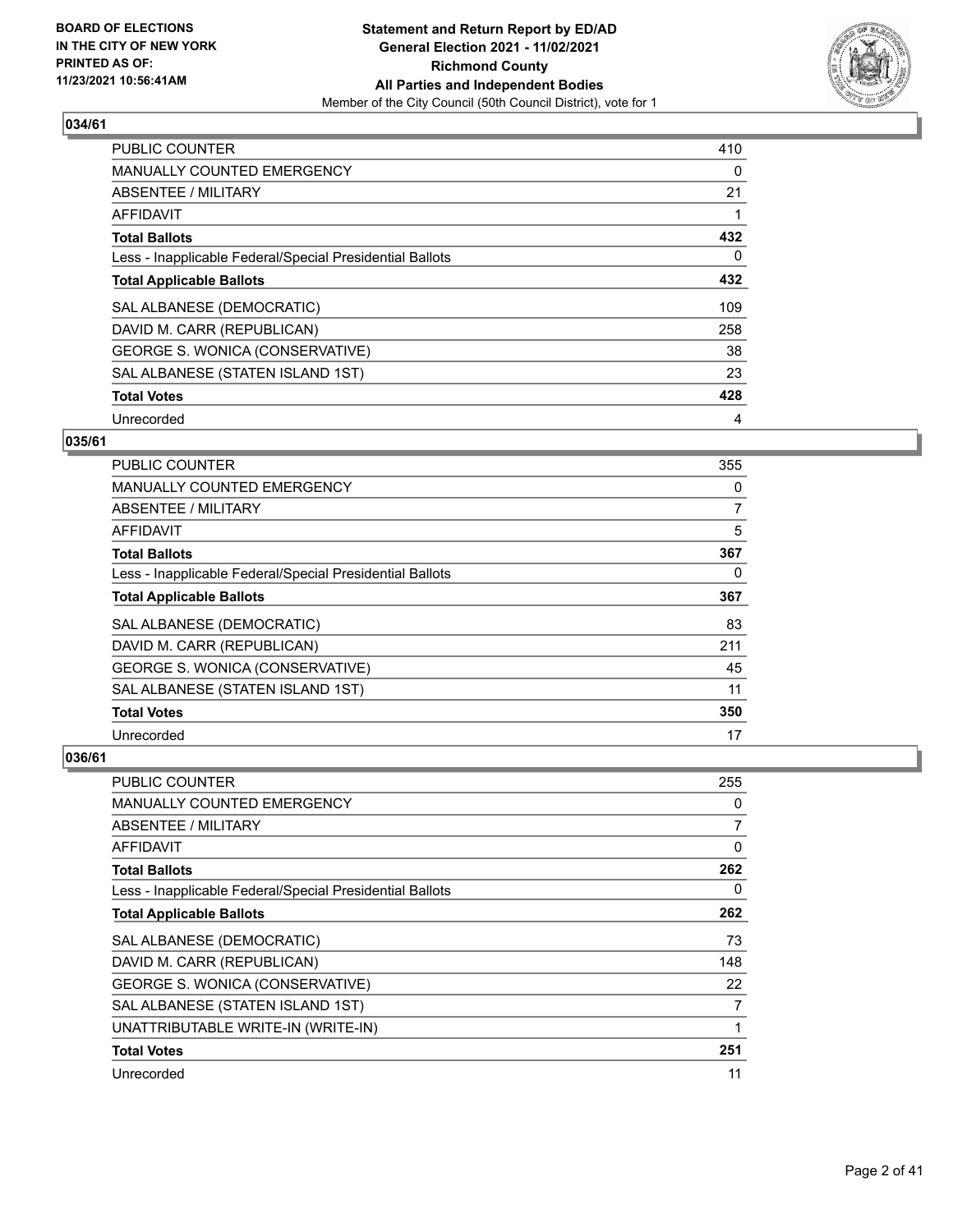

| <b>PUBLIC COUNTER</b>                                    | 410 |
|----------------------------------------------------------|-----|
| <b>MANUALLY COUNTED EMERGENCY</b>                        | 0   |
| ABSENTEE / MILITARY                                      | 20  |
| <b>AFFIDAVIT</b>                                         |     |
| <b>Total Ballots</b>                                     | 431 |
| Less - Inapplicable Federal/Special Presidential Ballots | 0   |
| <b>Total Applicable Ballots</b>                          | 431 |
| SAL ALBANESE (DEMOCRATIC)                                | 132 |
| DAVID M. CARR (REPUBLICAN)                               | 213 |
| GEORGE S. WONICA (CONSERVATIVE)                          | 53  |
| SAL ALBANESE (STATEN ISLAND 1ST)                         | 19  |
| <b>Total Votes</b>                                       | 417 |
| Unrecorded                                               | 14  |

# **046/61**

| PUBLIC COUNTER                                           | 364 |
|----------------------------------------------------------|-----|
| <b>MANUALLY COUNTED EMERGENCY</b>                        | 0   |
| <b>ABSENTEE / MILITARY</b>                               | 11  |
| <b>AFFIDAVIT</b>                                         | 0   |
| <b>Total Ballots</b>                                     | 375 |
| Less - Inapplicable Federal/Special Presidential Ballots | 0   |
| <b>Total Applicable Ballots</b>                          | 375 |
| SAL ALBANESE (DEMOCRATIC)                                | 119 |
| DAVID M. CARR (REPUBLICAN)                               | 203 |
| GEORGE S. WONICA (CONSERVATIVE)                          | 25  |
| SAL ALBANESE (STATEN ISLAND 1ST)                         | 12  |
| UNATTRIBUTABLE WRITE-IN (WRITE-IN)                       | 1   |
| <b>Total Votes</b>                                       | 360 |
| Unrecorded                                               | 15  |

| PUBLIC COUNTER                                           | 436      |
|----------------------------------------------------------|----------|
| <b>MANUALLY COUNTED EMERGENCY</b>                        | $\Omega$ |
| ABSENTEE / MILITARY                                      | 16       |
| AFFIDAVIT                                                | 2        |
| <b>Total Ballots</b>                                     | 454      |
| Less - Inapplicable Federal/Special Presidential Ballots | 0        |
| <b>Total Applicable Ballots</b>                          | 454      |
| SAL ALBANESE (DEMOCRATIC)                                | 137      |
| DAVID M. CARR (REPUBLICAN)                               | 252      |
| GEORGE S. WONICA (CONSERVATIVE)                          | 47       |
| SAL ALBANESE (STATEN ISLAND 1ST)                         | 7        |
| <b>Total Votes</b>                                       | 443      |
| Unrecorded                                               | 11       |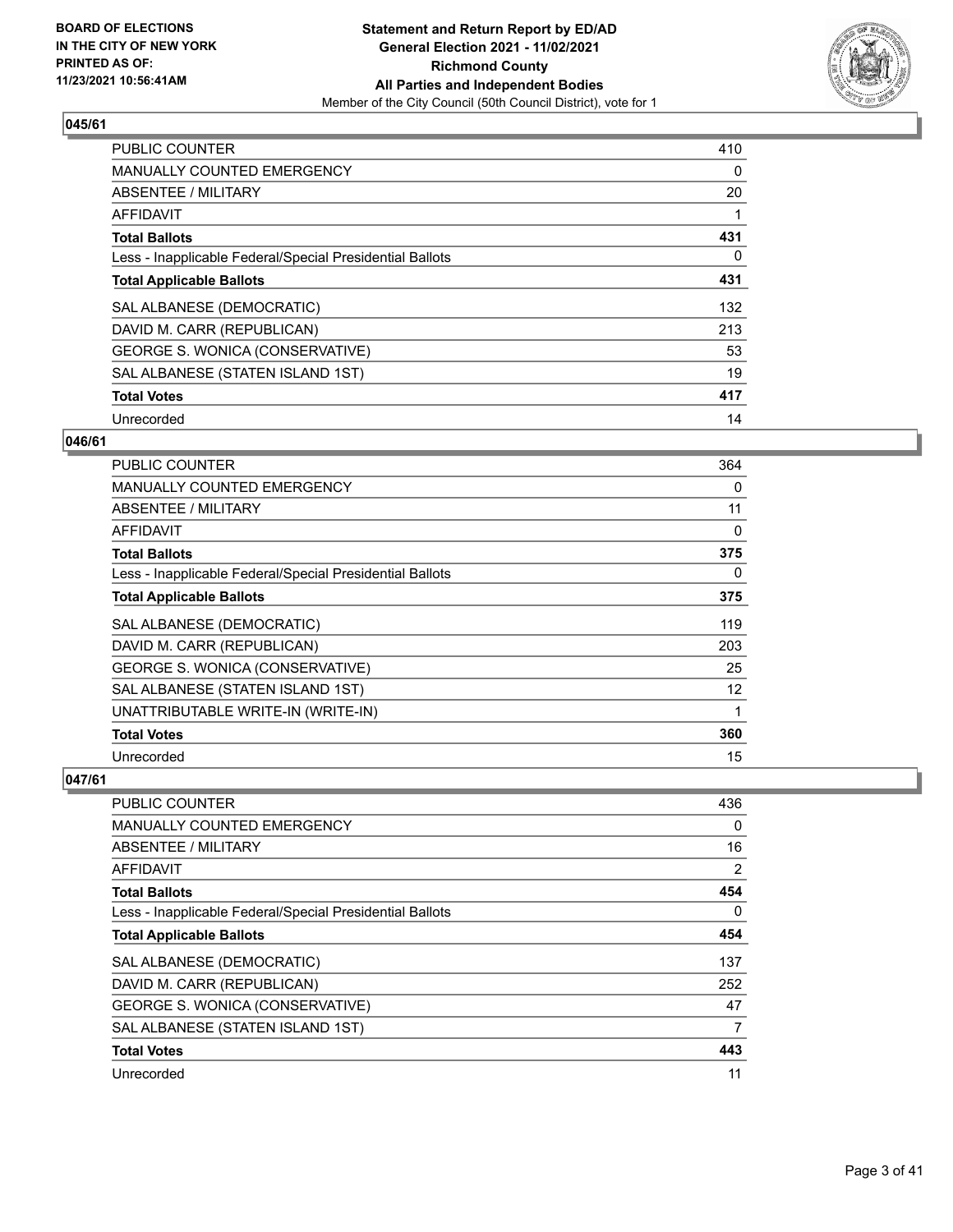

| <b>PUBLIC COUNTER</b>                                    | 478 |
|----------------------------------------------------------|-----|
| <b>MANUALLY COUNTED EMERGENCY</b>                        | 0   |
| ABSENTEE / MILITARY                                      | 19  |
| AFFIDAVIT                                                | 4   |
| <b>Total Ballots</b>                                     | 501 |
| Less - Inapplicable Federal/Special Presidential Ballots | 0   |
| <b>Total Applicable Ballots</b>                          | 501 |
| SAL ALBANESE (DEMOCRATIC)                                | 109 |
| DAVID M. CARR (REPUBLICAN)                               | 303 |
| GEORGE S. WONICA (CONSERVATIVE)                          | 54  |
| SAL ALBANESE (STATEN ISLAND 1ST)                         | 16  |
| <b>Total Votes</b>                                       | 482 |
| Unrecorded                                               | 19  |

| <b>PUBLIC COUNTER</b>                                    | 86 |
|----------------------------------------------------------|----|
| <b>MANUALLY COUNTED EMERGENCY</b>                        | 0  |
| ABSENTEE / MILITARY                                      | 10 |
| AFFIDAVIT                                                | 2  |
| <b>Total Ballots</b>                                     | 98 |
| Less - Inapplicable Federal/Special Presidential Ballots | 0  |
| <b>Total Applicable Ballots</b>                          | 98 |
| SAL ALBANESE (DEMOCRATIC)                                | 46 |
| DAVID M. CARR (REPUBLICAN)                               | 37 |
| GEORGE S. WONICA (CONSERVATIVE)                          | 3  |
| SAL ALBANESE (STATEN ISLAND 1ST)                         | 4  |
| <b>Total Votes</b>                                       | 90 |
| Unrecorded                                               | 8  |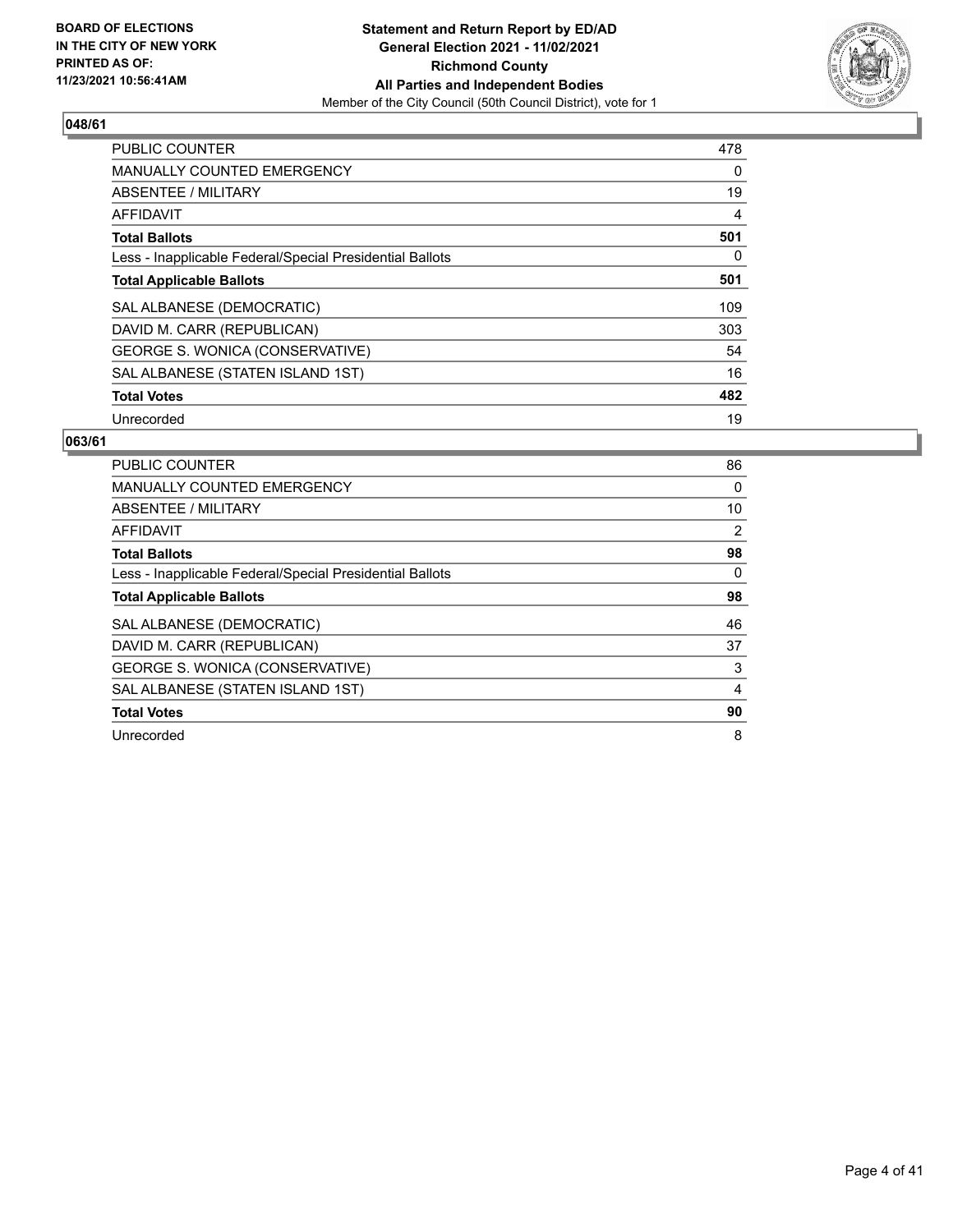

| <b>PUBLIC COUNTER</b>                                    | 282 |
|----------------------------------------------------------|-----|
| <b>MANUALLY COUNTED EMERGENCY</b>                        | 0   |
| <b>ABSENTEE / MILITARY</b>                               | 11  |
| AFFIDAVIT                                                |     |
| <b>Total Ballots</b>                                     | 294 |
| Less - Inapplicable Federal/Special Presidential Ballots | 0   |
| <b>Total Applicable Ballots</b>                          | 294 |
| SAL ALBANESE (DEMOCRATIC)                                | 72  |
| DAVID M. CARR (REPUBLICAN)                               | 200 |
| GEORGE S. WONICA (CONSERVATIVE)                          | 10  |
| SAL ALBANESE (STATEN ISLAND 1ST)                         | 1   |
| UNATTRIBUTABLE WRITE-IN (WRITE-IN)                       |     |
| <b>Total Votes</b>                                       | 284 |
| Unrecorded                                               | 10  |

# **064/62**

| <b>PUBLIC COUNTER</b>                                    | 267 |
|----------------------------------------------------------|-----|
| <b>MANUALLY COUNTED EMERGENCY</b>                        | 0   |
| <b>ABSENTEE / MILITARY</b>                               | 19  |
| <b>AFFIDAVIT</b>                                         | 0   |
| <b>Total Ballots</b>                                     | 286 |
| Less - Inapplicable Federal/Special Presidential Ballots | 0   |
| <b>Total Applicable Ballots</b>                          | 286 |
| SAL ALBANESE (DEMOCRATIC)                                | 70  |
| DAVID M. CARR (REPUBLICAN)                               | 171 |
| GEORGE S. WONICA (CONSERVATIVE)                          | 26  |
| SAL ALBANESE (STATEN ISLAND 1ST)                         | 9   |
| CALRIS ODOGBILI (WRITE-IN)                               |     |
| <b>Total Votes</b>                                       | 277 |
| Unrecorded                                               | 9   |

| <b>PUBLIC COUNTER</b>                                    | 541      |
|----------------------------------------------------------|----------|
| <b>MANUALLY COUNTED EMERGENCY</b>                        | 0        |
| ABSENTEE / MILITARY                                      | 15       |
| AFFIDAVIT                                                | 2        |
| <b>Total Ballots</b>                                     | 558      |
| Less - Inapplicable Federal/Special Presidential Ballots | $\Omega$ |
| <b>Total Applicable Ballots</b>                          | 558      |
| SAL ALBANESE (DEMOCRATIC)                                | 118      |
| DAVID M. CARR (REPUBLICAN)                               | 369      |
| GEORGE S. WONICA (CONSERVATIVE)                          | 30       |
| SAL ALBANESE (STATEN ISLAND 1ST)                         | 27       |
| <b>Total Votes</b>                                       | 544      |
| Unrecorded                                               | 14       |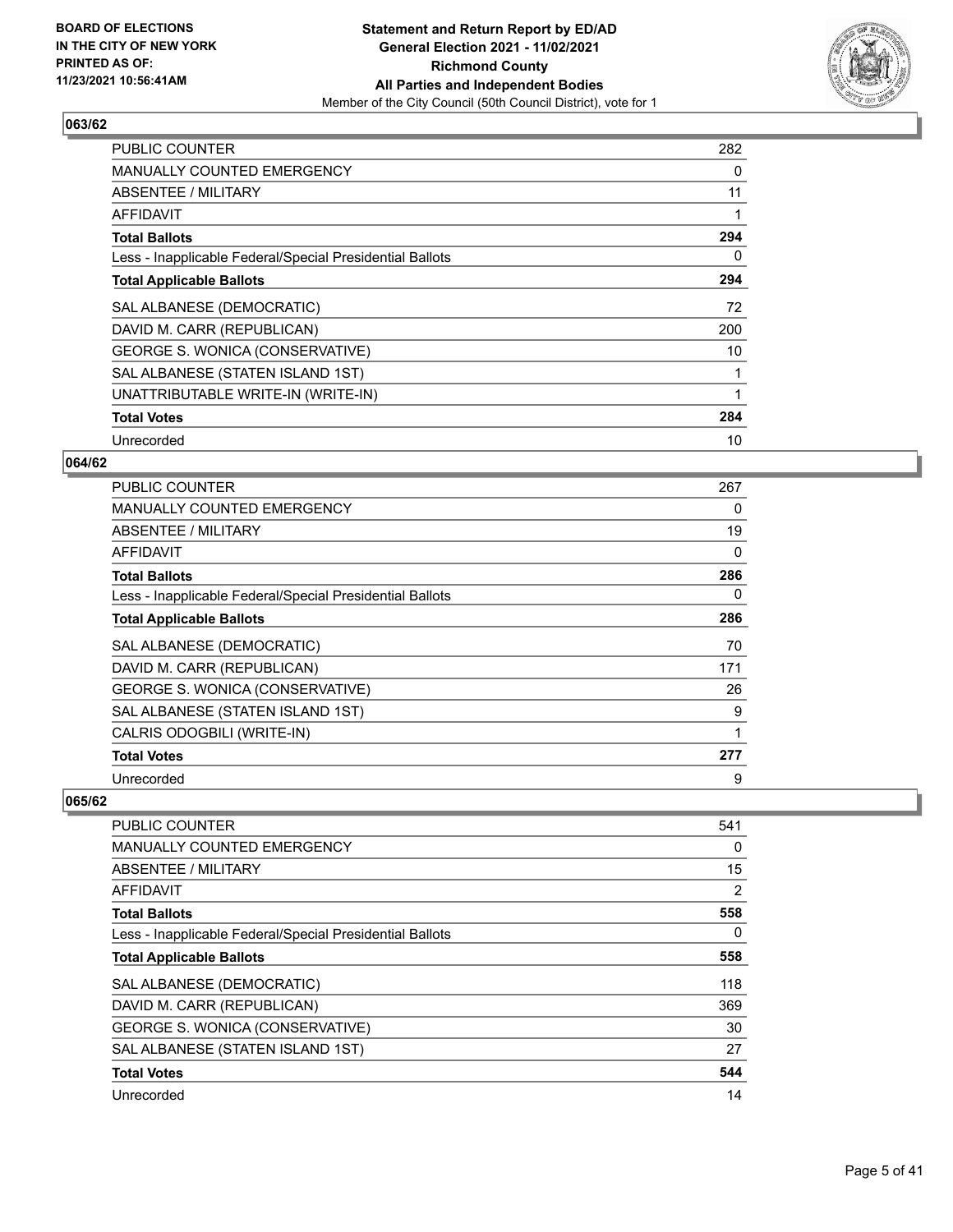

| <b>PUBLIC COUNTER</b>                                    | 468 |
|----------------------------------------------------------|-----|
| <b>MANUALLY COUNTED EMERGENCY</b>                        | 0   |
| <b>ABSENTEE / MILITARY</b>                               | 21  |
| <b>AFFIDAVIT</b>                                         |     |
| <b>Total Ballots</b>                                     | 490 |
| Less - Inapplicable Federal/Special Presidential Ballots | 0   |
| <b>Total Applicable Ballots</b>                          | 490 |
| SAL ALBANESE (DEMOCRATIC)                                | 94  |
| DAVID M. CARR (REPUBLICAN)                               | 344 |
| GEORGE S. WONICA (CONSERVATIVE)                          | 20  |
| SAL ALBANESE (STATEN ISLAND 1ST)                         | 17  |
| UNATTRIBUTABLE WRITE-IN (WRITE-IN)                       |     |
| <b>Total Votes</b>                                       | 476 |
| Unrecorded                                               | 14  |

# **067/62**

| <b>PUBLIC COUNTER</b>                                    | 417 |
|----------------------------------------------------------|-----|
| <b>MANUALLY COUNTED EMERGENCY</b>                        | 0   |
| <b>ABSENTEE / MILITARY</b>                               | 19  |
| AFFIDAVIT                                                | 0   |
| <b>Total Ballots</b>                                     | 436 |
| Less - Inapplicable Federal/Special Presidential Ballots | 0   |
| <b>Total Applicable Ballots</b>                          | 436 |
| SAL ALBANESE (DEMOCRATIC)                                | 116 |
| DAVID M. CARR (REPUBLICAN)                               | 264 |
| GEORGE S. WONICA (CONSERVATIVE)                          | 16  |
| SAL ALBANESE (STATEN ISLAND 1ST)                         | 18  |
| FRANK HERBERT (WRITE-IN)                                 | 1   |
| <b>Total Votes</b>                                       | 415 |
| Unrecorded                                               | 21  |

| <b>PUBLIC COUNTER</b>                                    | 399 |
|----------------------------------------------------------|-----|
| <b>MANUALLY COUNTED EMERGENCY</b>                        | 0   |
| ABSENTEE / MILITARY                                      | 19  |
| AFFIDAVIT                                                | 2   |
| <b>Total Ballots</b>                                     | 420 |
| Less - Inapplicable Federal/Special Presidential Ballots | 0   |
| <b>Total Applicable Ballots</b>                          | 420 |
| SAL ALBANESE (DEMOCRATIC)                                | 129 |
| DAVID M. CARR (REPUBLICAN)                               | 243 |
| GEORGE S. WONICA (CONSERVATIVE)                          | 19  |
| SAL ALBANESE (STATEN ISLAND 1ST)                         | 16  |
| <b>Total Votes</b>                                       | 407 |
| Unrecorded                                               | 13  |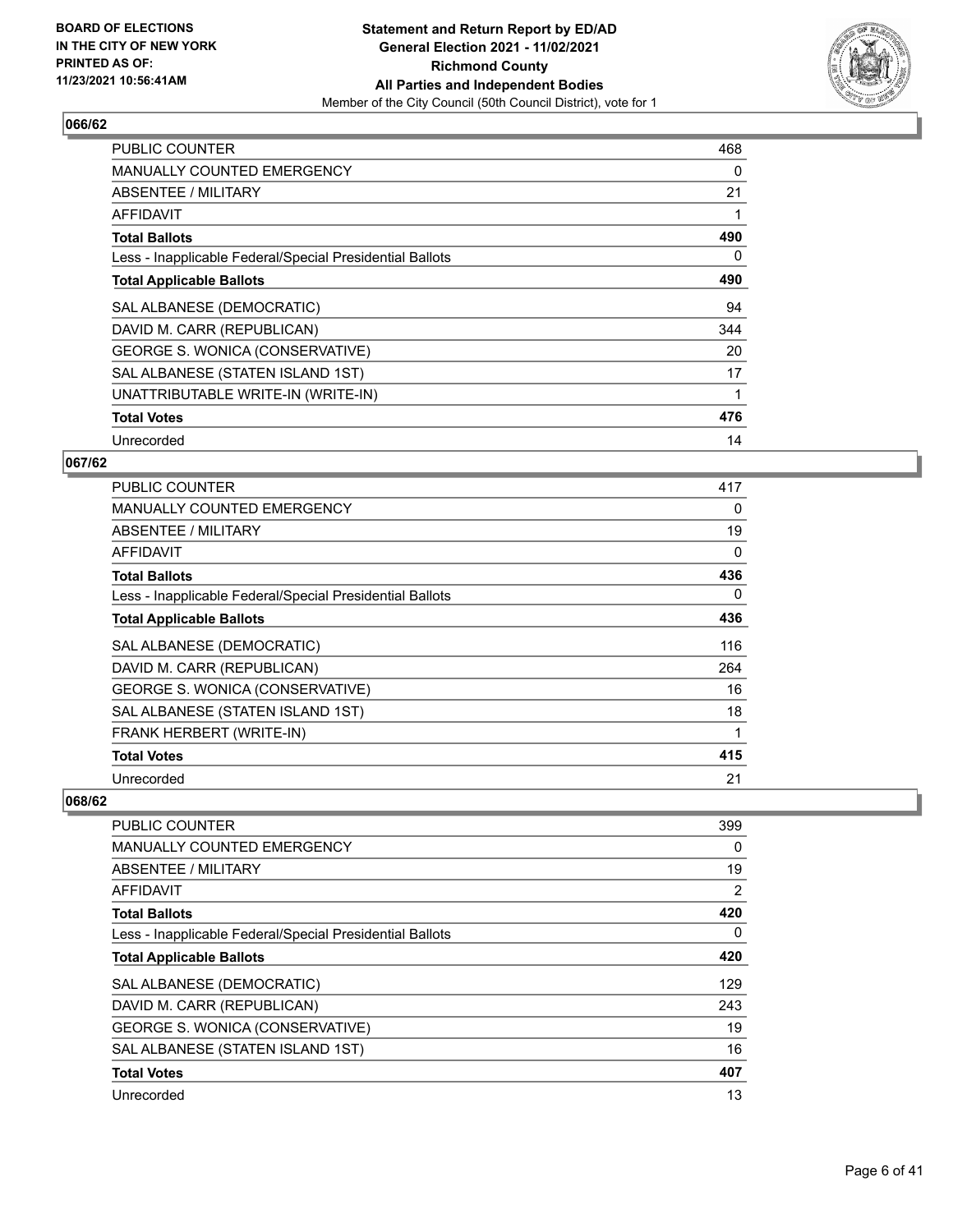

| <b>PUBLIC COUNTER</b>                                    | 363 |
|----------------------------------------------------------|-----|
| <b>MANUALLY COUNTED EMERGENCY</b>                        | 0   |
| ABSENTEE / MILITARY                                      | 25  |
| <b>AFFIDAVIT</b>                                         | 8   |
| <b>Total Ballots</b>                                     | 396 |
| Less - Inapplicable Federal/Special Presidential Ballots | 0   |
| <b>Total Applicable Ballots</b>                          | 396 |
| SAL ALBANESE (DEMOCRATIC)                                | 107 |
| DAVID M. CARR (REPUBLICAN)                               | 242 |
| GEORGE S. WONICA (CONSERVATIVE)                          | 17  |
| SAL ALBANESE (STATEN ISLAND 1ST)                         | 18  |
| JOSEPH C. BORELLI (WRITE-IN)                             |     |
| <b>Total Votes</b>                                       | 385 |
| Unrecorded                                               | 11  |

# **070/62**

| PUBLIC COUNTER                                           | 179      |
|----------------------------------------------------------|----------|
| <b>MANUALLY COUNTED EMERGENCY</b>                        | 0        |
| ABSENTEE / MILITARY                                      | 13       |
| AFFIDAVIT                                                | 0        |
| <b>Total Ballots</b>                                     | 192      |
| Less - Inapplicable Federal/Special Presidential Ballots | $\Omega$ |
| <b>Total Applicable Ballots</b>                          | 192      |
| SAL ALBANESE (DEMOCRATIC)                                | 55       |
| DAVID M. CARR (REPUBLICAN)                               | 116      |
| GEORGE S. WONICA (CONSERVATIVE)                          | 15       |
| SAL ALBANESE (STATEN ISLAND 1ST)                         | 3        |
| <b>Total Votes</b>                                       | 189      |
| Unrecorded                                               | 3        |

| <b>PUBLIC COUNTER</b>                                    | 420 |
|----------------------------------------------------------|-----|
| MANUALLY COUNTED EMERGENCY                               | 0   |
| ABSENTEE / MILITARY                                      | 16  |
| AFFIDAVIT                                                | 3   |
| <b>Total Ballots</b>                                     | 439 |
| Less - Inapplicable Federal/Special Presidential Ballots | 0   |
| <b>Total Applicable Ballots</b>                          | 439 |
| SAL ALBANESE (DEMOCRATIC)                                | 100 |
| DAVID M. CARR (REPUBLICAN)                               | 290 |
| GEORGE S. WONICA (CONSERVATIVE)                          | 20  |
| SAL ALBANESE (STATEN ISLAND 1ST)                         | 10  |
| <b>Total Votes</b>                                       | 420 |
| Unrecorded                                               | 19  |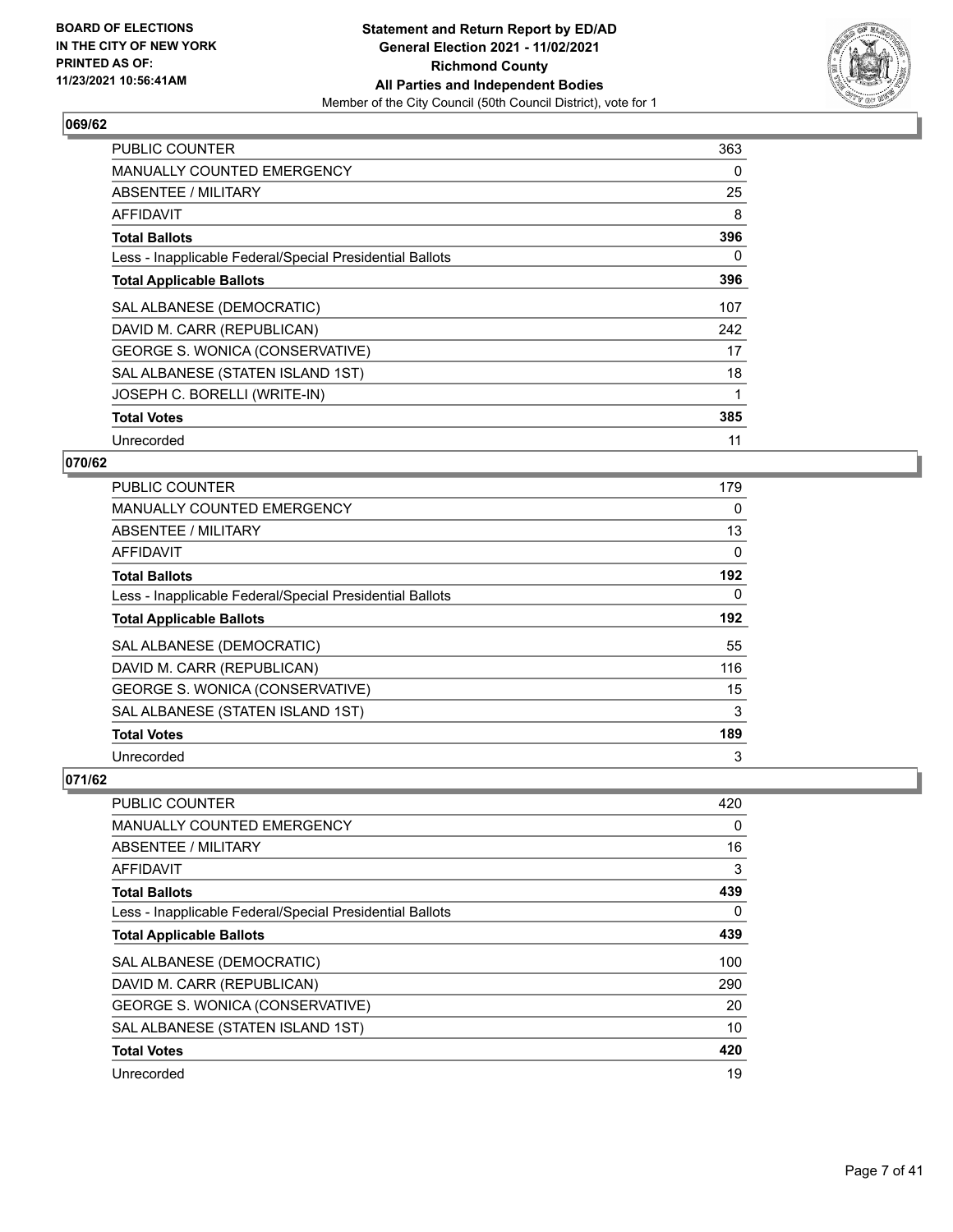

| <b>PUBLIC COUNTER</b>                                    | 369 |
|----------------------------------------------------------|-----|
| <b>MANUALLY COUNTED EMERGENCY</b>                        | 0   |
| ABSENTEE / MILITARY                                      | 8   |
| AFFIDAVIT                                                | 0   |
| <b>Total Ballots</b>                                     | 377 |
| Less - Inapplicable Federal/Special Presidential Ballots | 0   |
| <b>Total Applicable Ballots</b>                          | 377 |
| SAL ALBANESE (DEMOCRATIC)                                | 78  |
| DAVID M. CARR (REPUBLICAN)                               | 262 |
| GEORGE S. WONICA (CONSERVATIVE)                          | 15  |
| SAL ALBANESE (STATEN ISLAND 1ST)                         | 9   |
| <b>Total Votes</b>                                       | 364 |
| Unrecorded                                               | 13  |

# **073/62**

| PUBLIC COUNTER                                           | 398 |
|----------------------------------------------------------|-----|
| <b>MANUALLY COUNTED EMERGENCY</b>                        | 0   |
| ABSENTEE / MILITARY                                      | 31  |
| AFFIDAVIT                                                |     |
| <b>Total Ballots</b>                                     | 430 |
| Less - Inapplicable Federal/Special Presidential Ballots | 0   |
| <b>Total Applicable Ballots</b>                          | 430 |
| SAL ALBANESE (DEMOCRATIC)                                | 116 |
| DAVID M. CARR (REPUBLICAN)                               | 246 |
| <b>GEORGE S. WONICA (CONSERVATIVE)</b>                   | 35  |
| SAL ALBANESE (STATEN ISLAND 1ST)                         | 15  |
| <b>Total Votes</b>                                       | 412 |
| Unrecorded                                               | 18  |

| PUBLIC COUNTER                                           | 342 |
|----------------------------------------------------------|-----|
| MANUALLY COUNTED EMERGENCY                               | 0   |
| ABSENTEE / MILITARY                                      | 18  |
| AFFIDAVIT                                                | 1   |
| <b>Total Ballots</b>                                     | 361 |
| Less - Inapplicable Federal/Special Presidential Ballots | 0   |
| <b>Total Applicable Ballots</b>                          | 361 |
| SAL ALBANESE (DEMOCRATIC)                                | 104 |
| DAVID M. CARR (REPUBLICAN)                               | 222 |
| GEORGE S. WONICA (CONSERVATIVE)                          | 14  |
| SAL ALBANESE (STATEN ISLAND 1ST)                         | 14  |
| <b>Total Votes</b>                                       | 354 |
| Unrecorded                                               | 7   |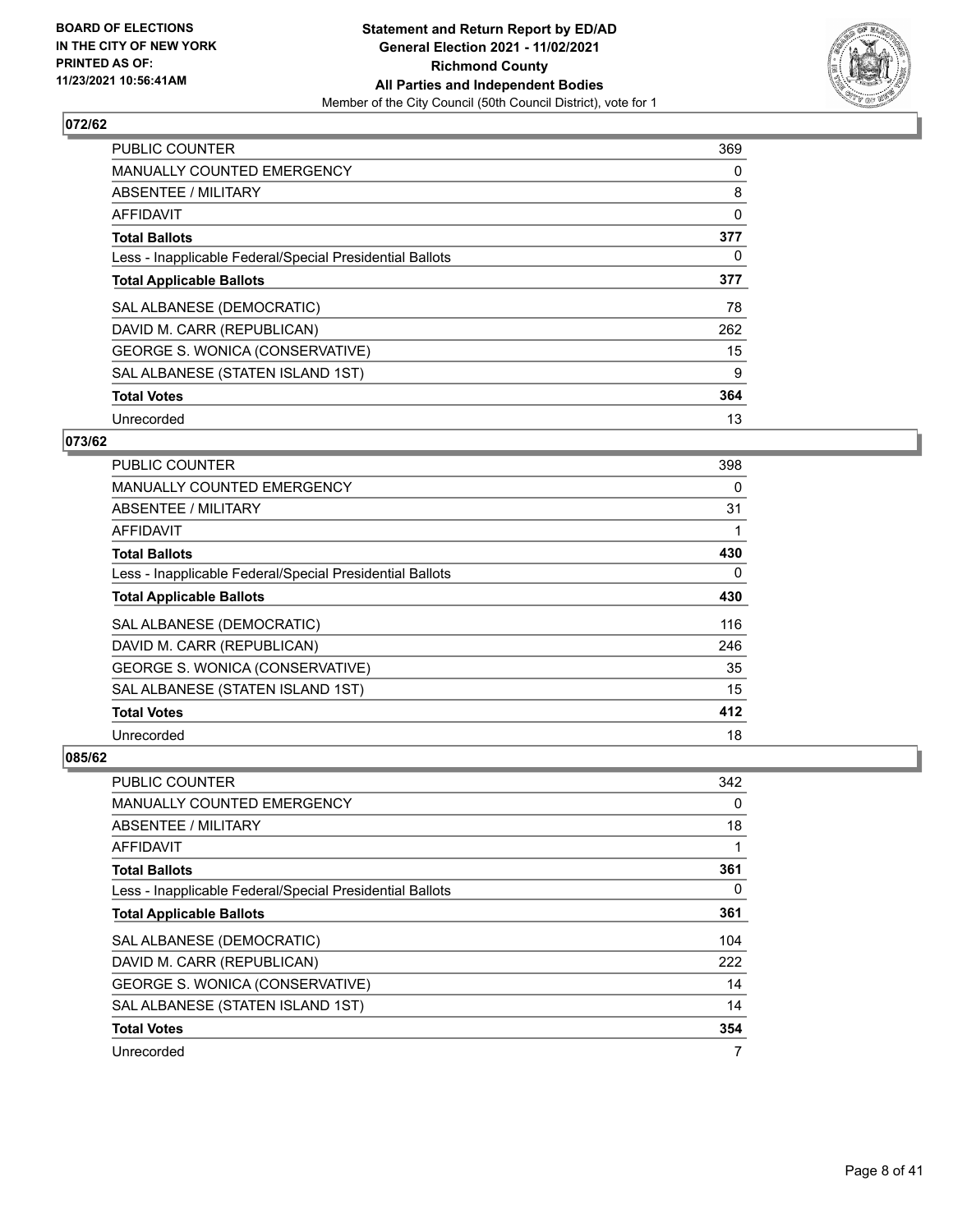

| <b>PUBLIC COUNTER</b>                                    | 448 |
|----------------------------------------------------------|-----|
| <b>MANUALLY COUNTED EMERGENCY</b>                        | 0   |
| ABSENTEE / MILITARY                                      | 15  |
| AFFIDAVIT                                                | 2   |
| <b>Total Ballots</b>                                     | 465 |
| Less - Inapplicable Federal/Special Presidential Ballots | 0   |
| <b>Total Applicable Ballots</b>                          | 465 |
| SAL ALBANESE (DEMOCRATIC)                                | 97  |
| DAVID M. CARR (REPUBLICAN)                               | 309 |
| GEORGE S. WONICA (CONSERVATIVE)                          | 31  |
| SAL ALBANESE (STATEN ISLAND 1ST)                         | 11  |
| UNATTRIBUTABLE WRITE-IN (WRITE-IN)                       |     |
| <b>Total Votes</b>                                       | 449 |
| Unrecorded                                               | 16  |

# **019/63**

| PUBLIC COUNTER                                           | 252 |
|----------------------------------------------------------|-----|
| <b>MANUALLY COUNTED EMERGENCY</b>                        | 0   |
| ABSENTEE / MILITARY                                      | 5   |
| AFFIDAVIT                                                | 2   |
| <b>Total Ballots</b>                                     | 259 |
| Less - Inapplicable Federal/Special Presidential Ballots | 0   |
| <b>Total Applicable Ballots</b>                          | 259 |
| SAL ALBANESE (DEMOCRATIC)                                | 63  |
| DAVID M. CARR (REPUBLICAN)                               | 158 |
| GEORGE S. WONICA (CONSERVATIVE)                          | 17  |
| SAL ALBANESE (STATEN ISLAND 1ST)                         | 11  |
| <b>Total Votes</b>                                       | 249 |
| Unrecorded                                               | 10  |

| PUBLIC COUNTER                                           | 241      |
|----------------------------------------------------------|----------|
| MANUALLY COUNTED EMERGENCY                               | 0        |
| ABSENTEE / MILITARY                                      | 39       |
| AFFIDAVIT                                                | 0        |
| <b>Total Ballots</b>                                     | 280      |
| Less - Inapplicable Federal/Special Presidential Ballots | $\Omega$ |
| <b>Total Applicable Ballots</b>                          | 280      |
| SAL ALBANESE (DEMOCRATIC)                                | 99       |
| DAVID M. CARR (REPUBLICAN)                               | 140      |
| <b>GEORGE S. WONICA (CONSERVATIVE)</b>                   | 25       |
| SAL ALBANESE (STATEN ISLAND 1ST)                         | 7        |
| <b>Total Votes</b>                                       | 271      |
| Unrecorded                                               | 9        |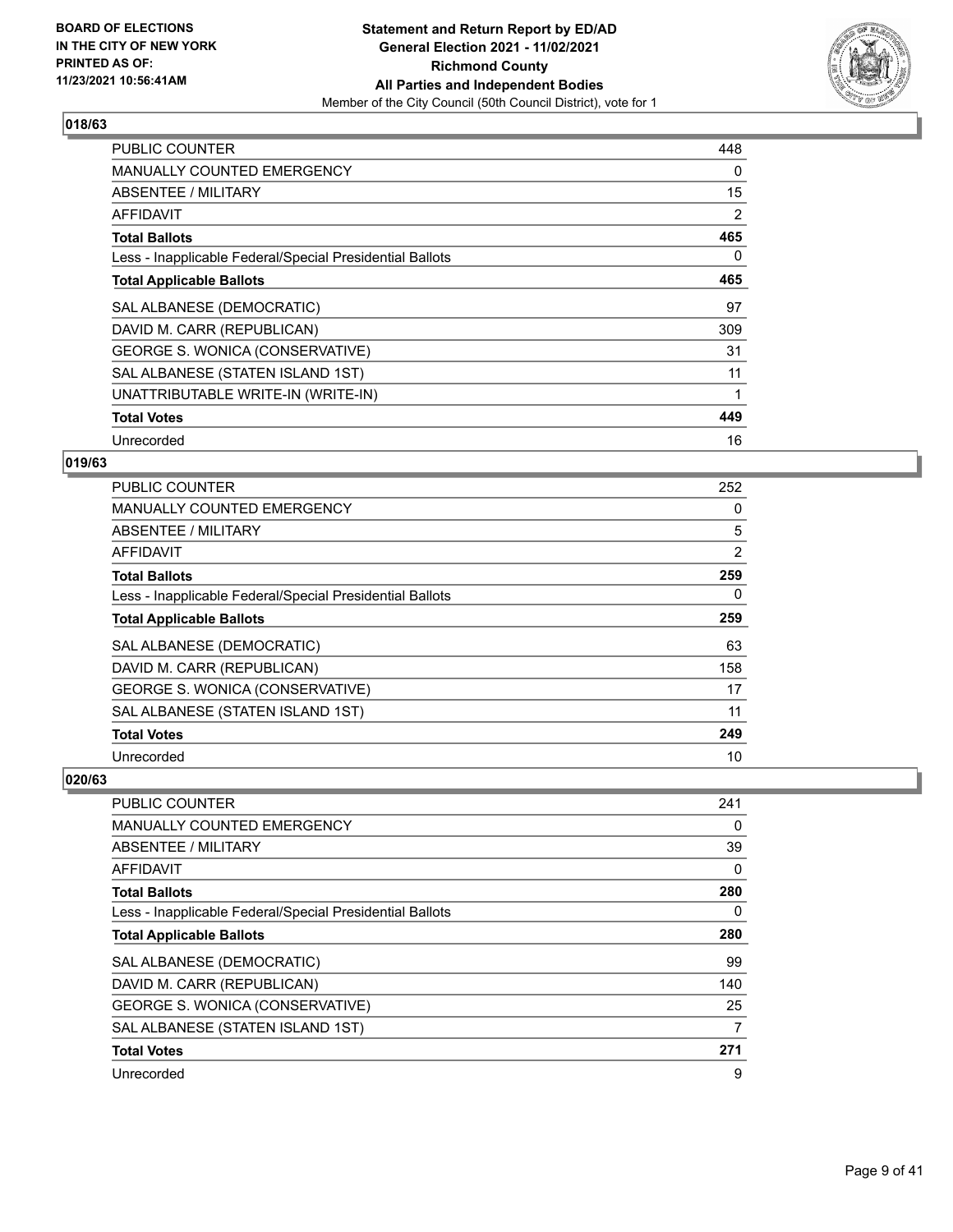

| <b>PUBLIC COUNTER</b>                                    | 294 |
|----------------------------------------------------------|-----|
| <b>MANUALLY COUNTED EMERGENCY</b>                        | 0   |
| ABSENTEE / MILITARY                                      | 24  |
| AFFIDAVIT                                                |     |
| <b>Total Ballots</b>                                     | 319 |
| Less - Inapplicable Federal/Special Presidential Ballots | 0   |
| <b>Total Applicable Ballots</b>                          | 319 |
| SAL ALBANESE (DEMOCRATIC)                                | 96  |
| DAVID M. CARR (REPUBLICAN)                               | 176 |
| GEORGE S. WONICA (CONSERVATIVE)                          | 21  |
| SAL ALBANESE (STATEN ISLAND 1ST)                         | 12  |
| UNATTRIBUTABLE WRITE-IN (WRITE-IN)                       |     |
| <b>Total Votes</b>                                       | 306 |
| Unrecorded                                               | 13  |

# **022/63**

| PUBLIC COUNTER                                           | 321            |
|----------------------------------------------------------|----------------|
| <b>MANUALLY COUNTED EMERGENCY</b>                        | $\Omega$       |
| ABSENTEE / MILITARY                                      | 10             |
| AFFIDAVIT                                                | $\overline{2}$ |
| <b>Total Ballots</b>                                     | 333            |
| Less - Inapplicable Federal/Special Presidential Ballots | $\Omega$       |
| <b>Total Applicable Ballots</b>                          | 333            |
| SAL ALBANESE (DEMOCRATIC)                                | 92             |
| DAVID M. CARR (REPUBLICAN)                               | 192            |
| GEORGE S. WONICA (CONSERVATIVE)                          | 27             |
| SAL ALBANESE (STATEN ISLAND 1ST)                         | 9              |
| <b>Total Votes</b>                                       | 320            |
| Unrecorded                                               | 13             |

| PUBLIC COUNTER                                           | 282            |
|----------------------------------------------------------|----------------|
| MANUALLY COUNTED EMERGENCY                               | $\Omega$       |
| ABSENTEE / MILITARY                                      | $\overline{7}$ |
| AFFIDAVIT                                                |                |
| <b>Total Ballots</b>                                     | 290            |
| Less - Inapplicable Federal/Special Presidential Ballots | $\Omega$       |
| <b>Total Applicable Ballots</b>                          | 290            |
| SAL ALBANESE (DEMOCRATIC)                                | 96             |
| DAVID M. CARR (REPUBLICAN)                               | 154            |
| <b>GEORGE S. WONICA (CONSERVATIVE)</b>                   | 15             |
| SAL ALBANESE (STATEN ISLAND 1ST)                         | 14             |
| <b>Total Votes</b>                                       | 279            |
| Unrecorded                                               | 11             |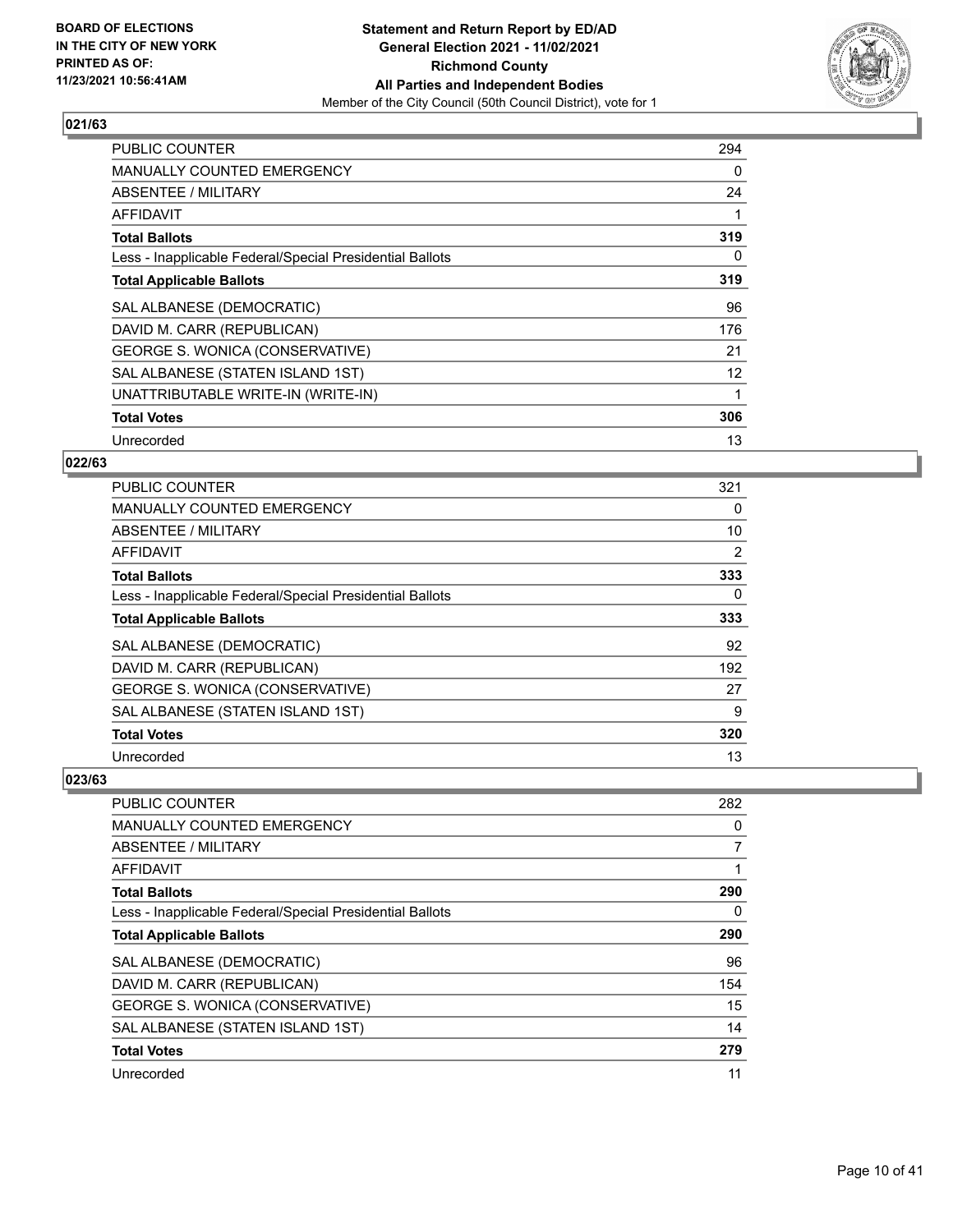

| <b>PUBLIC COUNTER</b>                                    | 337 |
|----------------------------------------------------------|-----|
| <b>MANUALLY COUNTED EMERGENCY</b>                        | 0   |
| ABSENTEE / MILITARY                                      | 16  |
| AFFIDAVIT                                                | 1   |
| <b>Total Ballots</b>                                     | 354 |
| Less - Inapplicable Federal/Special Presidential Ballots | 0   |
| <b>Total Applicable Ballots</b>                          | 354 |
| SAL ALBANESE (DEMOCRATIC)                                | 144 |
| DAVID M. CARR (REPUBLICAN)                               | 177 |
| GEORGE S. WONICA (CONSERVATIVE)                          | 13  |
| SAL ALBANESE (STATEN ISLAND 1ST)                         | 5   |
| JOHN HESHLEY (WRITE-IN)                                  | 2   |
| TIMOTHY KOLLER (WRITE-IN)                                | 1   |
| <b>Total Votes</b>                                       | 342 |
| Unrecorded                                               | 12  |

#### **025/63**

| <b>PUBLIC COUNTER</b>                                    | 267      |
|----------------------------------------------------------|----------|
| MANUALLY COUNTED EMERGENCY                               | 0        |
| ABSENTEE / MILITARY                                      | 6        |
| AFFIDAVIT                                                | 1        |
| <b>Total Ballots</b>                                     | 274      |
| Less - Inapplicable Federal/Special Presidential Ballots | $\Omega$ |
| <b>Total Applicable Ballots</b>                          | 274      |
| SAL ALBANESE (DEMOCRATIC)                                | 100      |
| DAVID M. CARR (REPUBLICAN)                               | 145      |
| GEORGE S. WONICA (CONSERVATIVE)                          | 15       |
| SAL ALBANESE (STATEN ISLAND 1ST)                         | 5        |
| <b>Total Votes</b>                                       | 265      |
| Unrecorded                                               | 9        |

| <b>PUBLIC COUNTER</b>                                    | 334 |
|----------------------------------------------------------|-----|
| <b>MANUALLY COUNTED EMERGENCY</b>                        | 0   |
| ABSENTEE / MILITARY                                      | 15  |
| AFFIDAVIT                                                |     |
| <b>Total Ballots</b>                                     | 350 |
| Less - Inapplicable Federal/Special Presidential Ballots | 0   |
| <b>Total Applicable Ballots</b>                          | 350 |
| SAL ALBANESE (DEMOCRATIC)                                | 125 |
| DAVID M. CARR (REPUBLICAN)                               | 188 |
| GEORGE S. WONICA (CONSERVATIVE)                          | 15  |
| SAL ALBANESE (STATEN ISLAND 1ST)                         | 12  |
| <b>Total Votes</b>                                       | 340 |
| Unrecorded                                               | 10  |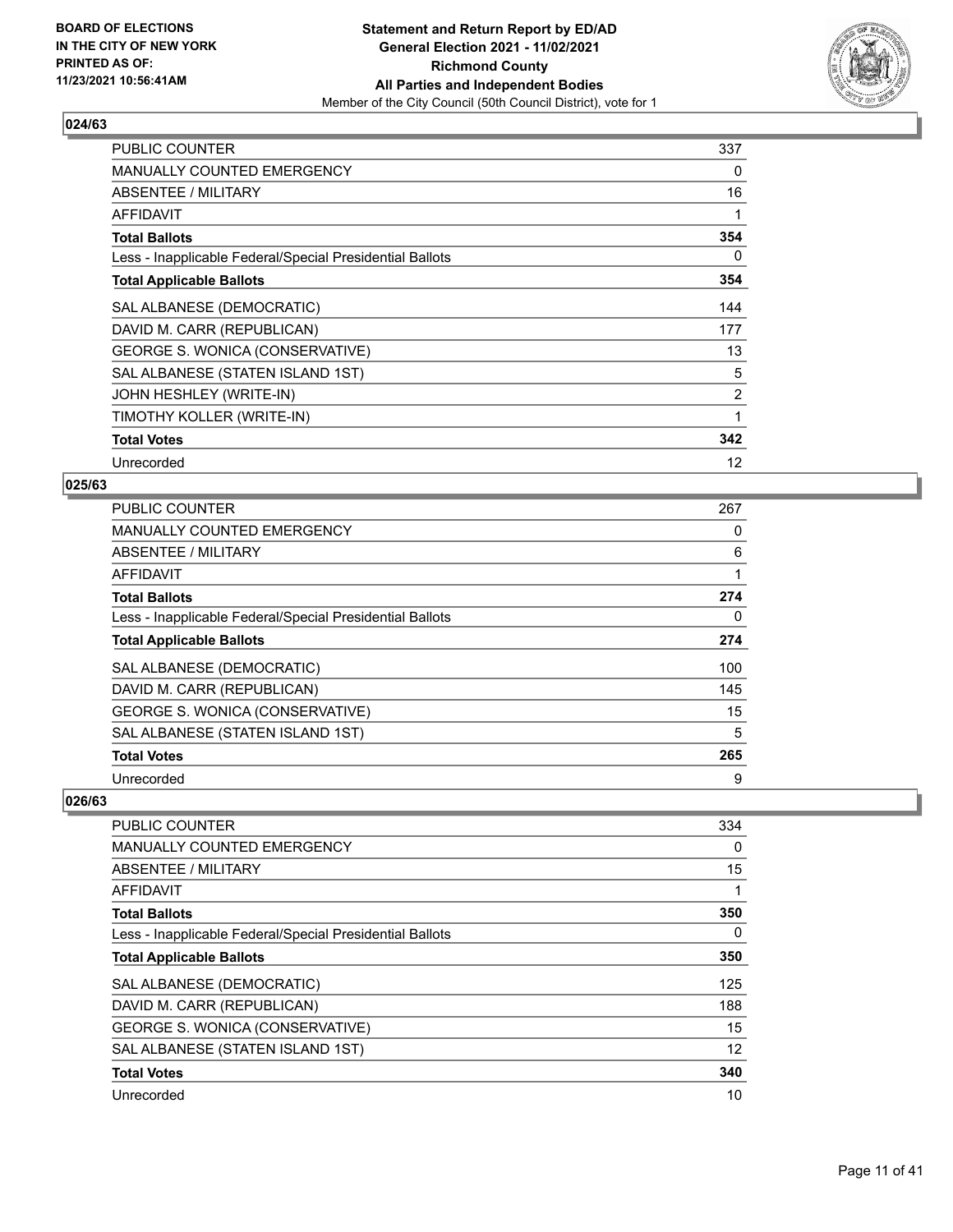

| <b>PUBLIC COUNTER</b>                                    | 318 |
|----------------------------------------------------------|-----|
| MANUALLY COUNTED EMERGENCY                               | 0   |
| ABSENTEE / MILITARY                                      | 26  |
| <b>AFFIDAVIT</b>                                         |     |
| <b>Total Ballots</b>                                     | 345 |
| Less - Inapplicable Federal/Special Presidential Ballots | 0   |
| <b>Total Applicable Ballots</b>                          | 345 |
| SAL ALBANESE (DEMOCRATIC)                                | 109 |
| DAVID M. CARR (REPUBLICAN)                               | 187 |
| GEORGE S. WONICA (CONSERVATIVE)                          | 24  |
| SAL ALBANESE (STATEN ISLAND 1ST)                         | 12  |
| <b>Total Votes</b>                                       | 332 |
| Unrecorded                                               | 13  |

# **028/63**

| PUBLIC COUNTER                                           | 281 |
|----------------------------------------------------------|-----|
| MANUALLY COUNTED EMERGENCY                               | 0   |
| ABSENTEE / MILITARY                                      | 9   |
| AFFIDAVIT                                                |     |
| <b>Total Ballots</b>                                     | 291 |
| Less - Inapplicable Federal/Special Presidential Ballots | 0   |
| <b>Total Applicable Ballots</b>                          | 291 |
| SAL ALBANESE (DEMOCRATIC)                                | 87  |
| DAVID M. CARR (REPUBLICAN)                               | 159 |
| GEORGE S. WONICA (CONSERVATIVE)                          | 24  |
| SAL ALBANESE (STATEN ISLAND 1ST)                         | 9   |
| <b>Total Votes</b>                                       | 279 |
| Unrecorded                                               | 12  |

| <b>PUBLIC COUNTER</b>                                    | 347 |
|----------------------------------------------------------|-----|
| MANUALLY COUNTED EMERGENCY                               | 0   |
| ABSENTEE / MILITARY                                      | 11  |
| AFFIDAVIT                                                | 2   |
| <b>Total Ballots</b>                                     | 360 |
| Less - Inapplicable Federal/Special Presidential Ballots | 0   |
| <b>Total Applicable Ballots</b>                          | 360 |
| SAL ALBANESE (DEMOCRATIC)                                | 106 |
| DAVID M. CARR (REPUBLICAN)                               | 209 |
| GEORGE S. WONICA (CONSERVATIVE)                          | 22  |
| SAL ALBANESE (STATEN ISLAND 1ST)                         | 13  |
| <b>Total Votes</b>                                       | 350 |
| Unrecorded                                               | 10  |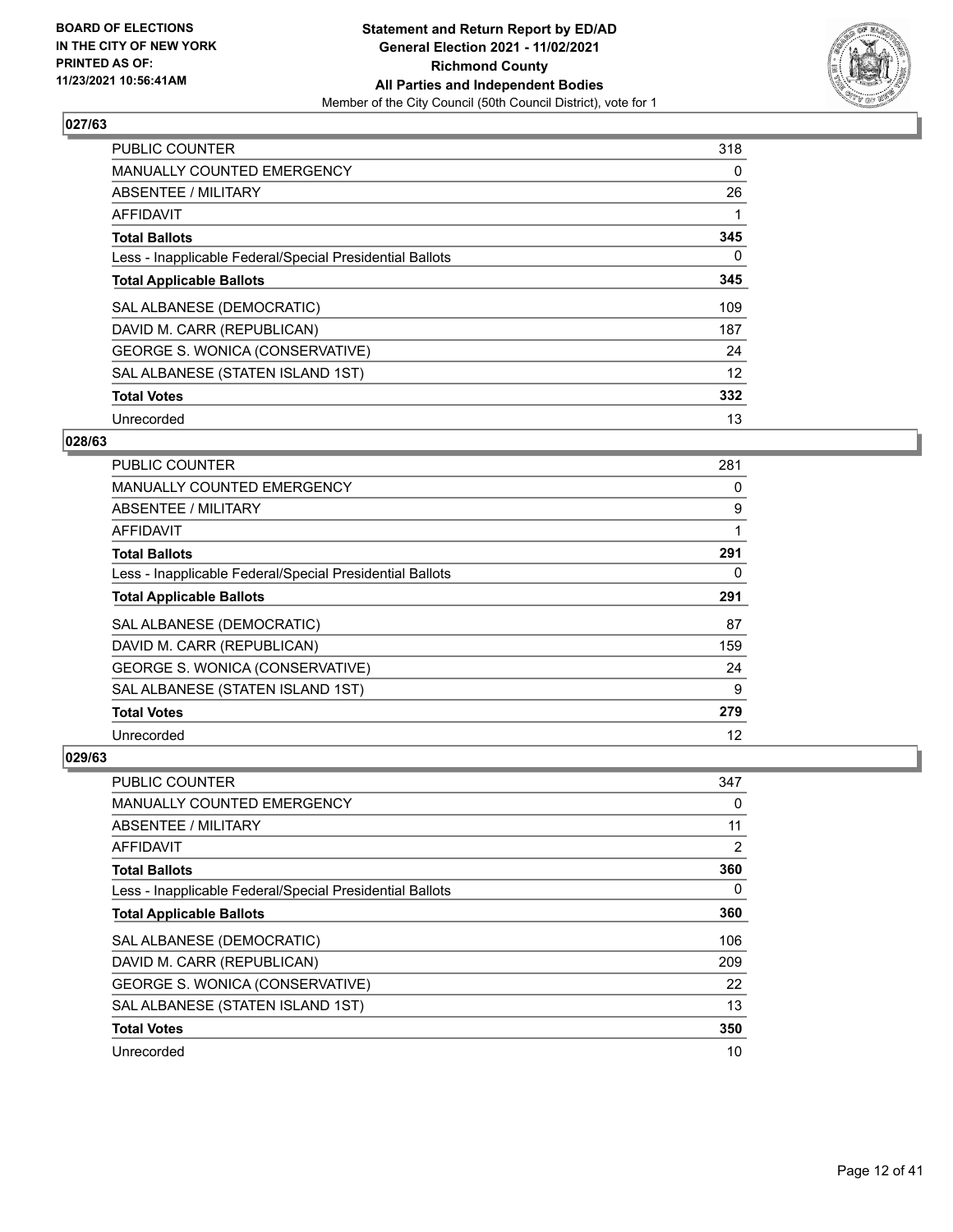

| <b>PUBLIC COUNTER</b>                                    | 307 |
|----------------------------------------------------------|-----|
| <b>MANUALLY COUNTED EMERGENCY</b>                        | 0   |
| ABSENTEE / MILITARY                                      | 11  |
| AFFIDAVIT                                                |     |
| <b>Total Ballots</b>                                     | 319 |
| Less - Inapplicable Federal/Special Presidential Ballots | 0   |
| <b>Total Applicable Ballots</b>                          | 319 |
| SAL ALBANESE (DEMOCRATIC)                                | 113 |
| DAVID M. CARR (REPUBLICAN)                               | 176 |
| GEORGE S. WONICA (CONSERVATIVE)                          | 16  |
| SAL ALBANESE (STATEN ISLAND 1ST)                         | 9   |
| UNATTRIBUTABLE WRITE-IN (WRITE-IN)                       | 1   |
| <b>Total Votes</b>                                       | 315 |
| Unrecorded                                               | 4   |

# **031/63**

| <b>PUBLIC COUNTER</b>                                    | 320 |
|----------------------------------------------------------|-----|
| <b>MANUALLY COUNTED EMERGENCY</b>                        | 0   |
| ABSENTEE / MILITARY                                      | 25  |
| AFFIDAVIT                                                |     |
| <b>Total Ballots</b>                                     | 346 |
| Less - Inapplicable Federal/Special Presidential Ballots | 0   |
| <b>Total Applicable Ballots</b>                          | 346 |
| SAL ALBANESE (DEMOCRATIC)                                | 130 |
| DAVID M. CARR (REPUBLICAN)                               | 166 |
| GEORGE S. WONICA (CONSERVATIVE)                          | 14  |
| SAL ALBANESE (STATEN ISLAND 1ST)                         | 13  |
| MAYA D. WILEY (WRITE-IN)                                 |     |
| <b>Total Votes</b>                                       | 324 |
| Unrecorded                                               | 22  |

| <b>PUBLIC COUNTER</b>                                    | 368 |
|----------------------------------------------------------|-----|
| <b>MANUALLY COUNTED EMERGENCY</b>                        | 0   |
| ABSENTEE / MILITARY                                      | 18  |
| AFFIDAVIT                                                | 0   |
| <b>Total Ballots</b>                                     | 386 |
| Less - Inapplicable Federal/Special Presidential Ballots | 0   |
| <b>Total Applicable Ballots</b>                          | 386 |
| SAL ALBANESE (DEMOCRATIC)                                | 156 |
| DAVID M. CARR (REPUBLICAN)                               | 176 |
| GEORGE S. WONICA (CONSERVATIVE)                          | 25  |
| SAL ALBANESE (STATEN ISLAND 1ST)                         | 15  |
| STEVEN FRANSSEN (WRITE-IN)                               |     |
| <b>Total Votes</b>                                       | 373 |
| Unrecorded                                               | 13  |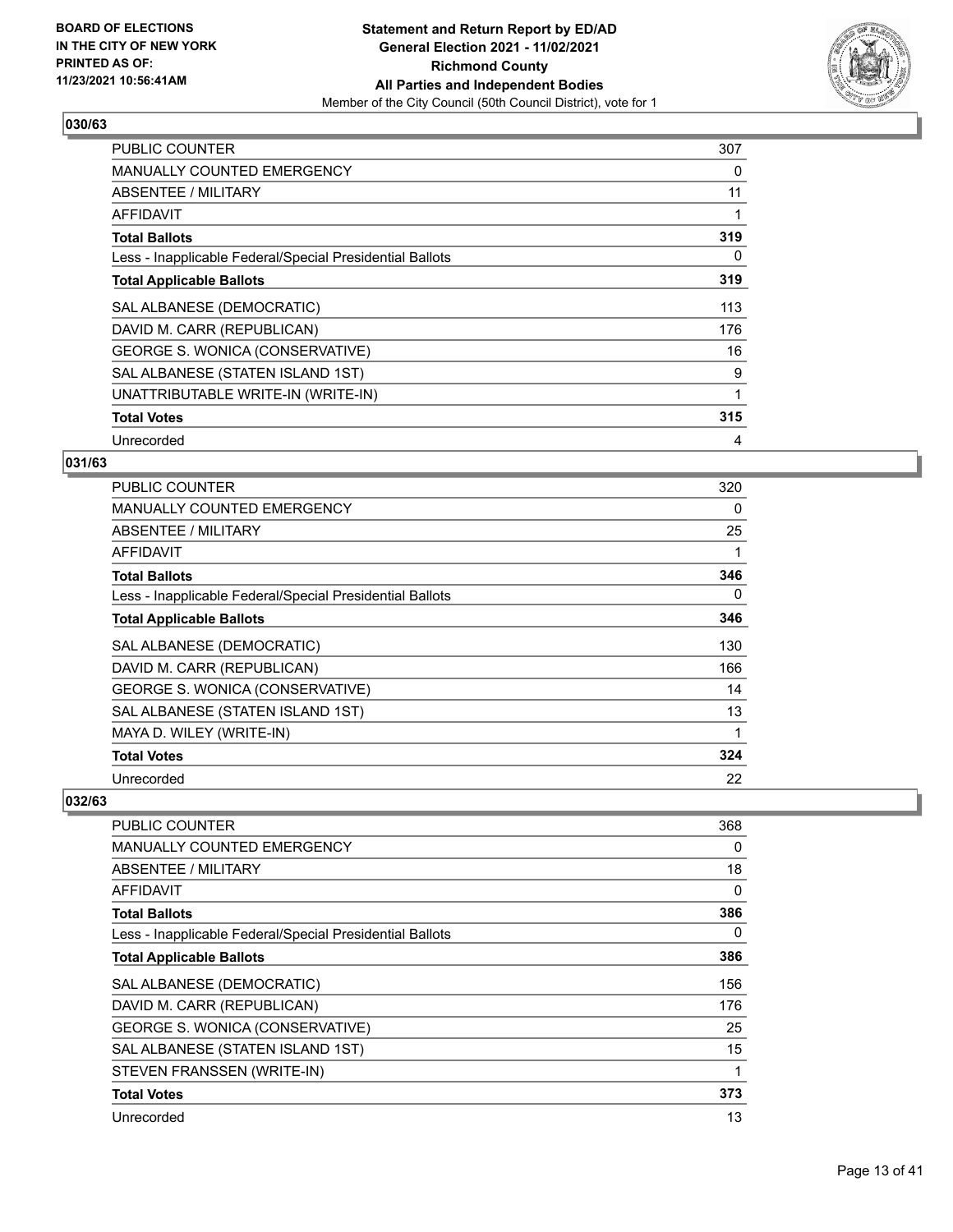

| <b>PUBLIC COUNTER</b>                                    | 454      |
|----------------------------------------------------------|----------|
| MANUALLY COUNTED EMERGENCY                               | $\Omega$ |
| ABSENTEE / MILITARY                                      | 14       |
| <b>AFFIDAVIT</b>                                         | 2        |
| <b>Total Ballots</b>                                     | 470      |
| Less - Inapplicable Federal/Special Presidential Ballots | 0        |
| <b>Total Applicable Ballots</b>                          | 470      |
| SAL ALBANESE (DEMOCRATIC)                                | 152      |
| DAVID M. CARR (REPUBLICAN)                               | 264      |
| GEORGE S. WONICA (CONSERVATIVE)                          | 29       |
| SAL ALBANESE (STATEN ISLAND 1ST)                         | 16       |
| <b>Total Votes</b>                                       | 461      |
| Unrecorded                                               | 9        |

#### **034/63**

| <b>PUBLIC COUNTER</b>                                    | 397      |
|----------------------------------------------------------|----------|
| <b>MANUALLY COUNTED EMERGENCY</b>                        | 0        |
| ABSENTEE / MILITARY                                      | 16       |
| AFFIDAVIT                                                | 0        |
| <b>Total Ballots</b>                                     | 413      |
| Less - Inapplicable Federal/Special Presidential Ballots | $\Omega$ |
| <b>Total Applicable Ballots</b>                          | 413      |
| SAL ALBANESE (DEMOCRATIC)                                | 104      |
| DAVID M. CARR (REPUBLICAN)                               | 240      |
| <b>GEORGE S. WONICA (CONSERVATIVE)</b>                   | 41       |
| SAL ALBANESE (STATEN ISLAND 1ST)                         | 15       |
| <b>Total Votes</b>                                       | 400      |
| Unrecorded                                               | 13       |

| PUBLIC COUNTER                                           | 461 |
|----------------------------------------------------------|-----|
| MANUALLY COUNTED EMERGENCY                               | 0   |
| ABSENTEE / MILITARY                                      | 17  |
| AFFIDAVIT                                                | 2   |
| <b>Total Ballots</b>                                     | 480 |
| Less - Inapplicable Federal/Special Presidential Ballots | 0   |
| <b>Total Applicable Ballots</b>                          | 480 |
| SAL ALBANESE (DEMOCRATIC)                                | 125 |
| DAVID M. CARR (REPUBLICAN)                               | 205 |
| GEORGE S. WONICA (CONSERVATIVE)                          | 125 |
| SAL ALBANESE (STATEN ISLAND 1ST)                         | 7   |
| <b>Total Votes</b>                                       | 462 |
| Unrecorded                                               | 18  |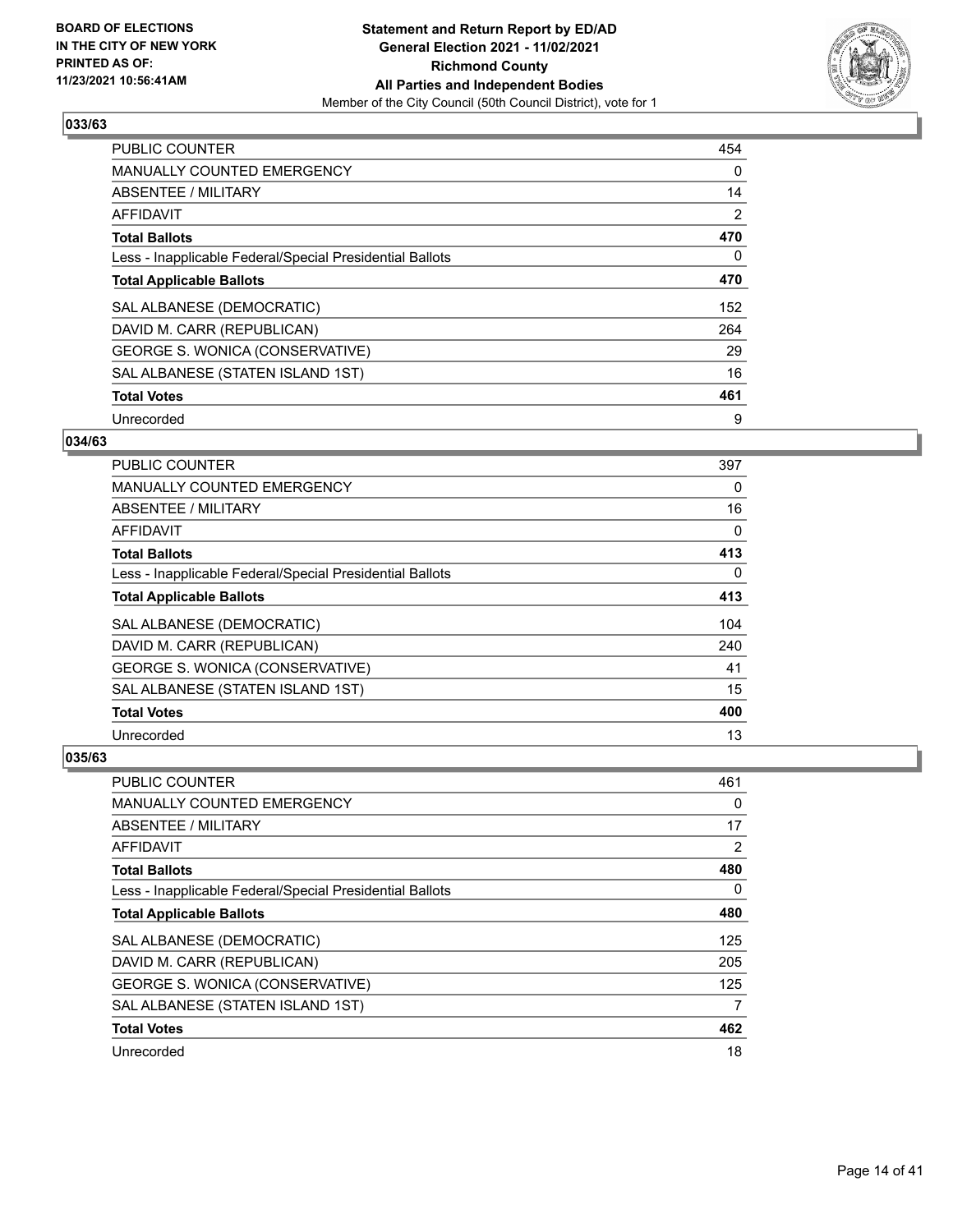

| <b>PUBLIC COUNTER</b>                                    | 429            |
|----------------------------------------------------------|----------------|
| <b>MANUALLY COUNTED EMERGENCY</b>                        | 0              |
| ABSENTEE / MILITARY                                      | 14             |
| <b>AFFIDAVIT</b>                                         | $\overline{2}$ |
| <b>Total Ballots</b>                                     | 445            |
| Less - Inapplicable Federal/Special Presidential Ballots | 0              |
| <b>Total Applicable Ballots</b>                          | 445            |
| SAL ALBANESE (DEMOCRATIC)                                | 113            |
| DAVID M. CARR (REPUBLICAN)                               | 252            |
| GEORGE S. WONICA (CONSERVATIVE)                          | 61             |
| SAL ALBANESE (STATEN ISLAND 1ST)                         | 7              |
| <b>Total Votes</b>                                       | 433            |
| Unrecorded                                               | 12             |

# **047/63**

| PUBLIC COUNTER                                           | 345 |
|----------------------------------------------------------|-----|
| <b>MANUALLY COUNTED EMERGENCY</b>                        | 0   |
| ABSENTEE / MILITARY                                      | 20  |
| <b>AFFIDAVIT</b>                                         | 2   |
| <b>Total Ballots</b>                                     | 367 |
| Less - Inapplicable Federal/Special Presidential Ballots | 0   |
| <b>Total Applicable Ballots</b>                          | 367 |
| SAL ALBANESE (DEMOCRATIC)                                | 82  |
| DAVID M. CARR (REPUBLICAN)                               | 223 |
| GEORGE S. WONICA (CONSERVATIVE)                          | 35  |
| SAL ALBANESE (STATEN ISLAND 1ST)                         | 12  |
| MARKO KEPI (WRITE-IN)                                    | 1   |
| <b>Total Votes</b>                                       | 353 |
| Unrecorded                                               | 14  |

| <b>PUBLIC COUNTER</b>                                    | 416      |
|----------------------------------------------------------|----------|
| MANUALLY COUNTED EMERGENCY                               | 0        |
| ABSENTEE / MILITARY                                      | 25       |
| <b>AFFIDAVIT</b>                                         |          |
| <b>Total Ballots</b>                                     | 442      |
| Less - Inapplicable Federal/Special Presidential Ballots | $\Omega$ |
| <b>Total Applicable Ballots</b>                          | 442      |
| SAL ALBANESE (DEMOCRATIC)                                | 113      |
| DAVID M. CARR (REPUBLICAN)                               | 285      |
| GEORGE S. WONICA (CONSERVATIVE)                          | 18       |
| SAL ALBANESE (STATEN ISLAND 1ST)                         | 12       |
| <b>JASON MAYS (WRITE-IN)</b>                             | 1        |
| <b>Total Votes</b>                                       | 429      |
| Unrecorded                                               | 13       |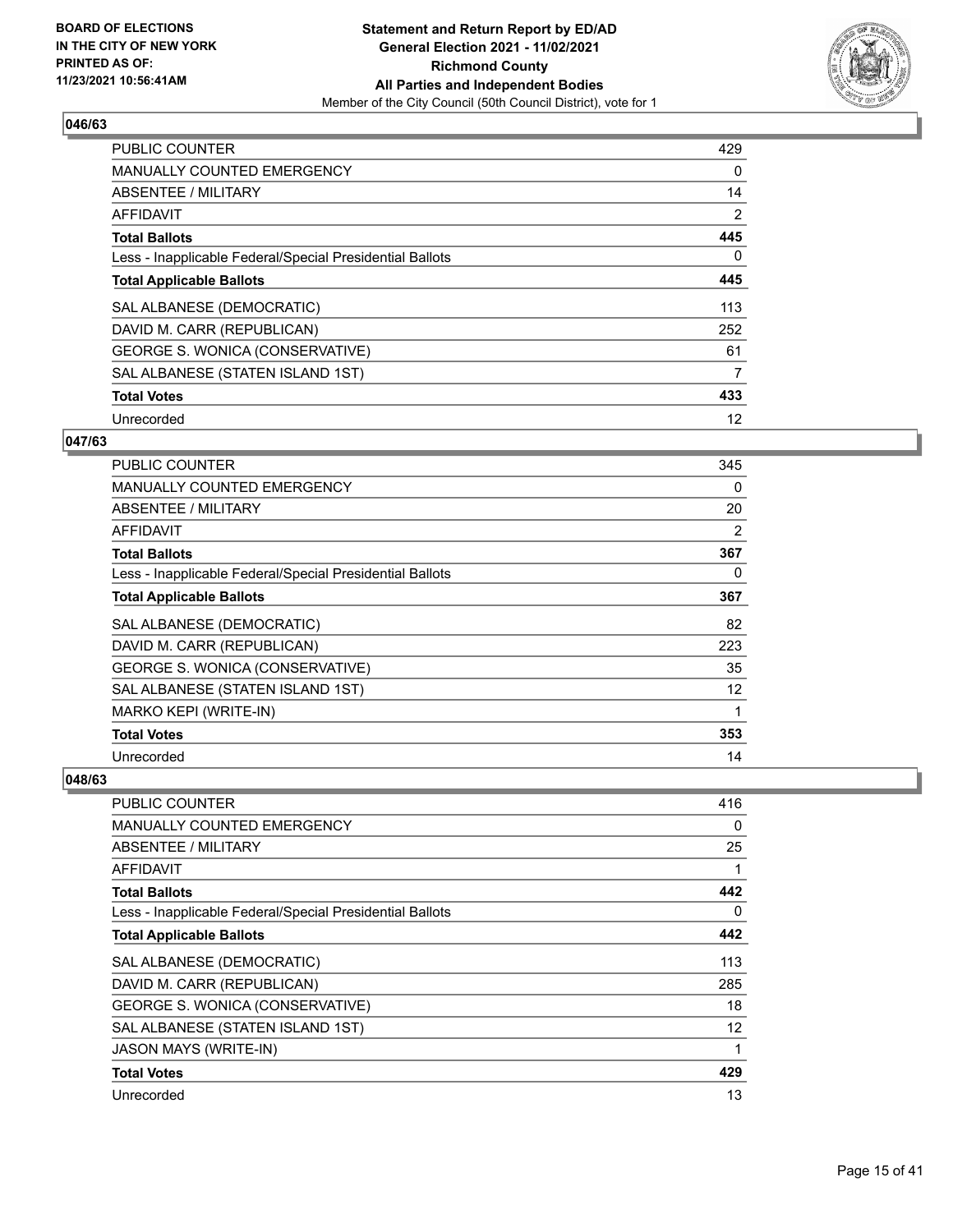

| <b>PUBLIC COUNTER</b>                                    | 467      |
|----------------------------------------------------------|----------|
| <b>MANUALLY COUNTED EMERGENCY</b>                        | 0        |
| ABSENTEE / MILITARY                                      | 21       |
| AFFIDAVIT                                                | $\Omega$ |
| <b>Total Ballots</b>                                     | 488      |
| Less - Inapplicable Federal/Special Presidential Ballots | 0        |
| <b>Total Applicable Ballots</b>                          | 488      |
| SAL ALBANESE (DEMOCRATIC)                                | 112      |
| DAVID M. CARR (REPUBLICAN)                               | 312      |
| GEORGE S. WONICA (CONSERVATIVE)                          | 30       |
| SAL ALBANESE (STATEN ISLAND 1ST)                         | 15       |
| DEBORAH L. ROSE (WRITE-IN)                               | 1        |
| PATRICIA RONDINELLI (WRITE-IN)                           |          |
| <b>Total Votes</b>                                       | 471      |
| Unrecorded                                               | 17       |

# **050/63**

| <b>PUBLIC COUNTER</b>                                    | 486 |
|----------------------------------------------------------|-----|
| MANUALLY COUNTED EMERGENCY                               | 0   |
| ABSENTEE / MILITARY                                      | 17  |
| AFFIDAVIT                                                | 1   |
| <b>Total Ballots</b>                                     | 504 |
| Less - Inapplicable Federal/Special Presidential Ballots | 0   |
| <b>Total Applicable Ballots</b>                          | 504 |
| SAL ALBANESE (DEMOCRATIC)                                | 147 |
| DAVID M. CARR (REPUBLICAN)                               | 291 |
| GEORGE S. WONICA (CONSERVATIVE)                          | 23  |
| SAL ALBANESE (STATEN ISLAND 1ST)                         | 10  |
| <b>Total Votes</b>                                       | 471 |
| Unrecorded                                               | 33  |

| <b>PUBLIC COUNTER</b>                                    | 418            |
|----------------------------------------------------------|----------------|
| <b>MANUALLY COUNTED EMERGENCY</b>                        | 0              |
| ABSENTEE / MILITARY                                      | 19             |
| AFFIDAVIT                                                | $\overline{2}$ |
| <b>Total Ballots</b>                                     | 439            |
| Less - Inapplicable Federal/Special Presidential Ballots | 0              |
| <b>Total Applicable Ballots</b>                          | 439            |
| SAL ALBANESE (DEMOCRATIC)                                | 135            |
| DAVID M. CARR (REPUBLICAN)                               | 242            |
| GEORGE S. WONICA (CONSERVATIVE)                          | 24             |
| SAL ALBANESE (STATEN ISLAND 1ST)                         | 16             |
| MICHAEL DECILLIS (WRITE-IN)                              |                |
| <b>Total Votes</b>                                       | 418            |
| Unrecorded                                               | 21             |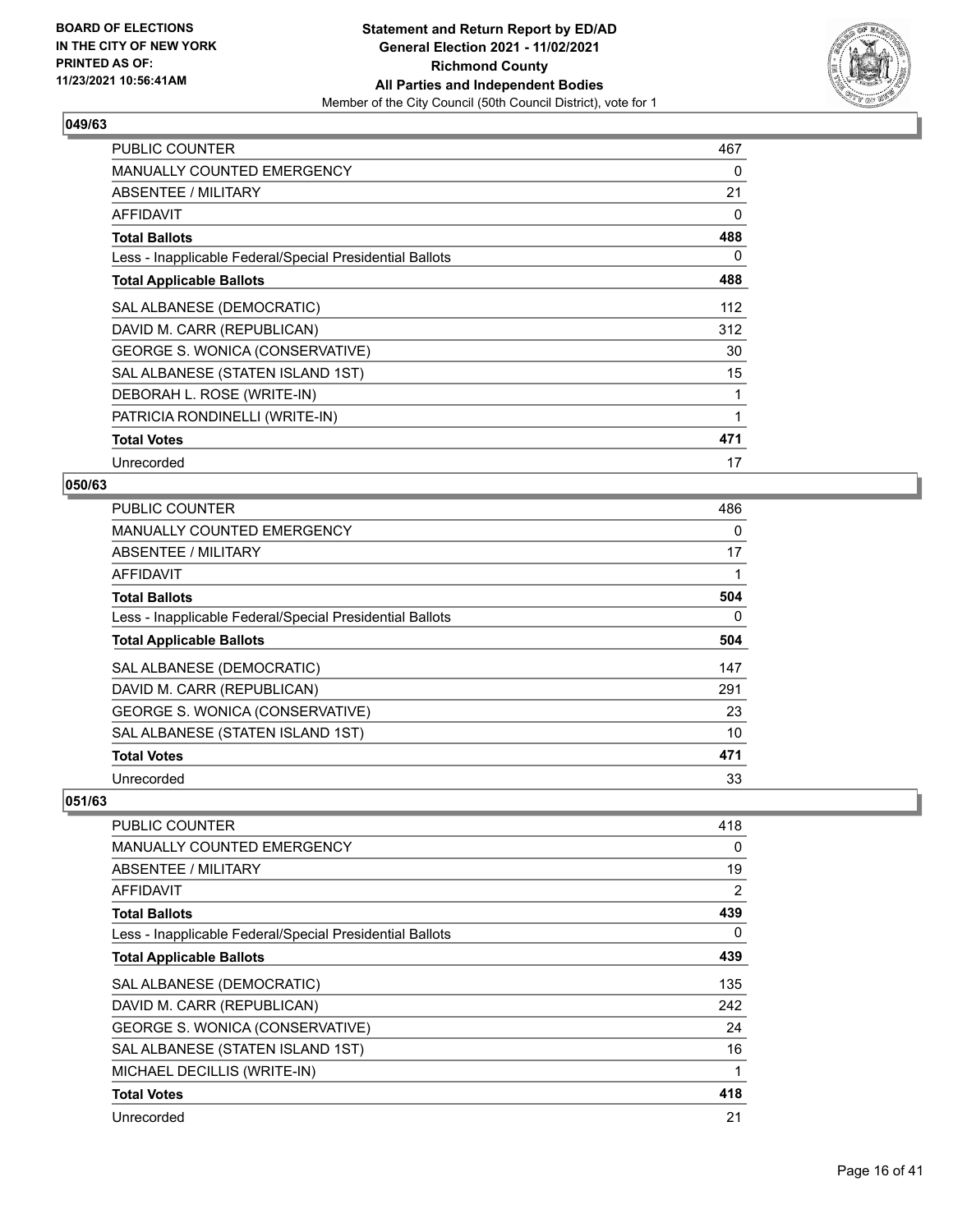

| <b>PUBLIC COUNTER</b>                                    | 261 |
|----------------------------------------------------------|-----|
| <b>MANUALLY COUNTED EMERGENCY</b>                        | 0   |
| ABSENTEE / MILITARY                                      | 7   |
| <b>AFFIDAVIT</b>                                         |     |
| <b>Total Ballots</b>                                     | 269 |
| Less - Inapplicable Federal/Special Presidential Ballots | 0   |
| <b>Total Applicable Ballots</b>                          | 269 |
| SAL ALBANESE (DEMOCRATIC)                                | 60  |
| DAVID M. CARR (REPUBLICAN)                               | 172 |
| GEORGE S. WONICA (CONSERVATIVE)                          | 19  |
| SAL ALBANESE (STATEN ISLAND 1ST)                         | 2   |
| <b>Total Votes</b>                                       | 253 |
| Unrecorded                                               | 16  |

# **053/63**

| PUBLIC COUNTER                                           | 262 |
|----------------------------------------------------------|-----|
| <b>MANUALLY COUNTED EMERGENCY</b>                        | 0   |
| ABSENTEE / MILITARY                                      | 21  |
| <b>AFFIDAVIT</b>                                         | 5   |
| <b>Total Ballots</b>                                     | 288 |
| Less - Inapplicable Federal/Special Presidential Ballots | 0   |
| <b>Total Applicable Ballots</b>                          | 288 |
| SAL ALBANESE (DEMOCRATIC)                                | 115 |
| DAVID M. CARR (REPUBLICAN)                               | 145 |
| <b>GEORGE S. WONICA (CONSERVATIVE)</b>                   | 14  |
| SAL ALBANESE (STATEN ISLAND 1ST)                         | 5   |
| <b>Total Votes</b>                                       | 279 |
| Unrecorded                                               | 9   |

| <b>PUBLIC COUNTER</b>                                    | 222 |
|----------------------------------------------------------|-----|
| MANUALLY COUNTED EMERGENCY                               | 0   |
| ABSENTEE / MILITARY                                      | 51  |
| AFFIDAVIT                                                | 3   |
| <b>Total Ballots</b>                                     | 276 |
| Less - Inapplicable Federal/Special Presidential Ballots | 0   |
| <b>Total Applicable Ballots</b>                          | 276 |
| SAL ALBANESE (DEMOCRATIC)                                | 130 |
| DAVID M. CARR (REPUBLICAN)                               | 107 |
| GEORGE S. WONICA (CONSERVATIVE)                          | 13  |
| SAL ALBANESE (STATEN ISLAND 1ST)                         | 9   |
| <b>Total Votes</b>                                       | 259 |
| Unrecorded                                               | 17  |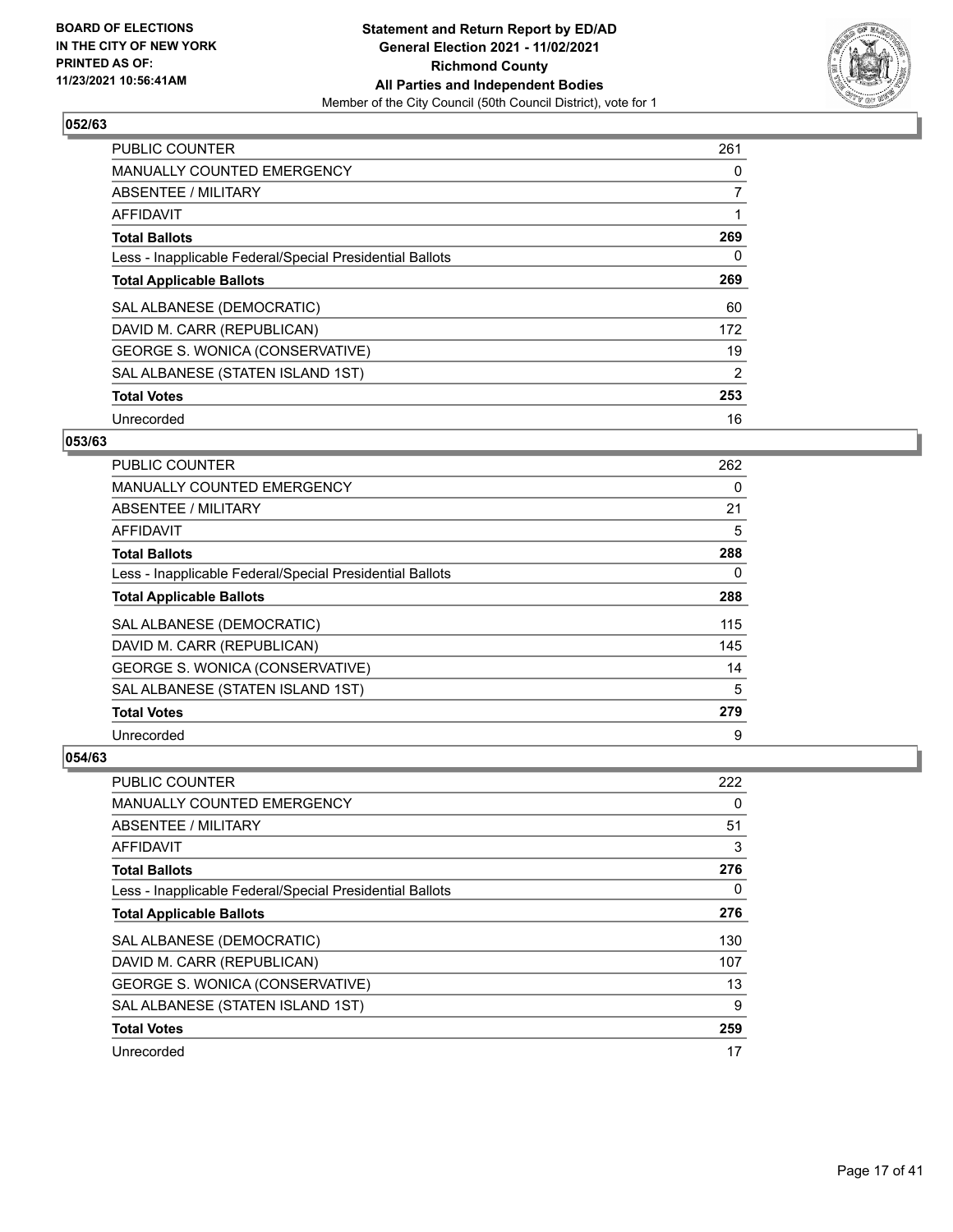

| <b>PUBLIC COUNTER</b>                                    | 250 |
|----------------------------------------------------------|-----|
| <b>MANUALLY COUNTED EMERGENCY</b>                        | 0   |
| <b>ABSENTEE / MILITARY</b>                               | 30  |
| AFFIDAVIT                                                | 3   |
| <b>Total Ballots</b>                                     | 283 |
| Less - Inapplicable Federal/Special Presidential Ballots | 0   |
| <b>Total Applicable Ballots</b>                          | 283 |
| SAL ALBANESE (DEMOCRATIC)                                | 111 |
| DAVID M. CARR (REPUBLICAN)                               | 124 |
| GEORGE S. WONICA (CONSERVATIVE)                          | 22  |
| SAL ALBANESE (STATEN ISLAND 1ST)                         | 8   |
| UNATTRIBUTABLE WRITE-IN (WRITE-IN)                       | 1   |
| <b>Total Votes</b>                                       | 266 |
| Unrecorded                                               | 17  |

# **057/63**

| <b>PUBLIC COUNTER</b>                                    | 409 |
|----------------------------------------------------------|-----|
| <b>MANUALLY COUNTED EMERGENCY</b>                        | 0   |
| ABSENTEE / MILITARY                                      | 20  |
| AFFIDAVIT                                                |     |
| <b>Total Ballots</b>                                     | 430 |
| Less - Inapplicable Federal/Special Presidential Ballots | 0   |
| <b>Total Applicable Ballots</b>                          | 430 |
| SAL ALBANESE (DEMOCRATIC)                                | 164 |
| DAVID M. CARR (REPUBLICAN)                               | 224 |
| GEORGE S. WONICA (CONSERVATIVE)                          | 17  |
| SAL ALBANESE (STATEN ISLAND 1ST)                         | 14  |
| MATTHEW GUTMAJER (WRITE-IN)                              |     |
| <b>Total Votes</b>                                       | 420 |
| Unrecorded                                               | 10  |

| <b>PUBLIC COUNTER</b>                                    | 332 |
|----------------------------------------------------------|-----|
| <b>MANUALLY COUNTED EMERGENCY</b>                        | 0   |
| ABSENTEE / MILITARY                                      | 17  |
| AFFIDAVIT                                                | 4   |
| <b>Total Ballots</b>                                     | 353 |
| Less - Inapplicable Federal/Special Presidential Ballots | 0   |
| <b>Total Applicable Ballots</b>                          | 353 |
| SAL ALBANESE (DEMOCRATIC)                                | 128 |
| DAVID M. CARR (REPUBLICAN)                               | 188 |
| GEORGE S. WONICA (CONSERVATIVE)                          | 15  |
| SAL ALBANESE (STATEN ISLAND 1ST)                         | 12  |
| <b>Total Votes</b>                                       | 343 |
| Unrecorded                                               | 10  |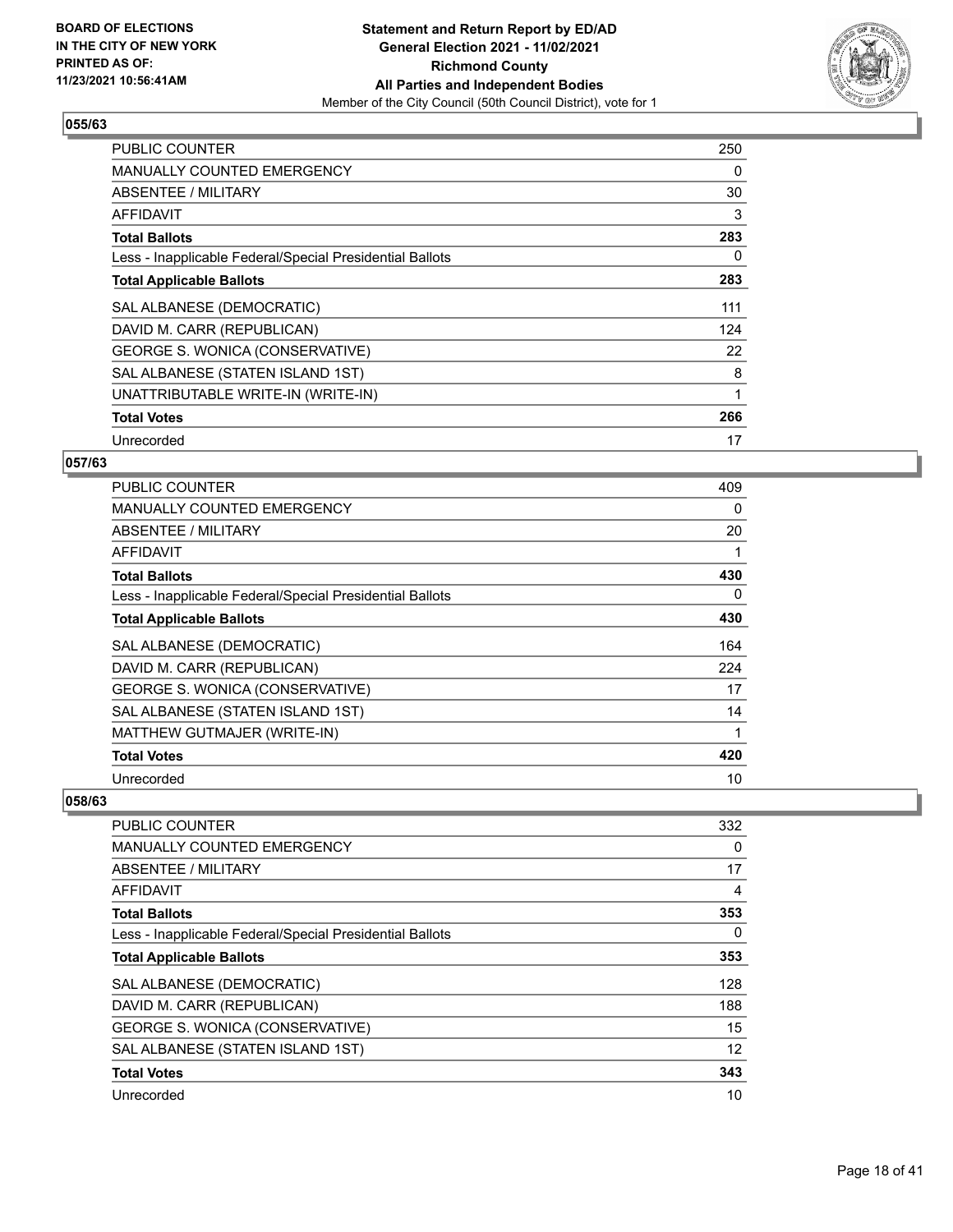

| <b>PUBLIC COUNTER</b>                                    | 377 |
|----------------------------------------------------------|-----|
| MANUALLY COUNTED EMERGENCY                               | 0   |
| ABSENTEE / MILITARY                                      | 18  |
| AFFIDAVIT                                                |     |
| <b>Total Ballots</b>                                     | 396 |
| Less - Inapplicable Federal/Special Presidential Ballots | 0   |
| <b>Total Applicable Ballots</b>                          | 396 |
| SAL ALBANESE (DEMOCRATIC)                                | 118 |
| DAVID M. CARR (REPUBLICAN)                               | 207 |
| <b>GEORGE S. WONICA (CONSERVATIVE)</b>                   | 43  |
| SAL ALBANESE (STATEN ISLAND 1ST)                         | 16  |
| <b>Total Votes</b>                                       | 384 |
| Unrecorded                                               | 12  |

#### **060/63**

| PUBLIC COUNTER                                           | 205            |
|----------------------------------------------------------|----------------|
| <b>MANUALLY COUNTED EMERGENCY</b>                        | 0              |
| ABSENTEE / MILITARY                                      | $\overline{7}$ |
| AFFIDAVIT                                                | 0              |
| <b>Total Ballots</b>                                     | 212            |
| Less - Inapplicable Federal/Special Presidential Ballots | 0              |
| <b>Total Applicable Ballots</b>                          | 212            |
| SAL ALBANESE (DEMOCRATIC)                                | 65             |
| DAVID M. CARR (REPUBLICAN)                               | 116            |
| GEORGE S. WONICA (CONSERVATIVE)                          | 19             |
| SAL ALBANESE (STATEN ISLAND 1ST)                         | 8              |
| <b>Total Votes</b>                                       | 208            |
| Unrecorded                                               | 4              |

| PUBLIC COUNTER                                           | 280      |
|----------------------------------------------------------|----------|
| MANUALLY COUNTED EMERGENCY                               | 0        |
| ABSENTEE / MILITARY                                      | 13       |
| AFFIDAVIT                                                | $\Omega$ |
| <b>Total Ballots</b>                                     | 293      |
| Less - Inapplicable Federal/Special Presidential Ballots | $\Omega$ |
| <b>Total Applicable Ballots</b>                          | 293      |
| SAL ALBANESE (DEMOCRATIC)                                | 91       |
| DAVID M. CARR (REPUBLICAN)                               | 145      |
| GEORGE S. WONICA (CONSERVATIVE)                          | 37       |
| SAL ALBANESE (STATEN ISLAND 1ST)                         | 6        |
| CHARLES D. FALL (WRITE-IN)                               | 1        |
| <b>Total Votes</b>                                       | 280      |
| Unrecorded                                               | 13       |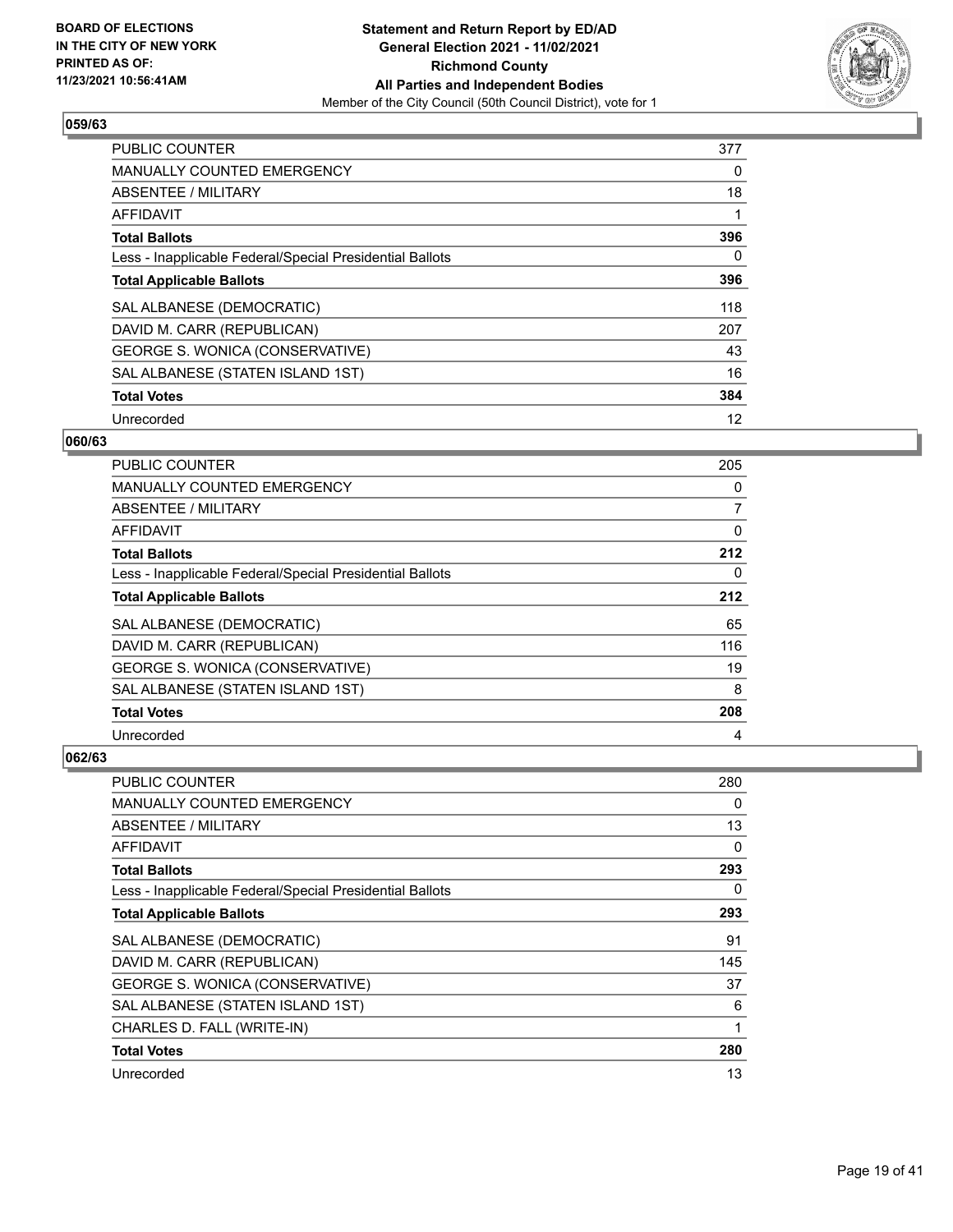

| <b>PUBLIC COUNTER</b>                                    | 450      |
|----------------------------------------------------------|----------|
| <b>MANUALLY COUNTED EMERGENCY</b>                        | 0        |
| ABSENTEE / MILITARY                                      | 16       |
| AFFIDAVIT                                                | $\Omega$ |
| <b>Total Ballots</b>                                     | 466      |
| Less - Inapplicable Federal/Special Presidential Ballots | 0        |
| <b>Total Applicable Ballots</b>                          | 466      |
| SAL ALBANESE (DEMOCRATIC)                                | 175      |
| DAVID M. CARR (REPUBLICAN)                               | 204      |
| GEORGE S. WONICA (CONSERVATIVE)                          | 62       |
| SAL ALBANESE (STATEN ISLAND 1ST)                         | 10       |
| MARGARET FERONE (WRITE-IN)                               | 1        |
| MICHAEL E. WALSH (WRITE-IN)                              |          |
| <b>Total Votes</b>                                       | 453      |
| Unrecorded                                               | 13       |

# **064/63**

| <b>PUBLIC COUNTER</b>                                    | 451               |
|----------------------------------------------------------|-------------------|
| <b>MANUALLY COUNTED EMERGENCY</b>                        | 0                 |
| ABSENTEE / MILITARY                                      | $12 \overline{ }$ |
| AFFIDAVIT                                                | 0                 |
| <b>Total Ballots</b>                                     | 463               |
| Less - Inapplicable Federal/Special Presidential Ballots | 0                 |
| <b>Total Applicable Ballots</b>                          | 463               |
| SAL ALBANESE (DEMOCRATIC)                                | 137               |
| DAVID M. CARR (REPUBLICAN)                               | 206               |
| GEORGE S. WONICA (CONSERVATIVE)                          | 109               |
| SAL ALBANESE (STATEN ISLAND 1ST)                         | 3                 |
| UNCOUNTED WRITE-IN PER STATUTE (WRITE-IN)                | 1                 |
| <b>Total Votes</b>                                       | 456               |
| Unrecorded                                               |                   |

| PUBLIC COUNTER                                           | 385      |
|----------------------------------------------------------|----------|
| <b>MANUALLY COUNTED EMERGENCY</b>                        | 0        |
| ABSENTEE / MILITARY                                      | 17       |
| AFFIDAVIT                                                | 2        |
| <b>Total Ballots</b>                                     | 404      |
| Less - Inapplicable Federal/Special Presidential Ballots | $\Omega$ |
| <b>Total Applicable Ballots</b>                          | 404      |
| SAL ALBANESE (DEMOCRATIC)                                | 135      |
| DAVID M. CARR (REPUBLICAN)                               | 209      |
| GEORGE S. WONICA (CONSERVATIVE)                          | 40       |
| SAL ALBANESE (STATEN ISLAND 1ST)                         | 7        |
| <b>Total Votes</b>                                       | 391      |
| Unrecorded                                               | 13       |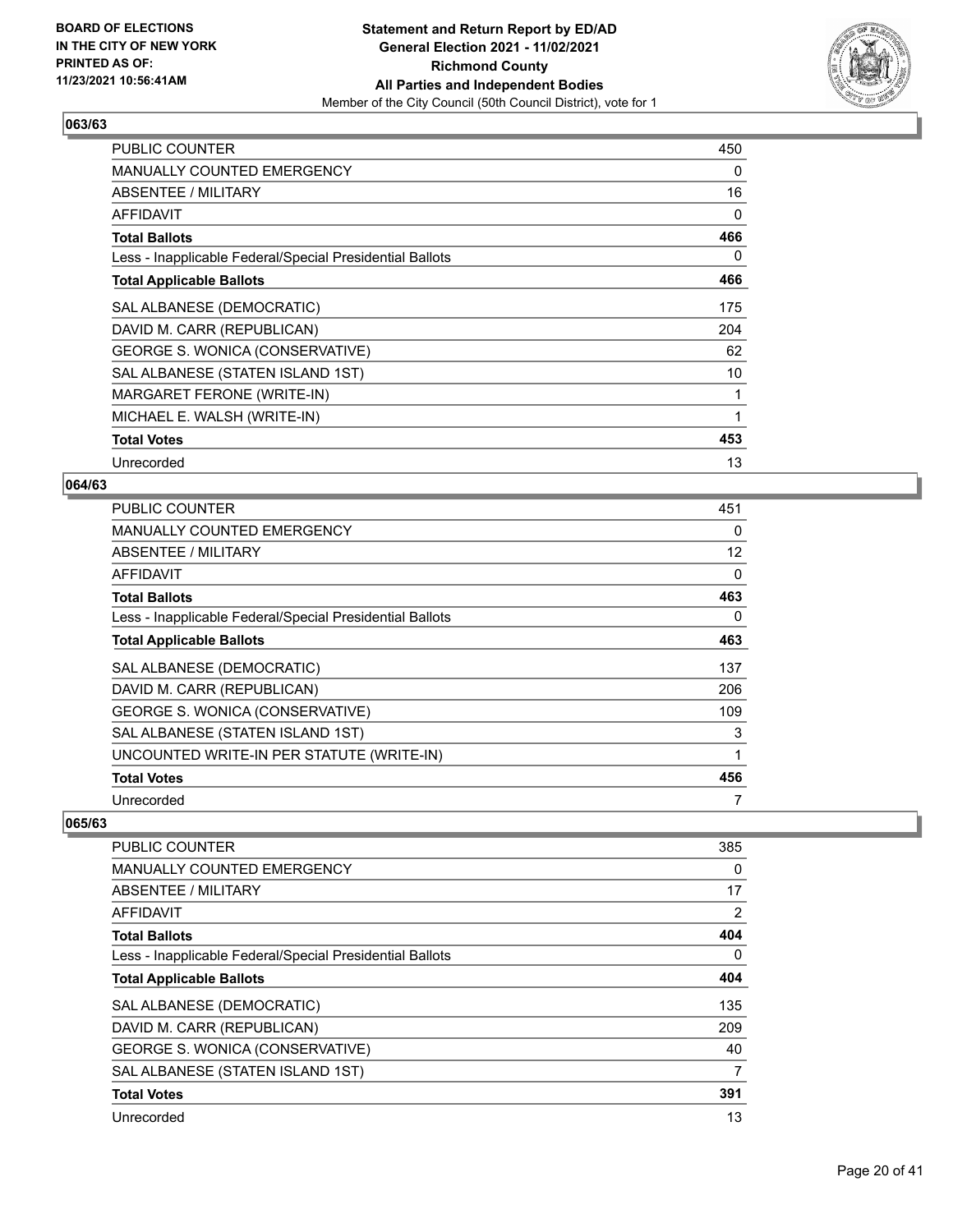

| <b>PUBLIC COUNTER</b>                                    | 418            |
|----------------------------------------------------------|----------------|
| <b>MANUALLY COUNTED EMERGENCY</b>                        | 0              |
| <b>ABSENTEE / MILITARY</b>                               | 9              |
| AFFIDAVIT                                                | $\overline{2}$ |
| <b>Total Ballots</b>                                     | 429            |
| Less - Inapplicable Federal/Special Presidential Ballots | 0              |
| <b>Total Applicable Ballots</b>                          | 429            |
| SAL ALBANESE (DEMOCRATIC)                                | 134            |
| DAVID M. CARR (REPUBLICAN)                               | 225            |
| GEORGE S. WONICA (CONSERVATIVE)                          | 46             |
| SAL ALBANESE (STATEN ISLAND 1ST)                         | 14             |
| MARISSA D'ANTONI (WRITE-IN)                              | 1              |
| <b>Total Votes</b>                                       | 420            |
| Unrecorded                                               | 9              |

# **067/63**

| PUBLIC COUNTER                                           | 468      |
|----------------------------------------------------------|----------|
| <b>MANUALLY COUNTED EMERGENCY</b>                        | $\Omega$ |
| ABSENTEE / MILITARY                                      | 13       |
| AFFIDAVIT                                                |          |
| <b>Total Ballots</b>                                     | 482      |
| Less - Inapplicable Federal/Special Presidential Ballots | $\Omega$ |
| <b>Total Applicable Ballots</b>                          | 482      |
| SAL ALBANESE (DEMOCRATIC)                                | 137      |
| DAVID M. CARR (REPUBLICAN)                               | 262      |
| GEORGE S. WONICA (CONSERVATIVE)                          | 50       |
| SAL ALBANESE (STATEN ISLAND 1ST)                         | 15       |
| <b>Total Votes</b>                                       | 464      |
| Unrecorded                                               | 18       |

| <b>PUBLIC COUNTER</b>                                    | 206 |
|----------------------------------------------------------|-----|
| MANUALLY COUNTED EMERGENCY                               | 0   |
| ABSENTEE / MILITARY                                      | 16  |
| <b>AFFIDAVIT</b>                                         |     |
| <b>Total Ballots</b>                                     | 223 |
| Less - Inapplicable Federal/Special Presidential Ballots | 0   |
| <b>Total Applicable Ballots</b>                          | 223 |
| SAL ALBANESE (DEMOCRATIC)                                | 81  |
| DAVID M. CARR (REPUBLICAN)                               | 120 |
| GEORGE S. WONICA (CONSERVATIVE)                          | 14  |
| SAL ALBANESE (STATEN ISLAND 1ST)                         | 3   |
| UNATTRIBUTABLE WRITE-IN (WRITE-IN)                       | 1   |
| <b>Total Votes</b>                                       | 219 |
| Unrecorded                                               | 4   |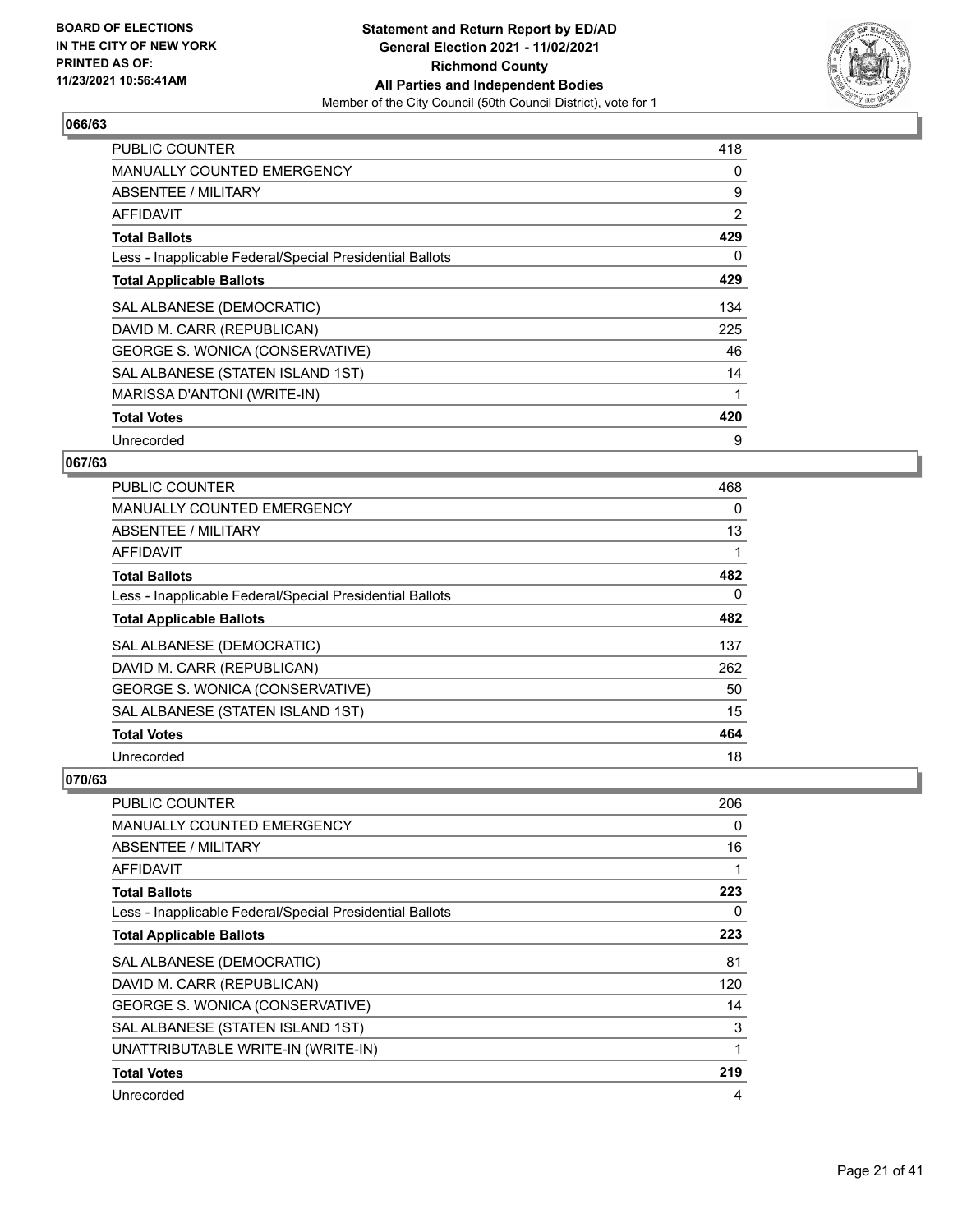

| <b>PUBLIC COUNTER</b>                                    | 129      |
|----------------------------------------------------------|----------|
| <b>MANUALLY COUNTED EMERGENCY</b>                        | 0        |
| <b>ABSENTEE / MILITARY</b>                               | 15       |
| <b>AFFIDAVIT</b>                                         | 0        |
| <b>Total Ballots</b>                                     | 144      |
| Less - Inapplicable Federal/Special Presidential Ballots | $\Omega$ |
| <b>Total Applicable Ballots</b>                          | 144      |
| SAL ALBANESE (DEMOCRATIC)                                | 79       |
| DAVID M. CARR (REPUBLICAN)                               | 32       |
| GEORGE S. WONICA (CONSERVATIVE)                          | 5        |
| SAL ALBANESE (STATEN ISLAND 1ST)                         | 4        |
| <b>Total Votes</b>                                       | 120      |
| Unrecorded                                               | 24       |

# **076/63**

| <b>PUBLIC COUNTER</b>                                    | 397      |
|----------------------------------------------------------|----------|
| MANUALLY COUNTED EMERGENCY                               | 0        |
| ABSENTEE / MILITARY                                      | 25       |
| AFFIDAVIT                                                |          |
| <b>Total Ballots</b>                                     | 423      |
| Less - Inapplicable Federal/Special Presidential Ballots | $\Omega$ |
| <b>Total Applicable Ballots</b>                          | 423      |
| SAL ALBANESE (DEMOCRATIC)                                | 140      |
| DAVID M. CARR (REPUBLICAN)                               | 227      |
| GEORGE S. WONICA (CONSERVATIVE)                          | 22       |
| SAL ALBANESE (STATEN ISLAND 1ST)                         | 15       |
| <b>Total Votes</b>                                       | 404      |
| Unrecorded                                               | 19       |

| PUBLIC COUNTER                                           | 192 |
|----------------------------------------------------------|-----|
| MANUALLY COUNTED EMERGENCY                               | 0   |
| ABSENTEE / MILITARY                                      | 12  |
| AFFIDAVIT                                                | 0   |
| <b>Total Ballots</b>                                     | 204 |
| Less - Inapplicable Federal/Special Presidential Ballots | 0   |
| <b>Total Applicable Ballots</b>                          | 204 |
| SAL ALBANESE (DEMOCRATIC)                                | 69  |
| DAVID M. CARR (REPUBLICAN)                               | 108 |
| GEORGE S. WONICA (CONSERVATIVE)                          | 6   |
| SAL ALBANESE (STATEN ISLAND 1ST)                         | 7   |
| <b>Total Votes</b>                                       | 190 |
| Unrecorded                                               | 14  |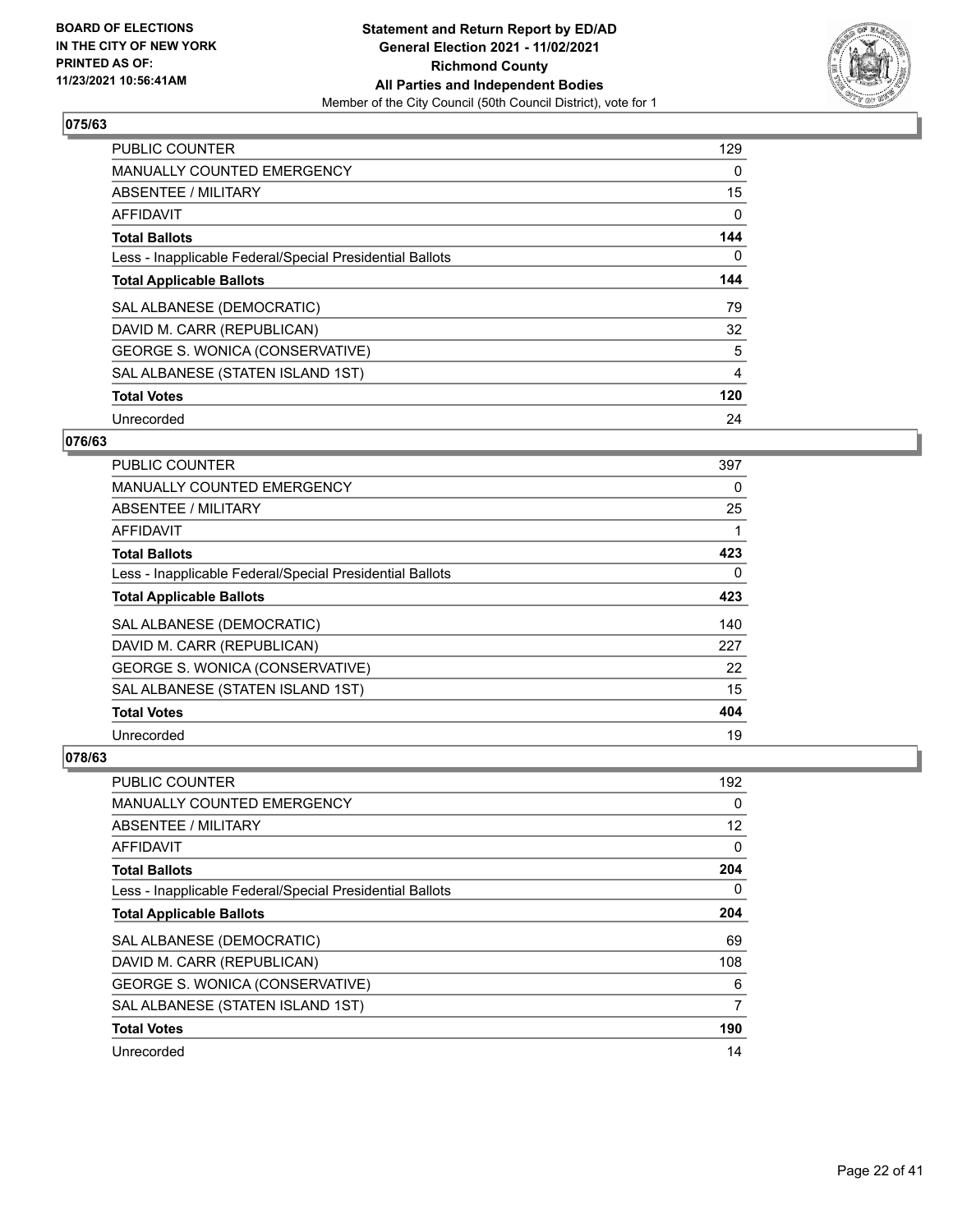

| <b>PUBLIC COUNTER</b>                                    | 287 |
|----------------------------------------------------------|-----|
| <b>MANUALLY COUNTED EMERGENCY</b>                        | 0   |
| ABSENTEE / MILITARY                                      | 20  |
| <b>AFFIDAVIT</b>                                         | 0   |
| <b>Total Ballots</b>                                     | 307 |
| Less - Inapplicable Federal/Special Presidential Ballots | 0   |
| <b>Total Applicable Ballots</b>                          | 307 |
| SAL ALBANESE (DEMOCRATIC)                                | 108 |
| DAVID M. CARR (REPUBLICAN)                               | 170 |
| GEORGE S. WONICA (CONSERVATIVE)                          | 6   |
| SAL ALBANESE (STATEN ISLAND 1ST)                         | 11  |
| <b>Total Votes</b>                                       | 295 |
| Unrecorded                                               | 12  |

# **081/63**

| PUBLIC COUNTER                                           | 229            |
|----------------------------------------------------------|----------------|
| <b>MANUALLY COUNTED EMERGENCY</b>                        | 0              |
| ABSENTEE / MILITARY                                      | 7              |
| AFFIDAVIT                                                |                |
| <b>Total Ballots</b>                                     | 237            |
| Less - Inapplicable Federal/Special Presidential Ballots | 0              |
| <b>Total Applicable Ballots</b>                          | 237            |
| SAL ALBANESE (DEMOCRATIC)                                | 66             |
| DAVID M. CARR (REPUBLICAN)                               | 147            |
| GEORGE S. WONICA (CONSERVATIVE)                          | 15             |
| SAL ALBANESE (STATEN ISLAND 1ST)                         | 7              |
| <b>Total Votes</b>                                       | 235            |
| Unrecorded                                               | $\overline{2}$ |

| PUBLIC COUNTER                                           | 201 |
|----------------------------------------------------------|-----|
| MANUALLY COUNTED EMERGENCY                               | 0   |
| <b>ABSENTEE / MILITARY</b>                               | 13  |
| AFFIDAVIT                                                | 0   |
| <b>Total Ballots</b>                                     | 214 |
| Less - Inapplicable Federal/Special Presidential Ballots | 0   |
| <b>Total Applicable Ballots</b>                          | 214 |
| SAL ALBANESE (DEMOCRATIC)                                | 70  |
| DAVID M. CARR (REPUBLICAN)                               | 97  |
| GEORGE S. WONICA (CONSERVATIVE)                          | 33  |
| SAL ALBANESE (STATEN ISLAND 1ST)                         | 7   |
| JAMEL FRANZ (WRITE-IN)                                   | 1   |
| UNATTRIBUTABLE WRITE-IN (WRITE-IN)                       | 1   |
| <b>Total Votes</b>                                       | 209 |
| Unrecorded                                               | 5   |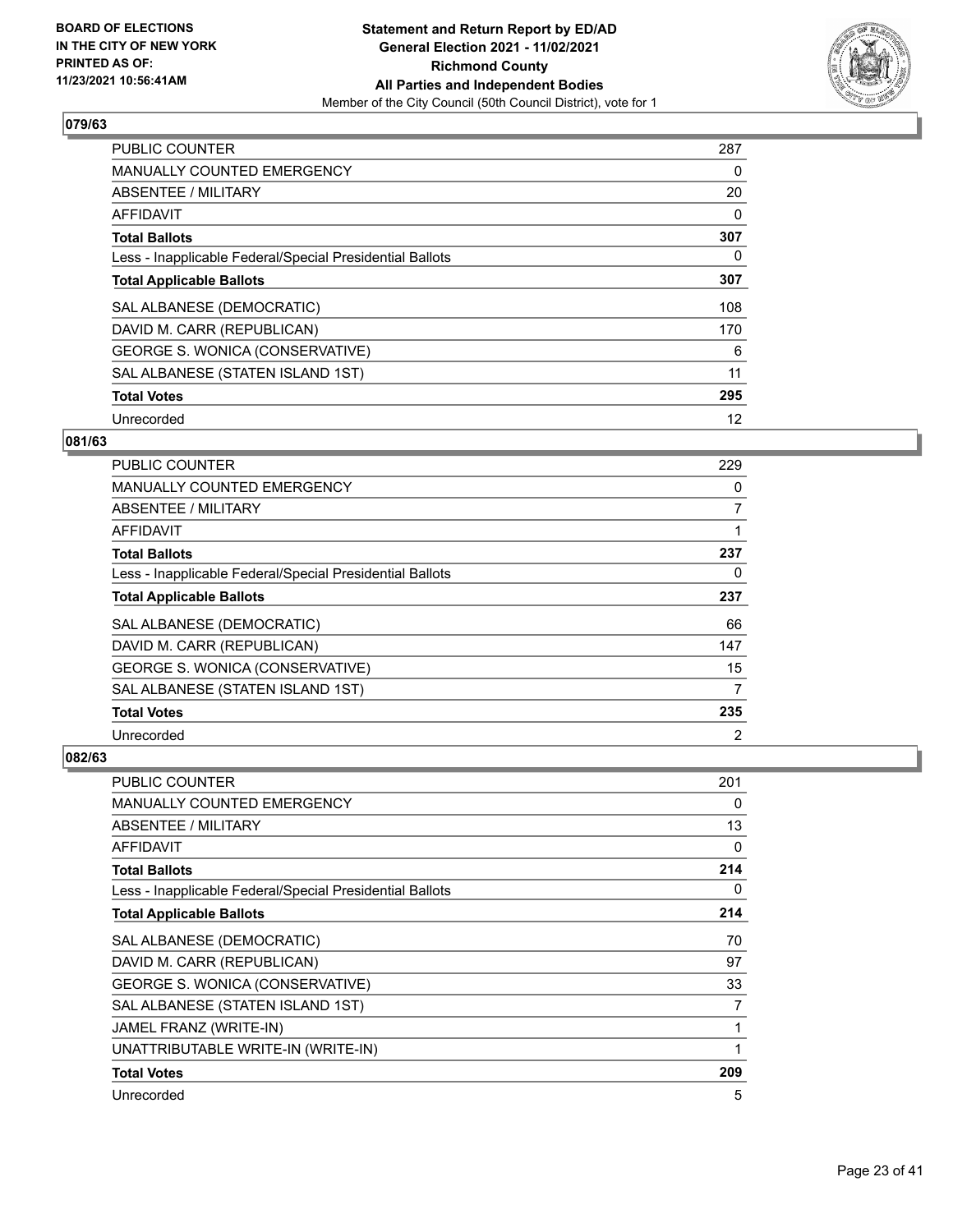

| <b>PUBLIC COUNTER</b>                                    | 0 |
|----------------------------------------------------------|---|
| <b>MANUALLY COUNTED EMERGENCY</b>                        | 0 |
| ABSENTEE / MILITARY                                      | 0 |
| AFFIDAVIT                                                | 0 |
| <b>Total Ballots</b>                                     | 0 |
| Less - Inapplicable Federal/Special Presidential Ballots | 0 |
| <b>Total Applicable Ballots</b>                          | 0 |
| SAL ALBANESE (DEMOCRATIC)                                | 0 |
| DAVID M. CARR (REPUBLICAN)                               | 0 |
| GEORGE S. WONICA (CONSERVATIVE)                          | 0 |
| SAL ALBANESE (STATEN ISLAND 1ST)                         | 0 |
| <b>Total Votes</b>                                       | 0 |

| PUBLIC COUNTER                                           | $\Omega$ |
|----------------------------------------------------------|----------|
| <b>MANUALLY COUNTED EMERGENCY</b>                        | 0        |
| ABSENTEE / MILITARY                                      | 0        |
| AFFIDAVIT                                                | 0        |
| <b>Total Ballots</b>                                     | 0        |
| Less - Inapplicable Federal/Special Presidential Ballots | 0        |
| <b>Total Applicable Ballots</b>                          |          |
| SAL ALBANESE (DEMOCRATIC)                                | 0        |
| DAVID M. CARR (REPUBLICAN)                               | 0        |
| GEORGE S. WONICA (CONSERVATIVE)                          | 0        |
| SAL ALBANESE (STATEN ISLAND 1ST)                         | 0        |
| <b>Total Votes</b>                                       | Ω        |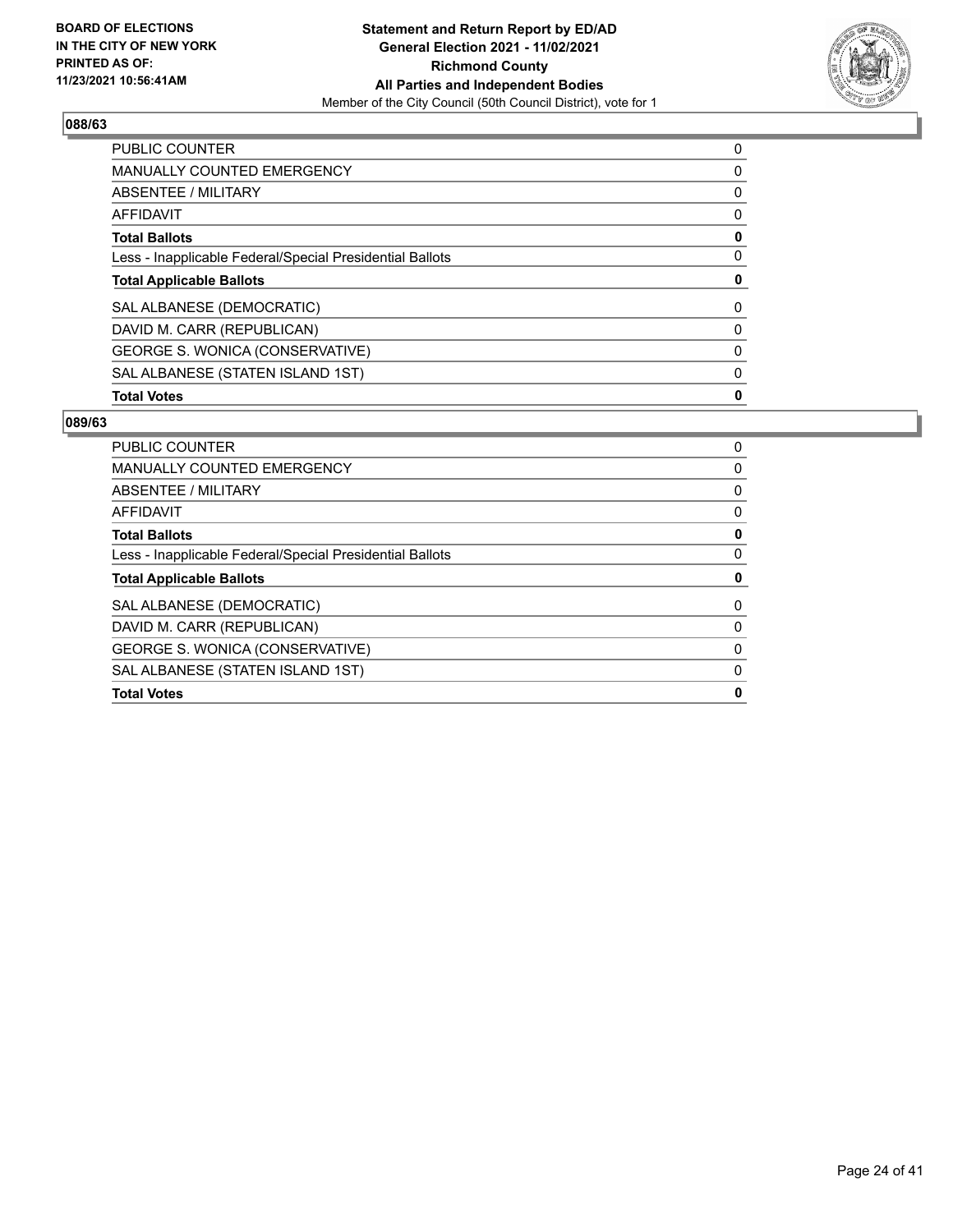

| <b>PUBLIC COUNTER</b>                                    | 295 |
|----------------------------------------------------------|-----|
| <b>MANUALLY COUNTED EMERGENCY</b>                        | 0   |
| ABSENTEE / MILITARY                                      | 14  |
| AFFIDAVIT                                                |     |
| <b>Total Ballots</b>                                     | 310 |
| Less - Inapplicable Federal/Special Presidential Ballots | 0   |
| <b>Total Applicable Ballots</b>                          | 310 |
| SAL ALBANESE (DEMOCRATIC)                                | 70  |
| DAVID M. CARR (REPUBLICAN)                               | 210 |
| GEORGE S. WONICA (CONSERVATIVE)                          | 17  |
| SAL ALBANESE (STATEN ISLAND 1ST)                         | 6   |
| <b>JOSEPH HOTI (WRITE-IN)</b>                            | 1   |
| <b>Total Votes</b>                                       | 304 |
| Unrecorded                                               | 6   |

#### **013/64**

| PUBLIC COUNTER                                           | 124      |
|----------------------------------------------------------|----------|
| <b>MANUALLY COUNTED EMERGENCY</b>                        | 0        |
| ABSENTEE / MILITARY                                      | 7        |
| AFFIDAVIT                                                | 0        |
| <b>Total Ballots</b>                                     | 131      |
| Less - Inapplicable Federal/Special Presidential Ballots | $\Omega$ |
| <b>Total Applicable Ballots</b>                          | 131      |
| SAL ALBANESE (DEMOCRATIC)                                | 30       |
| DAVID M. CARR (REPUBLICAN)                               | 91       |
| GEORGE S. WONICA (CONSERVATIVE)                          | 4        |
| SAL ALBANESE (STATEN ISLAND 1ST)                         | 0        |
| <b>Total Votes</b>                                       | 125      |
| Unrecorded                                               | 6        |

| PUBLIC COUNTER                                           | 398      |
|----------------------------------------------------------|----------|
| MANUALLY COUNTED EMERGENCY                               | 0        |
| ABSENTEE / MILITARY                                      | 18       |
| AFFIDAVIT                                                | $\Omega$ |
| <b>Total Ballots</b>                                     | 416      |
| Less - Inapplicable Federal/Special Presidential Ballots | 0        |
| <b>Total Applicable Ballots</b>                          | 416      |
| SAL ALBANESE (DEMOCRATIC)                                | 91       |
| DAVID M. CARR (REPUBLICAN)                               | 274      |
| GEORGE S. WONICA (CONSERVATIVE)                          | 19       |
| SAL ALBANESE (STATEN ISLAND 1ST)                         | 19       |
| <b>Total Votes</b>                                       | 403      |
| Unrecorded                                               | 13       |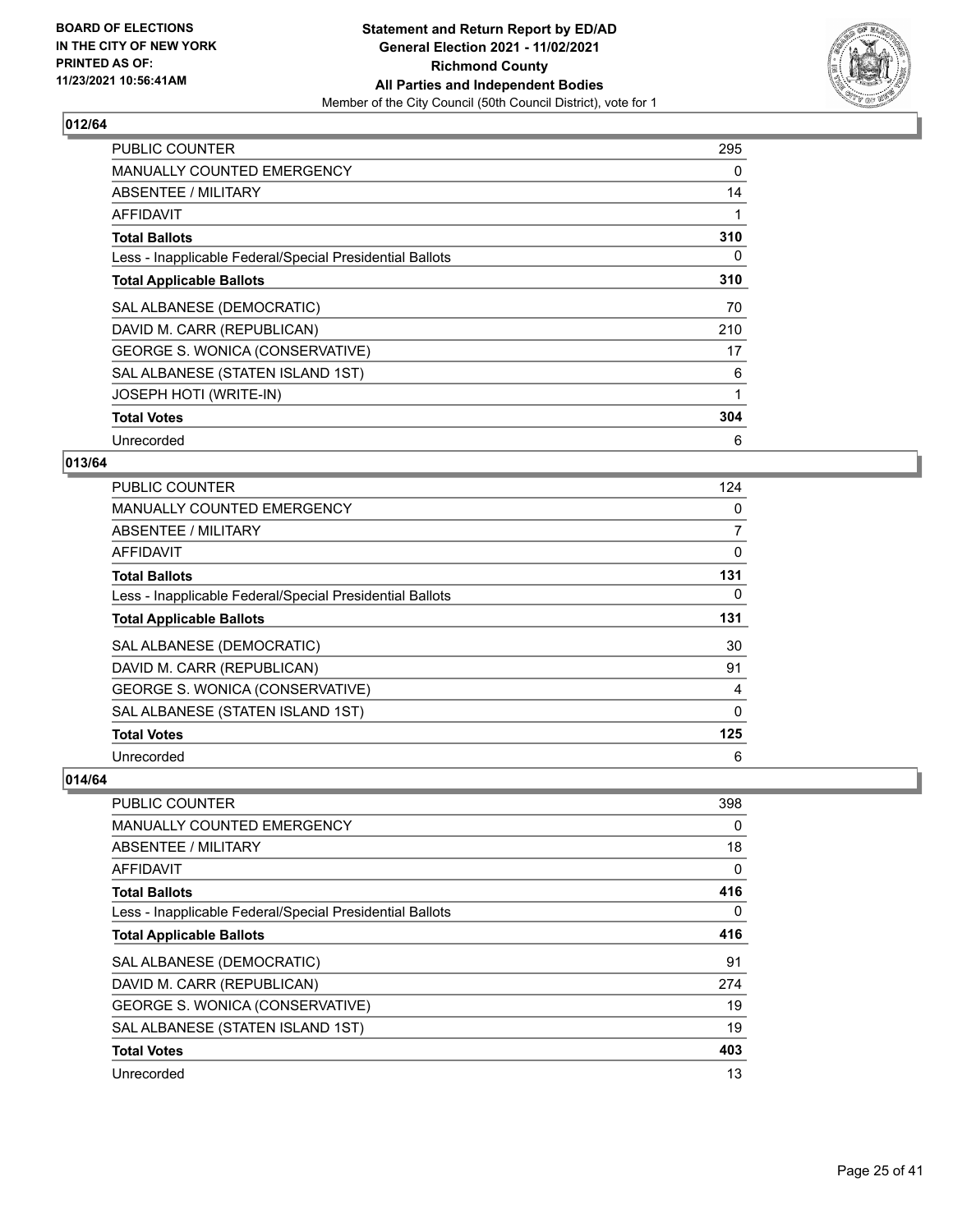

| <b>PUBLIC COUNTER</b>                                    | 446      |
|----------------------------------------------------------|----------|
| <b>MANUALLY COUNTED EMERGENCY</b>                        | $\Omega$ |
| ABSENTEE / MILITARY                                      | 22       |
| <b>AFFIDAVIT</b>                                         | 0        |
| <b>Total Ballots</b>                                     | 468      |
| Less - Inapplicable Federal/Special Presidential Ballots | 0        |
| <b>Total Applicable Ballots</b>                          | 468      |
| SAL ALBANESE (DEMOCRATIC)                                | 108      |
| DAVID M. CARR (REPUBLICAN)                               | 309      |
| GEORGE S. WONICA (CONSERVATIVE)                          | 28       |
| SAL ALBANESE (STATEN ISLAND 1ST)                         | 10       |
| <b>Total Votes</b>                                       | 455      |
| Unrecorded                                               | 13       |

# **016/64**

| <b>PUBLIC COUNTER</b>                                    | 374 |
|----------------------------------------------------------|-----|
| <b>MANUALLY COUNTED EMERGENCY</b>                        | 0   |
| ABSENTEE / MILITARY                                      | 20  |
| AFFIDAVIT                                                | 1   |
| <b>Total Ballots</b>                                     | 395 |
| Less - Inapplicable Federal/Special Presidential Ballots | 0   |
| <b>Total Applicable Ballots</b>                          | 395 |
| SAL ALBANESE (DEMOCRATIC)                                | 88  |
| DAVID M. CARR (REPUBLICAN)                               | 255 |
| GEORGE S. WONICA (CONSERVATIVE)                          | 25  |
| SAL ALBANESE (STATEN ISLAND 1ST)                         | 14  |
| UNATTRIBUTABLE WRITE-IN (WRITE-IN)                       | 1   |
| <b>Total Votes</b>                                       | 383 |
| Unrecorded                                               | 12  |

| PUBLIC COUNTER                                           | 376      |
|----------------------------------------------------------|----------|
| <b>MANUALLY COUNTED EMERGENCY</b>                        | $\Omega$ |
| ABSENTEE / MILITARY                                      | 29       |
| AFFIDAVIT                                                | $\Omega$ |
| <b>Total Ballots</b>                                     | 405      |
| Less - Inapplicable Federal/Special Presidential Ballots | 0        |
| <b>Total Applicable Ballots</b>                          | 405      |
| SAL ALBANESE (DEMOCRATIC)                                | 99       |
| DAVID M. CARR (REPUBLICAN)                               | 257      |
| GEORGE S. WONICA (CONSERVATIVE)                          | 25       |
| SAL ALBANESE (STATEN ISLAND 1ST)                         | 11       |
| <b>Total Votes</b>                                       | 392      |
| Unrecorded                                               | 13       |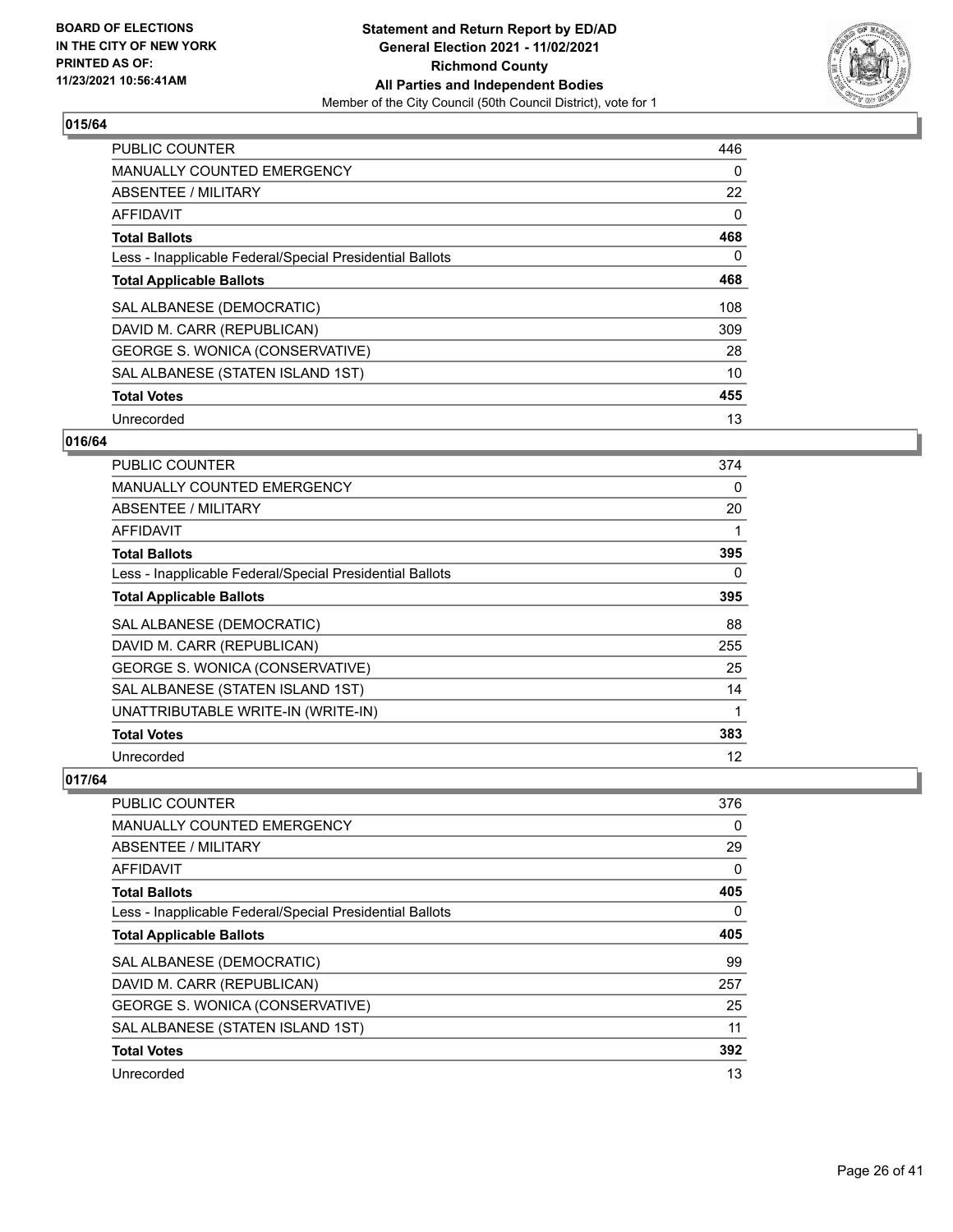

| <b>PUBLIC COUNTER</b>                                    | 312 |
|----------------------------------------------------------|-----|
| <b>MANUALLY COUNTED EMERGENCY</b>                        | 0   |
| ABSENTEE / MILITARY                                      | 13  |
| AFFIDAVIT                                                | 0   |
| <b>Total Ballots</b>                                     | 325 |
| Less - Inapplicable Federal/Special Presidential Ballots | 0   |
| <b>Total Applicable Ballots</b>                          | 325 |
| SAL ALBANESE (DEMOCRATIC)                                | 67  |
| DAVID M. CARR (REPUBLICAN)                               | 214 |
| GEORGE S. WONICA (CONSERVATIVE)                          | 16  |
| SAL ALBANESE (STATEN ISLAND 1ST)                         | 14  |
| <b>Total Votes</b>                                       | 311 |
| Unrecorded                                               | 14  |

#### **019/64**

| <b>PUBLIC COUNTER</b>                                    | 207 |
|----------------------------------------------------------|-----|
| <b>MANUALLY COUNTED EMERGENCY</b>                        | 0   |
| ABSENTEE / MILITARY                                      | 50  |
| <b>AFFIDAVIT</b>                                         | 3   |
| <b>Total Ballots</b>                                     | 260 |
| Less - Inapplicable Federal/Special Presidential Ballots | 0   |
| <b>Total Applicable Ballots</b>                          | 260 |
| SAL ALBANESE (DEMOCRATIC)                                | 139 |
| DAVID M. CARR (REPUBLICAN)                               | 89  |
| GEORGE S. WONICA (CONSERVATIVE)                          | 7   |
| SAL ALBANESE (STATEN ISLAND 1ST)                         | 8   |
| <b>Total Votes</b>                                       | 243 |
| Unrecorded                                               | 17  |

| PUBLIC COUNTER                                           | 317 |
|----------------------------------------------------------|-----|
| <b>MANUALLY COUNTED EMERGENCY</b>                        | 0   |
| ABSENTEE / MILITARY                                      | 22  |
| AFFIDAVIT                                                | 2   |
| <b>Total Ballots</b>                                     | 341 |
| Less - Inapplicable Federal/Special Presidential Ballots | 0   |
| <b>Total Applicable Ballots</b>                          | 341 |
| SAL ALBANESE (DEMOCRATIC)                                | 94  |
| DAVID M. CARR (REPUBLICAN)                               | 207 |
| GEORGE S. WONICA (CONSERVATIVE)                          | 20  |
| SAL ALBANESE (STATEN ISLAND 1ST)                         | 14  |
| <b>Total Votes</b>                                       | 335 |
| Unrecorded                                               | 6   |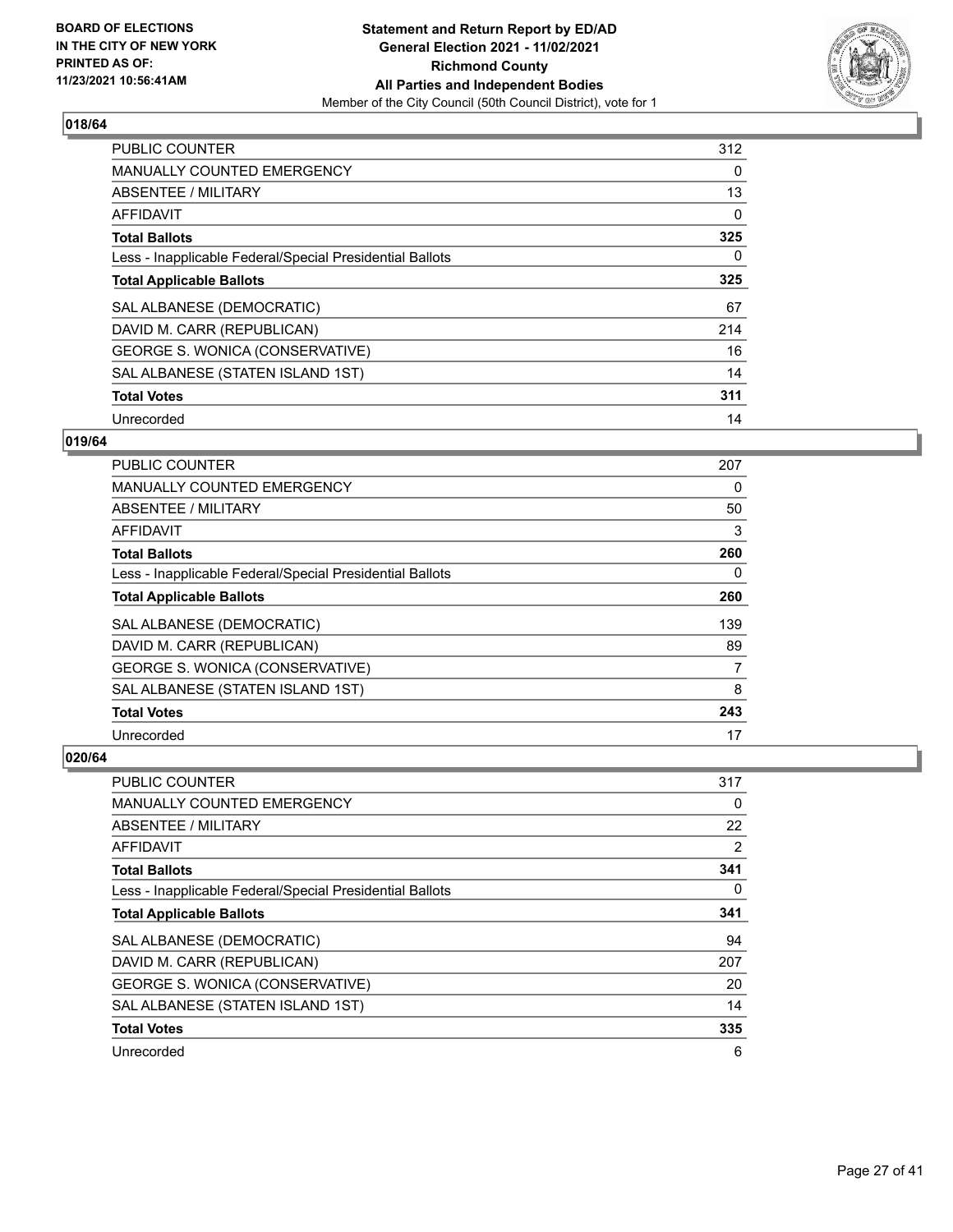

| <b>PUBLIC COUNTER</b>                                    | 318 |
|----------------------------------------------------------|-----|
| <b>MANUALLY COUNTED EMERGENCY</b>                        | 0   |
| <b>ABSENTEE / MILITARY</b>                               | 15  |
| <b>AFFIDAVIT</b>                                         |     |
| <b>Total Ballots</b>                                     | 334 |
| Less - Inapplicable Federal/Special Presidential Ballots | 0   |
| <b>Total Applicable Ballots</b>                          | 334 |
| SAL ALBANESE (DEMOCRATIC)                                | 86  |
| DAVID M. CARR (REPUBLICAN)                               | 219 |
| GEORGE S. WONICA (CONSERVATIVE)                          | 13  |
| SAL ALBANESE (STATEN ISLAND 1ST)                         | 9   |
| MAX N. ROSE (WRITE-IN)                                   |     |
| <b>Total Votes</b>                                       | 328 |
| Unrecorded                                               | 6   |

# **022/64**

| <b>PUBLIC COUNTER</b>                                    | 360      |
|----------------------------------------------------------|----------|
| MANUALLY COUNTED EMERGENCY                               | $\Omega$ |
| ABSENTEE / MILITARY                                      | 30       |
| AFFIDAVIT                                                | 0        |
| <b>Total Ballots</b>                                     | 390      |
| Less - Inapplicable Federal/Special Presidential Ballots | 0        |
| <b>Total Applicable Ballots</b>                          | 390      |
| SAL ALBANESE (DEMOCRATIC)                                | 98       |
| DAVID M. CARR (REPUBLICAN)                               | 245      |
| GEORGE S. WONICA (CONSERVATIVE)                          | 27       |
| SAL ALBANESE (STATEN ISLAND 1ST)                         | 7        |
| <b>Total Votes</b>                                       | 377      |
| Unrecorded                                               | 13       |

| PUBLIC COUNTER                                           | 307 |
|----------------------------------------------------------|-----|
| <b>MANUALLY COUNTED EMERGENCY</b>                        | 0   |
| ABSENTEE / MILITARY                                      | 9   |
| AFFIDAVIT                                                | 1   |
| <b>Total Ballots</b>                                     | 317 |
| Less - Inapplicable Federal/Special Presidential Ballots | 0   |
| <b>Total Applicable Ballots</b>                          | 317 |
| SAL ALBANESE (DEMOCRATIC)                                | 66  |
| DAVID M. CARR (REPUBLICAN)                               | 205 |
| GEORGE S. WONICA (CONSERVATIVE)                          | 28  |
| SAL ALBANESE (STATEN ISLAND 1ST)                         | 10  |
| DONALD J. TRUMP JR. (WRITE-IN)                           |     |
| <b>Total Votes</b>                                       | 310 |
| Unrecorded                                               | 7   |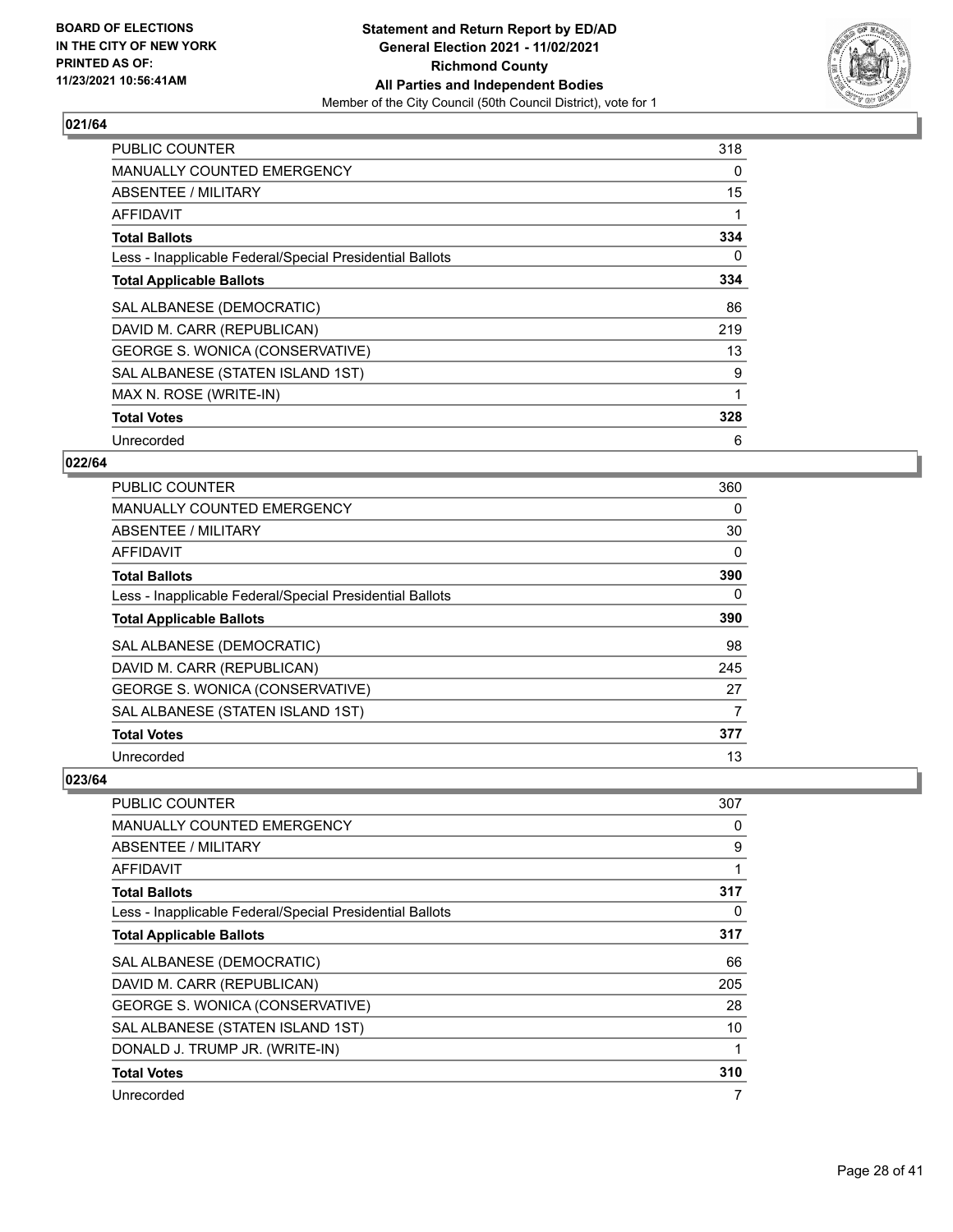

| <b>PUBLIC COUNTER</b>                                    | 331 |
|----------------------------------------------------------|-----|
| <b>MANUALLY COUNTED EMERGENCY</b>                        | 0   |
| <b>ABSENTEE / MILITARY</b>                               | 12  |
| <b>AFFIDAVIT</b>                                         | 0   |
| <b>Total Ballots</b>                                     | 343 |
| Less - Inapplicable Federal/Special Presidential Ballots | 0   |
| <b>Total Applicable Ballots</b>                          | 343 |
| SAL ALBANESE (DEMOCRATIC)                                | 100 |
| DAVID M. CARR (REPUBLICAN)                               | 193 |
| GEORGE S. WONICA (CONSERVATIVE)                          | 23  |
| SAL ALBANESE (STATEN ISLAND 1ST)                         | 18  |
| PATRICIA RONDINELLI (WRITE-IN)                           |     |
| <b>Total Votes</b>                                       | 335 |
| Unrecorded                                               | 8   |

# **025/64**

| PUBLIC COUNTER                                           | 336 |
|----------------------------------------------------------|-----|
| <b>MANUALLY COUNTED EMERGENCY</b>                        | 0   |
| ABSENTEE / MILITARY                                      | 22  |
| AFFIDAVIT                                                | 0   |
| <b>Total Ballots</b>                                     | 358 |
| Less - Inapplicable Federal/Special Presidential Ballots | 0   |
| <b>Total Applicable Ballots</b>                          | 358 |
| SAL ALBANESE (DEMOCRATIC)                                | 65  |
| DAVID M. CARR (REPUBLICAN)                               | 245 |
| GEORGE S. WONICA (CONSERVATIVE)                          | 17  |
| SAL ALBANESE (STATEN ISLAND 1ST)                         | 12  |
| <b>Total Votes</b>                                       | 339 |
| Unrecorded                                               | 19  |

| PUBLIC COUNTER                                           | 292               |
|----------------------------------------------------------|-------------------|
| <b>MANUALLY COUNTED EMERGENCY</b>                        | $\Omega$          |
| ABSENTEE / MILITARY                                      | $12 \overline{ }$ |
| AFFIDAVIT                                                | 4                 |
| <b>Total Ballots</b>                                     | 308               |
| Less - Inapplicable Federal/Special Presidential Ballots | 0                 |
| <b>Total Applicable Ballots</b>                          | 308               |
| SAL ALBANESE (DEMOCRATIC)                                | 85                |
| DAVID M. CARR (REPUBLICAN)                               | 200               |
| GEORGE S. WONICA (CONSERVATIVE)                          | 7                 |
| SAL ALBANESE (STATEN ISLAND 1ST)                         | 9                 |
| <b>Total Votes</b>                                       | 301               |
| Unrecorded                                               | 7                 |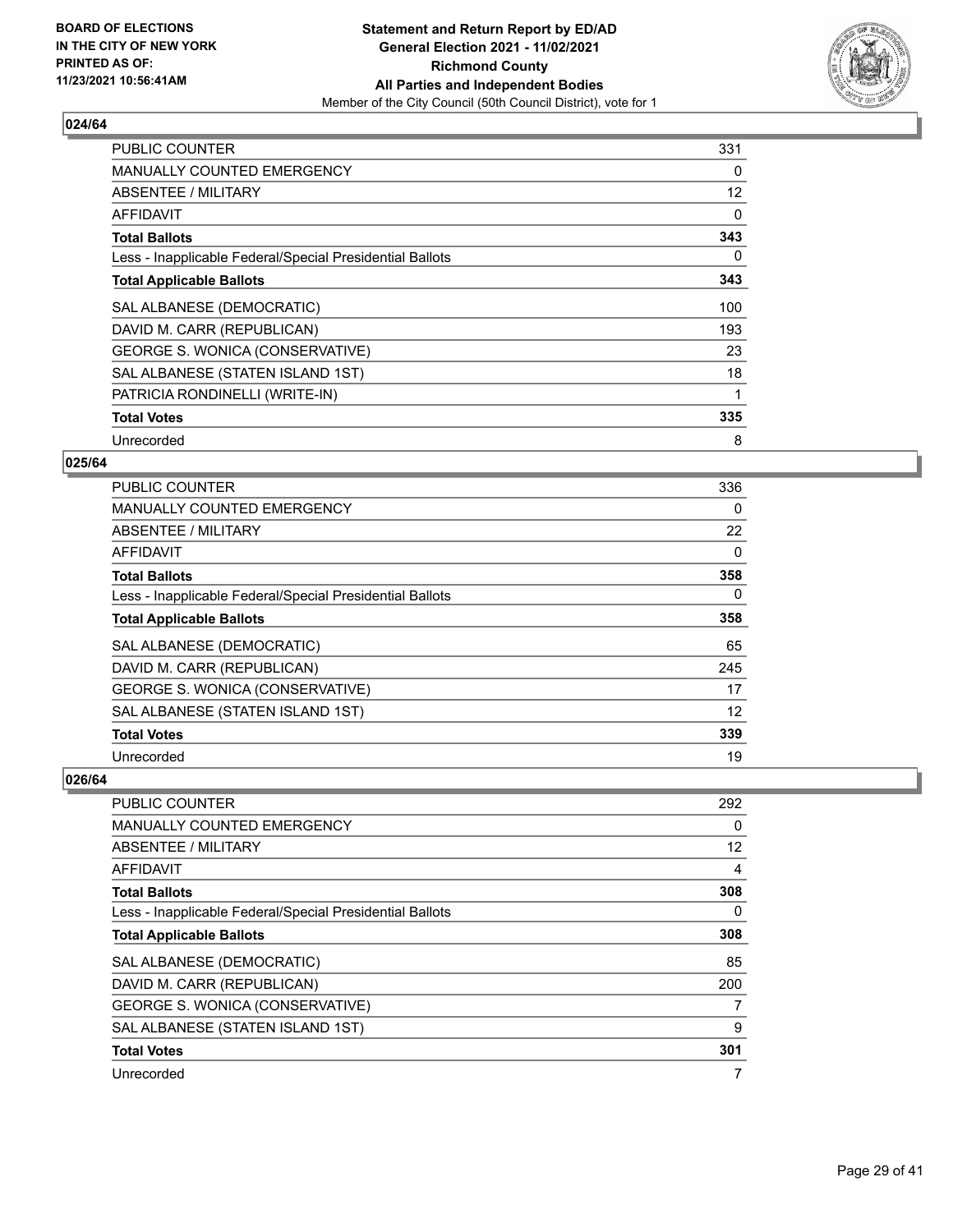

| <b>PUBLIC COUNTER</b>                                    | 309            |
|----------------------------------------------------------|----------------|
| <b>MANUALLY COUNTED EMERGENCY</b>                        | 0              |
| ABSENTEE / MILITARY                                      | 13             |
| AFFIDAVIT                                                | $\overline{2}$ |
| <b>Total Ballots</b>                                     | 324            |
| Less - Inapplicable Federal/Special Presidential Ballots | 0              |
| <b>Total Applicable Ballots</b>                          | 324            |
| SAL ALBANESE (DEMOCRATIC)                                | 85             |
| DAVID M. CARR (REPUBLICAN)                               | 199            |
| GEORGE S. WONICA (CONSERVATIVE)                          | 22             |
| SAL ALBANESE (STATEN ISLAND 1ST)                         | 9              |
| <b>Total Votes</b>                                       | 315            |
| Unrecorded                                               | 9              |

# **028/64**

| PUBLIC COUNTER                                           | 230 |
|----------------------------------------------------------|-----|
| MANUALLY COUNTED EMERGENCY                               | 0   |
| ABSENTEE / MILITARY                                      | 8   |
| AFFIDAVIT                                                |     |
| <b>Total Ballots</b>                                     | 239 |
| Less - Inapplicable Federal/Special Presidential Ballots | 0   |
| <b>Total Applicable Ballots</b>                          | 239 |
| SAL ALBANESE (DEMOCRATIC)                                | 58  |
| DAVID M. CARR (REPUBLICAN)                               | 148 |
| GEORGE S. WONICA (CONSERVATIVE)                          | 10  |
| SAL ALBANESE (STATEN ISLAND 1ST)                         | 11  |
| <b>Total Votes</b>                                       | 227 |
| Unrecorded                                               | 12  |

| PUBLIC COUNTER                                           | 341 |
|----------------------------------------------------------|-----|
| MANUALLY COUNTED EMERGENCY                               | 0   |
| ABSENTEE / MILITARY                                      | 19  |
| AFFIDAVIT                                                | 0   |
| <b>Total Ballots</b>                                     | 360 |
| Less - Inapplicable Federal/Special Presidential Ballots | 0   |
| <b>Total Applicable Ballots</b>                          | 360 |
| SAL ALBANESE (DEMOCRATIC)                                | 84  |
| DAVID M. CARR (REPUBLICAN)                               | 235 |
| GEORGE S. WONICA (CONSERVATIVE)                          | 18  |
| SAL ALBANESE (STATEN ISLAND 1ST)                         | 14  |
| SAMUEL STEINBERG (WRITE-IN)                              | 1   |
| <b>Total Votes</b>                                       | 352 |
| Unrecorded                                               | 8   |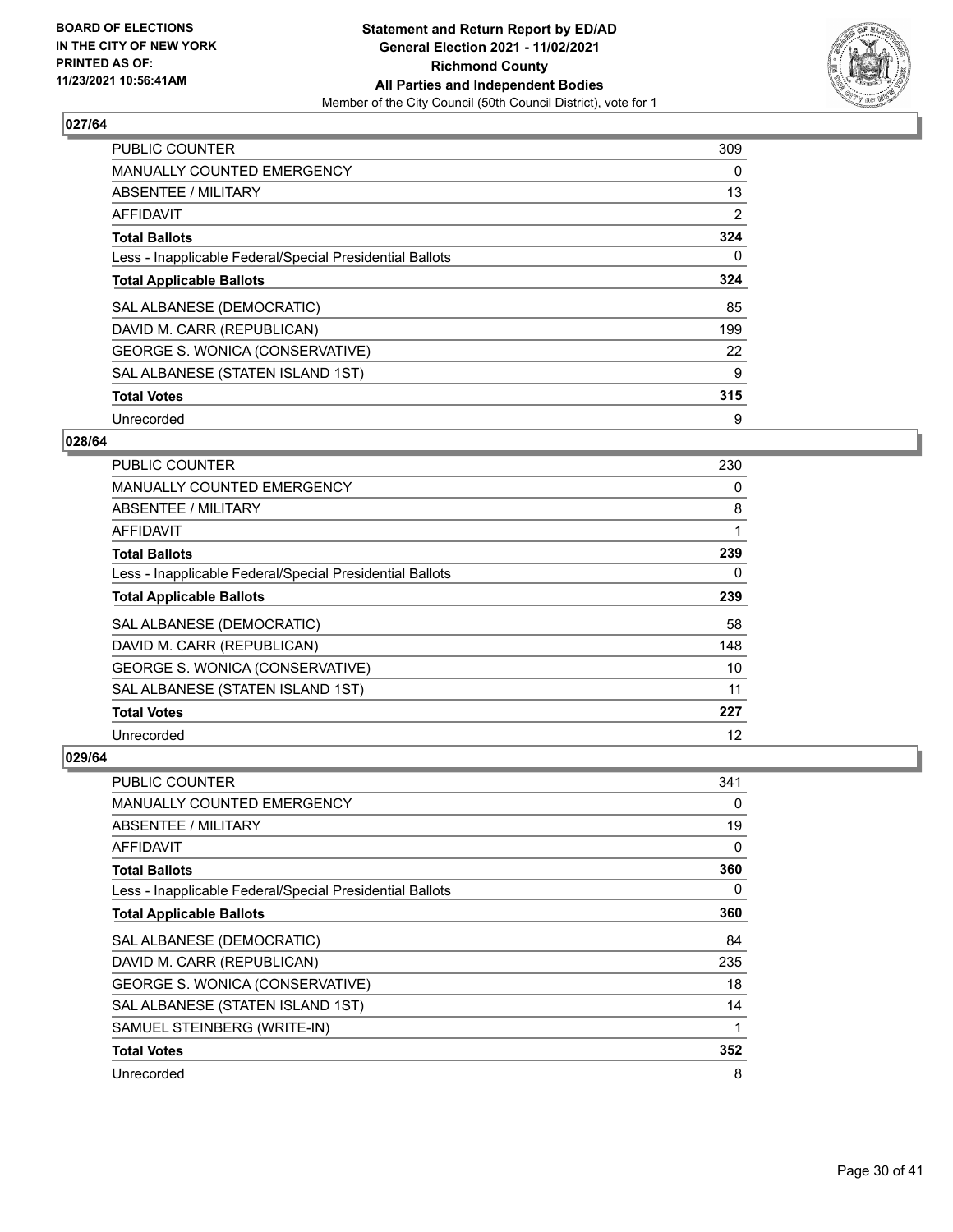

| <b>PUBLIC COUNTER</b>                                    | 331 |
|----------------------------------------------------------|-----|
| MANUALLY COUNTED EMERGENCY                               | 0   |
| ABSENTEE / MILITARY                                      | 4   |
| AFFIDAVIT                                                | 6   |
| <b>Total Ballots</b>                                     | 341 |
| Less - Inapplicable Federal/Special Presidential Ballots | 0   |
| <b>Total Applicable Ballots</b>                          | 341 |
| SAL ALBANESE (DEMOCRATIC)                                | 90  |
| DAVID M. CARR (REPUBLICAN)                               | 220 |
| GEORGE S. WONICA (CONSERVATIVE)                          | 9   |
| SAL ALBANESE (STATEN ISLAND 1ST)                         | 10  |
| <b>Total Votes</b>                                       | 329 |
| Unrecorded                                               | 12  |

# **031/64**

| PUBLIC COUNTER                                           | 272            |
|----------------------------------------------------------|----------------|
| <b>MANUALLY COUNTED EMERGENCY</b>                        | 0              |
| ABSENTEE / MILITARY                                      | $\overline{7}$ |
| AFFIDAVIT                                                |                |
| <b>Total Ballots</b>                                     | 280            |
| Less - Inapplicable Federal/Special Presidential Ballots | 0              |
| <b>Total Applicable Ballots</b>                          | 280            |
| SAL ALBANESE (DEMOCRATIC)                                | 78             |
| DAVID M. CARR (REPUBLICAN)                               | 170            |
| <b>GEORGE S. WONICA (CONSERVATIVE)</b>                   | 14             |
| SAL ALBANESE (STATEN ISLAND 1ST)                         | 7              |
| <b>Total Votes</b>                                       | 269            |
| Unrecorded                                               | 11             |

| PUBLIC COUNTER                                           | 349 |
|----------------------------------------------------------|-----|
| <b>MANUALLY COUNTED EMERGENCY</b>                        | 0   |
| ABSENTEE / MILITARY                                      | 13  |
| AFFIDAVIT                                                |     |
| <b>Total Ballots</b>                                     | 363 |
| Less - Inapplicable Federal/Special Presidential Ballots | 0   |
| <b>Total Applicable Ballots</b>                          | 363 |
| SAL ALBANESE (DEMOCRATIC)                                | 109 |
| DAVID M. CARR (REPUBLICAN)                               | 199 |
| GEORGE S. WONICA (CONSERVATIVE)                          | 24  |
| SAL ALBANESE (STATEN ISLAND 1ST)                         | 13  |
| <b>Total Votes</b>                                       | 345 |
| Unrecorded                                               | 18  |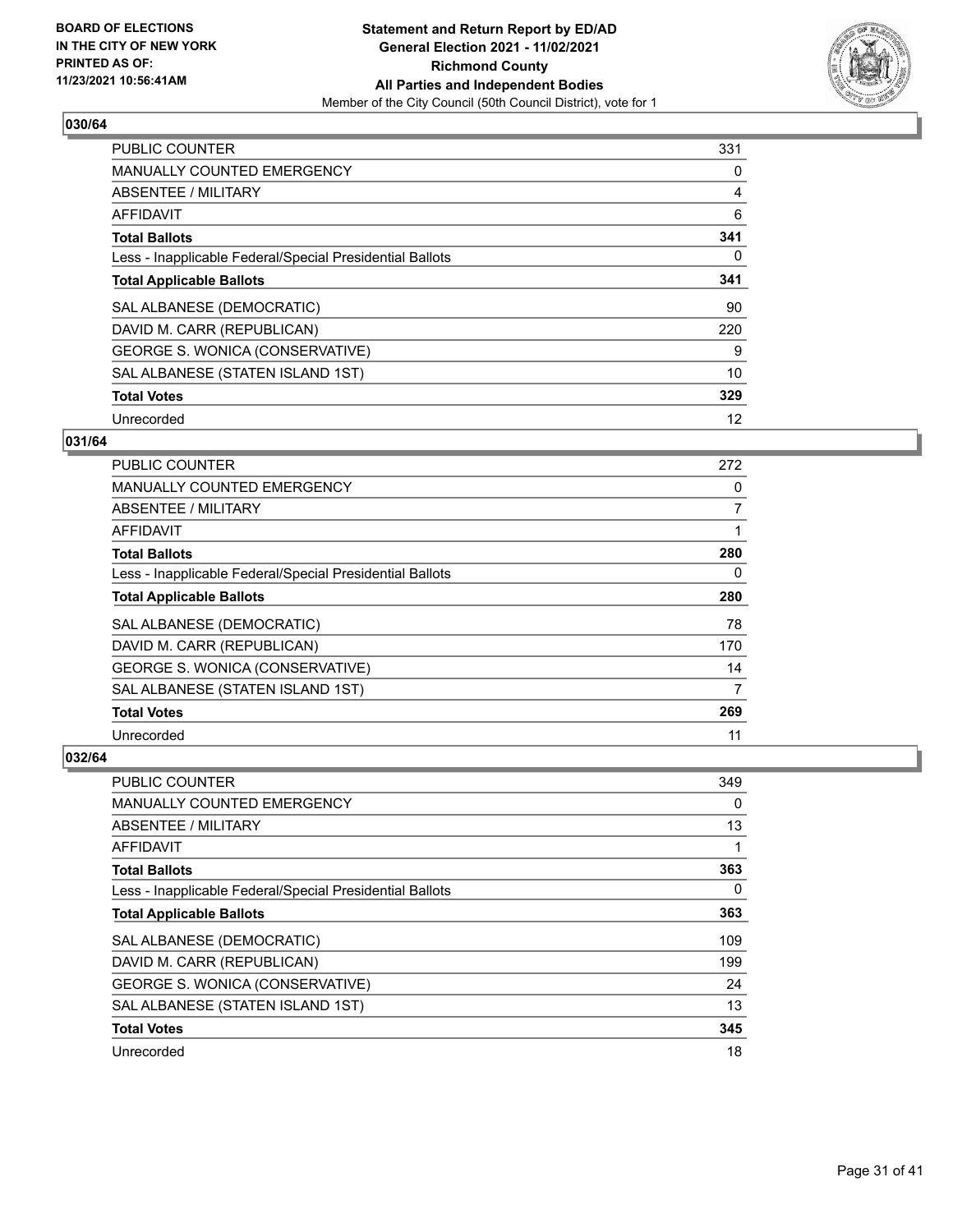

| <b>PUBLIC COUNTER</b>                                    | 317 |
|----------------------------------------------------------|-----|
| <b>MANUALLY COUNTED EMERGENCY</b>                        | 0   |
| ABSENTEE / MILITARY                                      | 12  |
| AFFIDAVIT                                                | 3   |
| <b>Total Ballots</b>                                     | 332 |
| Less - Inapplicable Federal/Special Presidential Ballots | 0   |
| <b>Total Applicable Ballots</b>                          | 332 |
| SAL ALBANESE (DEMOCRATIC)                                | 84  |
| DAVID M. CARR (REPUBLICAN)                               | 205 |
| GEORGE S. WONICA (CONSERVATIVE)                          | 19  |
| SAL ALBANESE (STATEN ISLAND 1ST)                         | 9   |
| UNATTRIBUTABLE WRITE-IN (WRITE-IN)                       |     |
| <b>Total Votes</b>                                       | 318 |
| Unrecorded                                               | 14  |

# **034/64**

| PUBLIC COUNTER                                           | 312      |
|----------------------------------------------------------|----------|
| <b>MANUALLY COUNTED EMERGENCY</b>                        | 0        |
| ABSENTEE / MILITARY                                      | 32       |
| AFFIDAVIT                                                | 2        |
| <b>Total Ballots</b>                                     | 346      |
| Less - Inapplicable Federal/Special Presidential Ballots | $\Omega$ |
| <b>Total Applicable Ballots</b>                          | 346      |
| SAL ALBANESE (DEMOCRATIC)                                | 104      |
| DAVID M. CARR (REPUBLICAN)                               | 188      |
| GEORGE S. WONICA (CONSERVATIVE)                          | 30       |
| SAL ALBANESE (STATEN ISLAND 1ST)                         | 9        |
| <b>Total Votes</b>                                       | 331      |
| Unrecorded                                               | 15       |

| PUBLIC COUNTER                                           | 346      |
|----------------------------------------------------------|----------|
| <b>MANUALLY COUNTED EMERGENCY</b>                        | $\Omega$ |
| ABSENTEE / MILITARY                                      | 19       |
| AFFIDAVIT                                                |          |
| <b>Total Ballots</b>                                     | 366      |
| Less - Inapplicable Federal/Special Presidential Ballots | 0        |
| <b>Total Applicable Ballots</b>                          | 366      |
| SAL ALBANESE (DEMOCRATIC)                                | 88       |
| DAVID M. CARR (REPUBLICAN)                               | 234      |
| <b>GEORGE S. WONICA (CONSERVATIVE)</b>                   | 16       |
| SAL ALBANESE (STATEN ISLAND 1ST)                         | 8        |
| <b>Total Votes</b>                                       | 346      |
| Unrecorded                                               | 20       |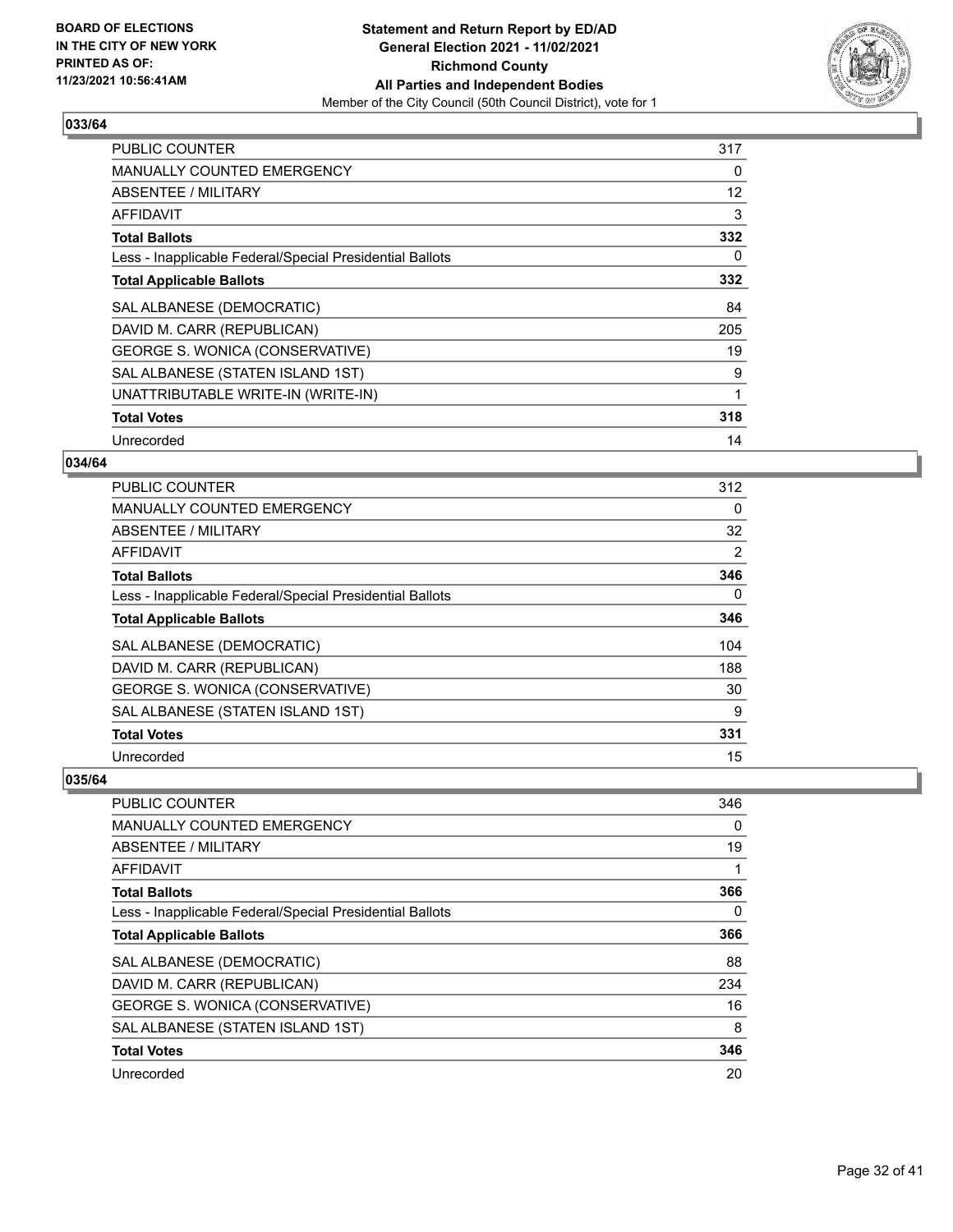

| <b>PUBLIC COUNTER</b>                                    | 368 |
|----------------------------------------------------------|-----|
| <b>MANUALLY COUNTED EMERGENCY</b>                        | 0   |
| ABSENTEE / MILITARY                                      | 28  |
| AFFIDAVIT                                                |     |
| <b>Total Ballots</b>                                     | 397 |
| Less - Inapplicable Federal/Special Presidential Ballots | 0   |
| <b>Total Applicable Ballots</b>                          | 397 |
| SAL ALBANESE (DEMOCRATIC)                                | 119 |
| DAVID M. CARR (REPUBLICAN)                               | 230 |
| GEORGE S. WONICA (CONSERVATIVE)                          | 20  |
| SAL ALBANESE (STATEN ISLAND 1ST)                         | 9   |
| AMOY K. BARNES (WRITE-IN)                                | 1   |
| EMMA GOLDMAN (WRITE-IN)                                  | 1   |
| MAX N. ROSE (WRITE-IN)                                   | 1   |
| <b>Total Votes</b>                                       | 381 |
| Unrecorded                                               | 16  |

# **037/64**

| PUBLIC COUNTER                                           | 313 |
|----------------------------------------------------------|-----|
| <b>MANUALLY COUNTED EMERGENCY</b>                        | 0   |
| ABSENTEE / MILITARY                                      | 8   |
| AFFIDAVIT                                                | 1   |
| <b>Total Ballots</b>                                     | 322 |
| Less - Inapplicable Federal/Special Presidential Ballots | 0   |
| <b>Total Applicable Ballots</b>                          | 322 |
| SAL ALBANESE (DEMOCRATIC)                                | 94  |
| DAVID M. CARR (REPUBLICAN)                               | 196 |
| GEORGE S. WONICA (CONSERVATIVE)                          | 15  |
| SAL ALBANESE (STATEN ISLAND 1ST)                         | 8   |
| <b>Total Votes</b>                                       | 313 |
| Unrecorded                                               | 9   |

| PUBLIC COUNTER                                           | 307      |
|----------------------------------------------------------|----------|
| MANUALLY COUNTED EMERGENCY                               | 0        |
| ABSENTEE / MILITARY                                      | 14       |
| <b>AFFIDAVIT</b>                                         | $\Omega$ |
| <b>Total Ballots</b>                                     | 321      |
| Less - Inapplicable Federal/Special Presidential Ballots | 0        |
| <b>Total Applicable Ballots</b>                          | 321      |
| SAL ALBANESE (DEMOCRATIC)                                | 106      |
| DAVID M. CARR (REPUBLICAN)                               | 168      |
| GEORGE S. WONICA (CONSERVATIVE)                          | 22       |
| SAL ALBANESE (STATEN ISLAND 1ST)                         | 9        |
| DARYL D. MOORE (WRITE-IN)                                | 1        |
| <b>Total Votes</b>                                       | 306      |
| Unrecorded                                               | 15       |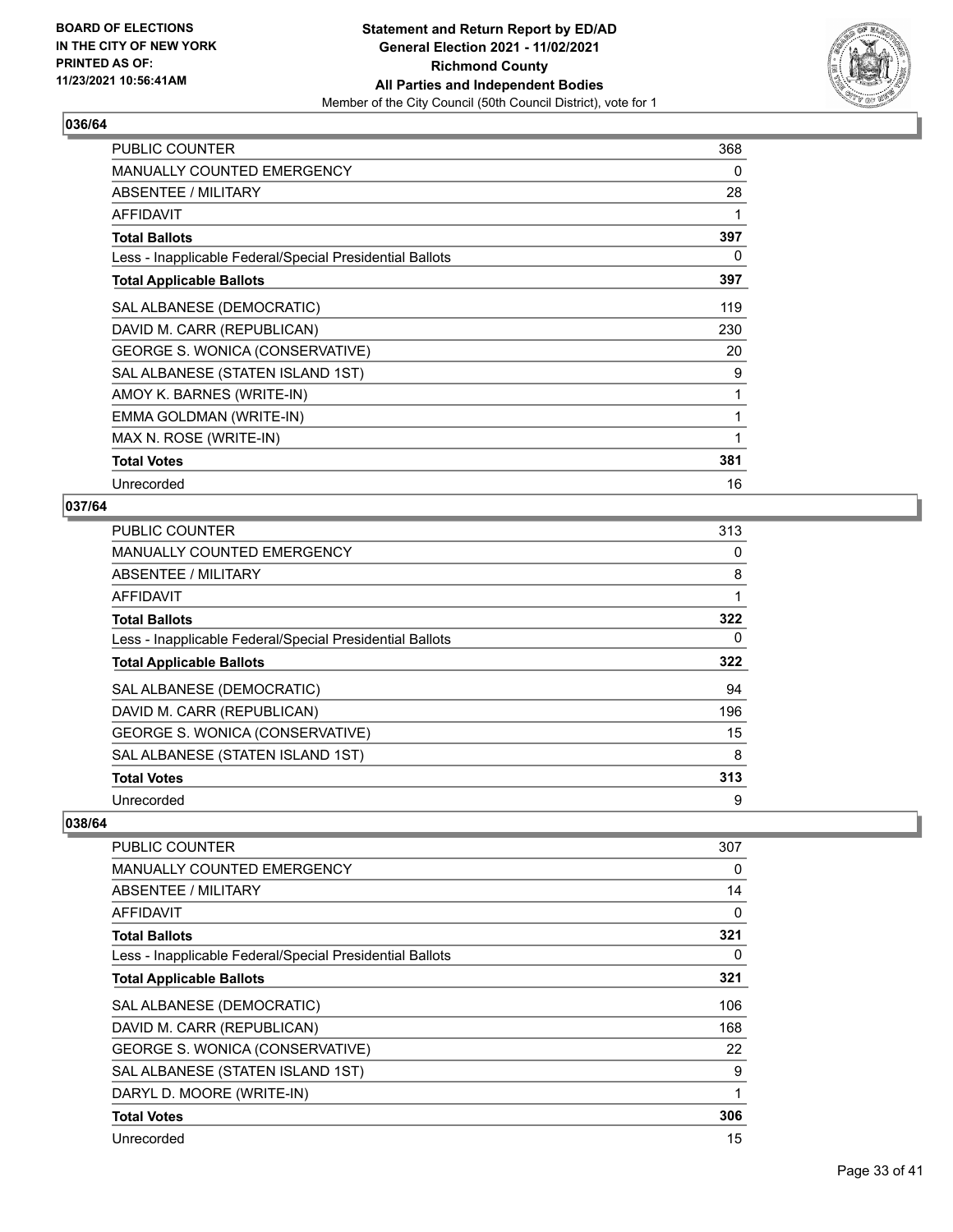

| <b>PUBLIC COUNTER</b>                                    | 266      |
|----------------------------------------------------------|----------|
| <b>MANUALLY COUNTED EMERGENCY</b>                        | 0        |
| ABSENTEE / MILITARY                                      | 6        |
| AFFIDAVIT                                                | 0        |
| <b>Total Ballots</b>                                     | 272      |
| Less - Inapplicable Federal/Special Presidential Ballots | $\Omega$ |
| <b>Total Applicable Ballots</b>                          | 272      |
| SAL ALBANESE (DEMOCRATIC)                                | 70       |
| DAVID M. CARR (REPUBLICAN)                               | 169      |
| GEORGE S. WONICA (CONSERVATIVE)                          | 10       |
| SAL ALBANESE (STATEN ISLAND 1ST)                         | 14       |
| <b>Total Votes</b>                                       | 263      |
| Unrecorded                                               | 9        |

#### **040/64**

| <b>PUBLIC COUNTER</b>                                    | 211 |
|----------------------------------------------------------|-----|
| <b>MANUALLY COUNTED EMERGENCY</b>                        | 0   |
| <b>ABSENTEE / MILITARY</b>                               | 15  |
| AFFIDAVIT                                                | 0   |
| <b>Total Ballots</b>                                     | 226 |
| Less - Inapplicable Federal/Special Presidential Ballots | 0   |
| <b>Total Applicable Ballots</b>                          | 226 |
| SAL ALBANESE (DEMOCRATIC)                                | 102 |
| DAVID M. CARR (REPUBLICAN)                               | 86  |
| GEORGE S. WONICA (CONSERVATIVE)                          | 11  |
| SAL ALBANESE (STATEN ISLAND 1ST)                         | 10  |
| KAMILLAH HANKS (WRITE-IN)                                | 1   |
| <b>Total Votes</b>                                       | 210 |
| Unrecorded                                               | 16  |

| PUBLIC COUNTER                                           | 309      |
|----------------------------------------------------------|----------|
| <b>MANUALLY COUNTED EMERGENCY</b>                        | 0        |
| ABSENTEE / MILITARY                                      | 6        |
| AFFIDAVIT                                                | $\Omega$ |
| <b>Total Ballots</b>                                     | 315      |
| Less - Inapplicable Federal/Special Presidential Ballots | 0        |
| <b>Total Applicable Ballots</b>                          | 315      |
| SAL ALBANESE (DEMOCRATIC)                                | 77       |
| DAVID M. CARR (REPUBLICAN)                               | 202      |
| GEORGE S. WONICA (CONSERVATIVE)                          | 13       |
| SAL ALBANESE (STATEN ISLAND 1ST)                         | 6        |
| <b>Total Votes</b>                                       | 298      |
| Unrecorded                                               | 17       |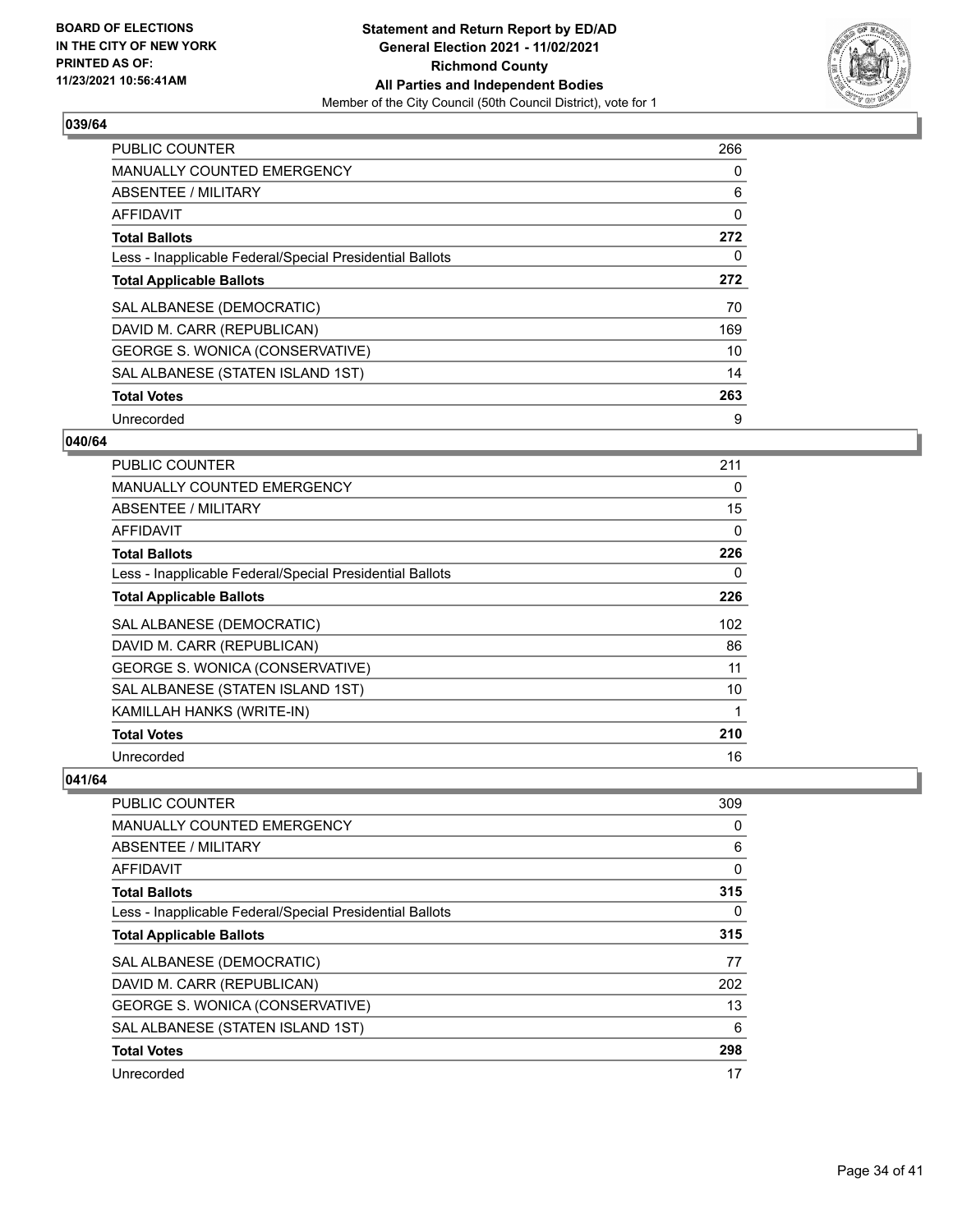

| <b>PUBLIC COUNTER</b>                                    | 268      |
|----------------------------------------------------------|----------|
| <b>MANUALLY COUNTED EMERGENCY</b>                        | 0        |
| ABSENTEE / MILITARY                                      | 10       |
| <b>AFFIDAVIT</b>                                         | $\Omega$ |
| <b>Total Ballots</b>                                     | 278      |
| Less - Inapplicable Federal/Special Presidential Ballots | 0        |
| <b>Total Applicable Ballots</b>                          | 278      |
| SAL ALBANESE (DEMOCRATIC)                                | 101      |
| DAVID M. CARR (REPUBLICAN)                               | 145      |
| GEORGE S. WONICA (CONSERVATIVE)                          | 11       |
| SAL ALBANESE (STATEN ISLAND 1ST)                         | 5        |
| <b>Total Votes</b>                                       | 262      |
| Unrecorded                                               | 16       |

#### **043/64**

| <b>PUBLIC COUNTER</b>                                    | 198 |
|----------------------------------------------------------|-----|
| MANUALLY COUNTED EMERGENCY                               | 0   |
| <b>ABSENTEE / MILITARY</b>                               | 9   |
| AFFIDAVIT                                                | 0   |
| <b>Total Ballots</b>                                     | 207 |
| Less - Inapplicable Federal/Special Presidential Ballots | 0   |
| <b>Total Applicable Ballots</b>                          | 207 |
| SAL ALBANESE (DEMOCRATIC)                                | 51  |
| DAVID M. CARR (REPUBLICAN)                               | 133 |
| GEORGE S. WONICA (CONSERVATIVE)                          | 5   |
| SAL ALBANESE (STATEN ISLAND 1ST)                         | 9   |
| <b>Total Votes</b>                                       | 198 |
| Unrecorded                                               | 9   |

| PUBLIC COUNTER                                           | 308 |
|----------------------------------------------------------|-----|
| MANUALLY COUNTED EMERGENCY                               | 0   |
| ABSENTEE / MILITARY                                      | 13  |
| AFFIDAVIT                                                | 3   |
| <b>Total Ballots</b>                                     | 324 |
| Less - Inapplicable Federal/Special Presidential Ballots | 0   |
| <b>Total Applicable Ballots</b>                          | 324 |
| SAL ALBANESE (DEMOCRATIC)                                | 96  |
| DAVID M. CARR (REPUBLICAN)                               | 194 |
| GEORGE S. WONICA (CONSERVATIVE)                          | 14  |
| SAL ALBANESE (STATEN ISLAND 1ST)                         | 8   |
| <b>Total Votes</b>                                       | 312 |
| Unrecorded                                               | 12  |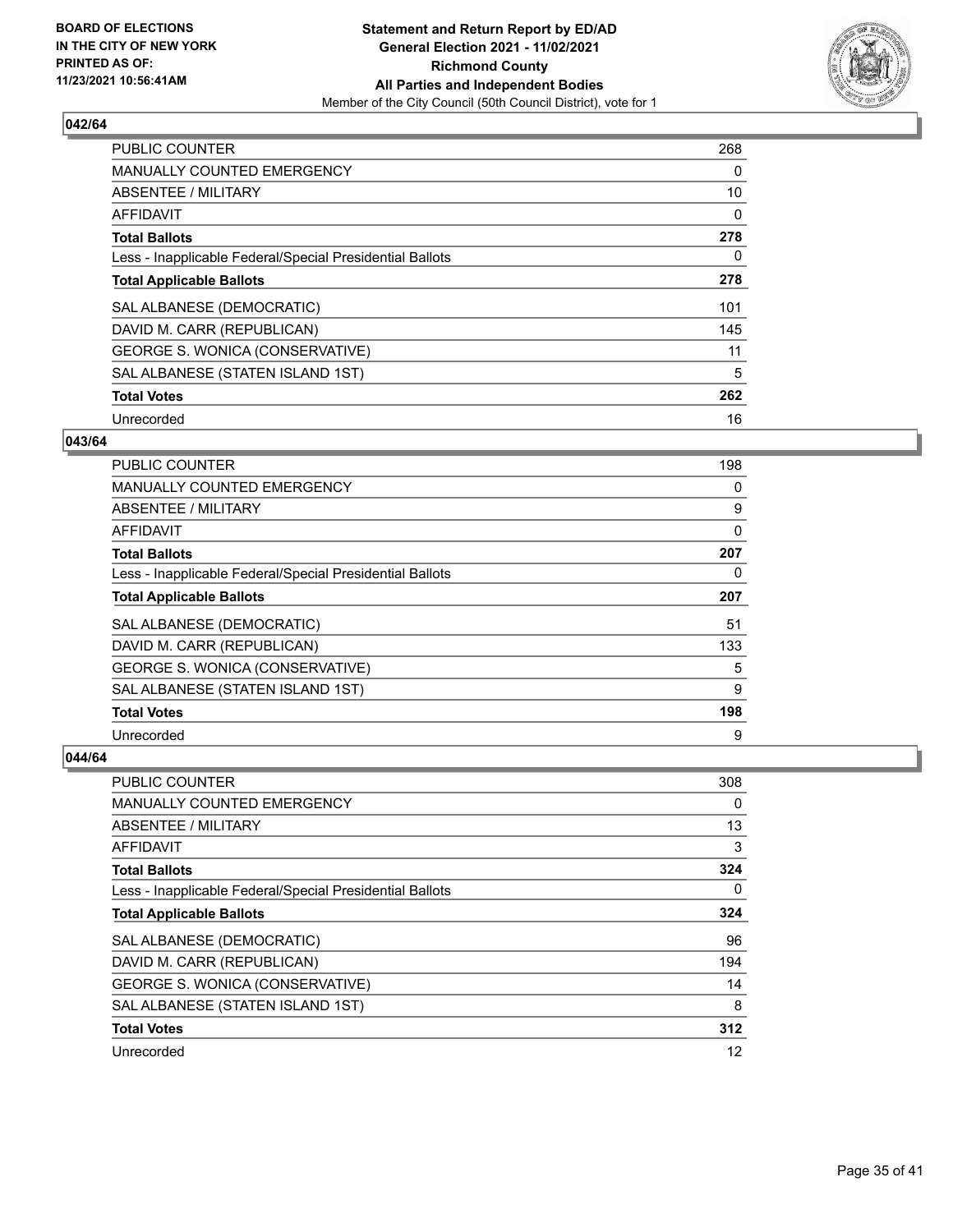

| <b>PUBLIC COUNTER</b>                                    | 280 |
|----------------------------------------------------------|-----|
| <b>MANUALLY COUNTED EMERGENCY</b>                        | 0   |
| ABSENTEE / MILITARY                                      | 26  |
| AFFIDAVIT                                                | 2   |
| <b>Total Ballots</b>                                     | 308 |
| Less - Inapplicable Federal/Special Presidential Ballots | 0   |
| <b>Total Applicable Ballots</b>                          | 308 |
| SAL ALBANESE (DEMOCRATIC)                                | 118 |
| DAVID M. CARR (REPUBLICAN)                               | 159 |
| GEORGE S. WONICA (CONSERVATIVE)                          | 16  |
| SAL ALBANESE (STATEN ISLAND 1ST)                         | 5   |
| ERIC L. ADAMS (WRITE-IN)                                 | 1   |
| UNATTRIBUTABLE WRITE-IN (WRITE-IN)                       | 1   |
| <b>Total Votes</b>                                       | 300 |
| Unrecorded                                               | 8   |

# **046/64**

| <b>PUBLIC COUNTER</b>                                    | 269 |
|----------------------------------------------------------|-----|
| <b>MANUALLY COUNTED EMERGENCY</b>                        | 0   |
| ABSENTEE / MILITARY                                      | 20  |
| AFFIDAVIT                                                |     |
| <b>Total Ballots</b>                                     | 290 |
| Less - Inapplicable Federal/Special Presidential Ballots | 0   |
| <b>Total Applicable Ballots</b>                          | 290 |
| SAL ALBANESE (DEMOCRATIC)                                | 89  |
| DAVID M. CARR (REPUBLICAN)                               | 151 |
| <b>GEORGE S. WONICA (CONSERVATIVE)</b>                   | 23  |
| SAL ALBANESE (STATEN ISLAND 1ST)                         | 12  |
| CESAR A. VARGAS (WRITE-IN)                               |     |
| <b>Total Votes</b>                                       | 276 |
| Unrecorded                                               | 14  |

| PUBLIC COUNTER                                           | 443 |
|----------------------------------------------------------|-----|
| MANUALLY COUNTED EMERGENCY                               | 0   |
| ABSENTEE / MILITARY                                      | 18  |
| <b>AFFIDAVIT</b>                                         | 6   |
| <b>Total Ballots</b>                                     | 467 |
| Less - Inapplicable Federal/Special Presidential Ballots | 0   |
| <b>Total Applicable Ballots</b>                          | 467 |
| SAL ALBANESE (DEMOCRATIC)                                | 126 |
| DAVID M. CARR (REPUBLICAN)                               | 293 |
| GEORGE S. WONICA (CONSERVATIVE)                          | 21  |
| SAL ALBANESE (STATEN ISLAND 1ST)                         | 13  |
| OLIVIA JOHANNA DRABCZYK (WRITE-IN)                       | 1   |
| <b>Total Votes</b>                                       | 454 |
| Unrecorded                                               | 13  |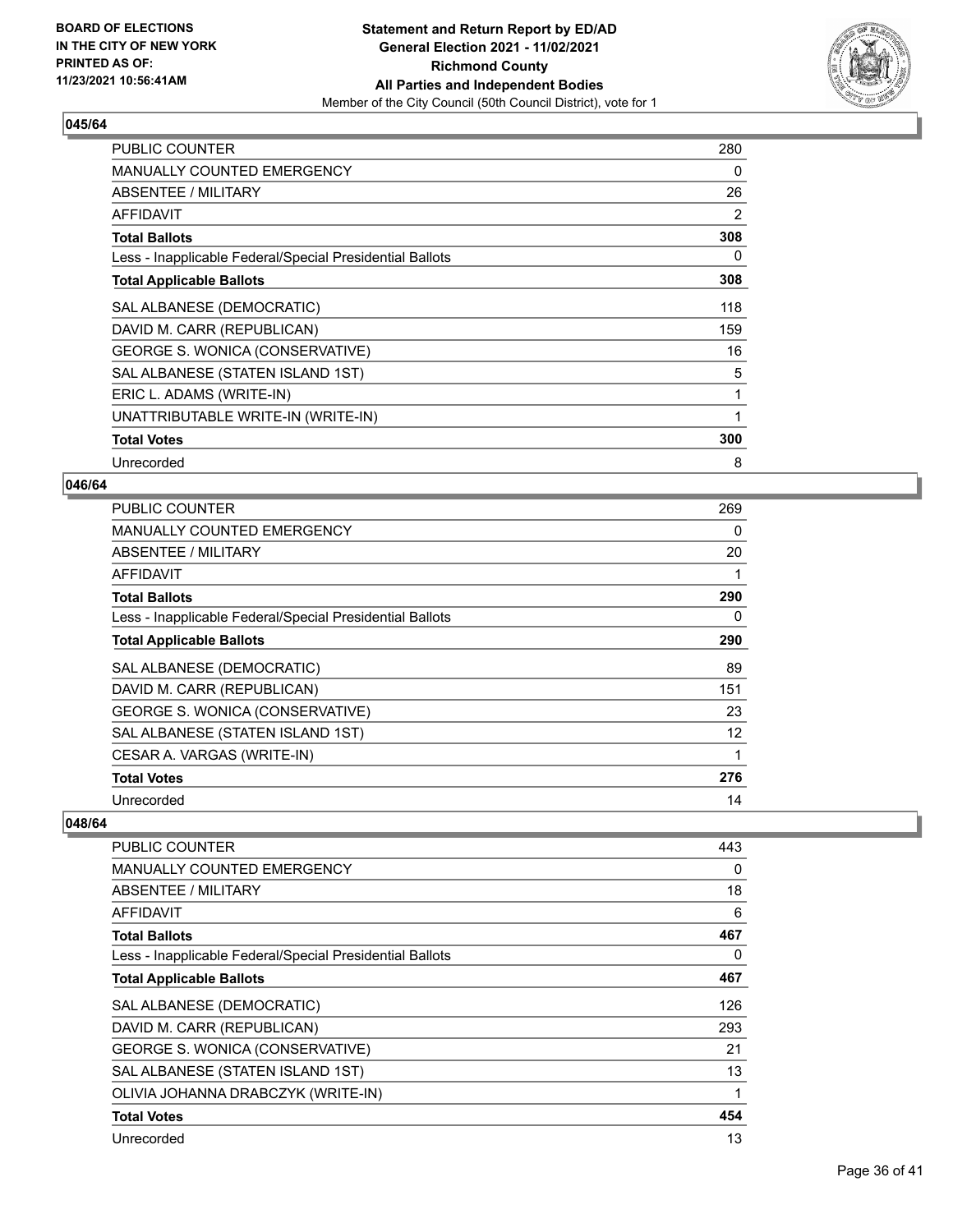

| <b>PUBLIC COUNTER</b>                                    | 381            |
|----------------------------------------------------------|----------------|
| <b>MANUALLY COUNTED EMERGENCY</b>                        | 0              |
| ABSENTEE / MILITARY                                      | 23             |
| <b>AFFIDAVIT</b>                                         | $\overline{2}$ |
| <b>Total Ballots</b>                                     | 406            |
| Less - Inapplicable Federal/Special Presidential Ballots | 0              |
| <b>Total Applicable Ballots</b>                          | 406            |
| SAL ALBANESE (DEMOCRATIC)                                | 110            |
| DAVID M. CARR (REPUBLICAN)                               | 261            |
| GEORGE S. WONICA (CONSERVATIVE)                          | 14             |
| SAL ALBANESE (STATEN ISLAND 1ST)                         | 11             |
| <b>Total Votes</b>                                       | 396            |
| Unrecorded                                               | 10             |

# **057/64**

| <b>PUBLIC COUNTER</b>                                    | 228            |
|----------------------------------------------------------|----------------|
| <b>MANUALLY COUNTED EMERGENCY</b>                        | 0              |
| ABSENTEE / MILITARY                                      | 7              |
| <b>AFFIDAVIT</b>                                         | 1              |
| <b>Total Ballots</b>                                     | 236            |
| Less - Inapplicable Federal/Special Presidential Ballots | 0              |
| <b>Total Applicable Ballots</b>                          | 236            |
| SAL ALBANESE (DEMOCRATIC)                                | 63             |
| DAVID M. CARR (REPUBLICAN)                               | 153            |
| GEORGE S. WONICA (CONSERVATIVE)                          | 10             |
| SAL ALBANESE (STATEN ISLAND 1ST)                         | $\overline{2}$ |
| JAMES LANE (WRITE-IN)                                    | 1              |
| JOSH EBERLE (WRITE-IN)                                   |                |
| SHAMUS MULLEN (WRITE-IN)                                 |                |
| <b>Total Votes</b>                                       | 231            |
| Unrecorded                                               | 5              |

| <b>PUBLIC COUNTER</b>                                    | 281      |
|----------------------------------------------------------|----------|
| <b>MANUALLY COUNTED EMERGENCY</b>                        | 0        |
| ABSENTEE / MILITARY                                      | 8        |
| AFFIDAVIT                                                | 1        |
| <b>Total Ballots</b>                                     | 290      |
| Less - Inapplicable Federal/Special Presidential Ballots | $\Omega$ |
| <b>Total Applicable Ballots</b>                          | 290      |
| SAL ALBANESE (DEMOCRATIC)                                | 65       |
| DAVID M. CARR (REPUBLICAN)                               | 191      |
| GEORGE S. WONICA (CONSERVATIVE)                          | 8        |
| SAL ALBANESE (STATEN ISLAND 1ST)                         | 9        |
| <b>Total Votes</b>                                       | 273      |
| Unrecorded                                               | 17       |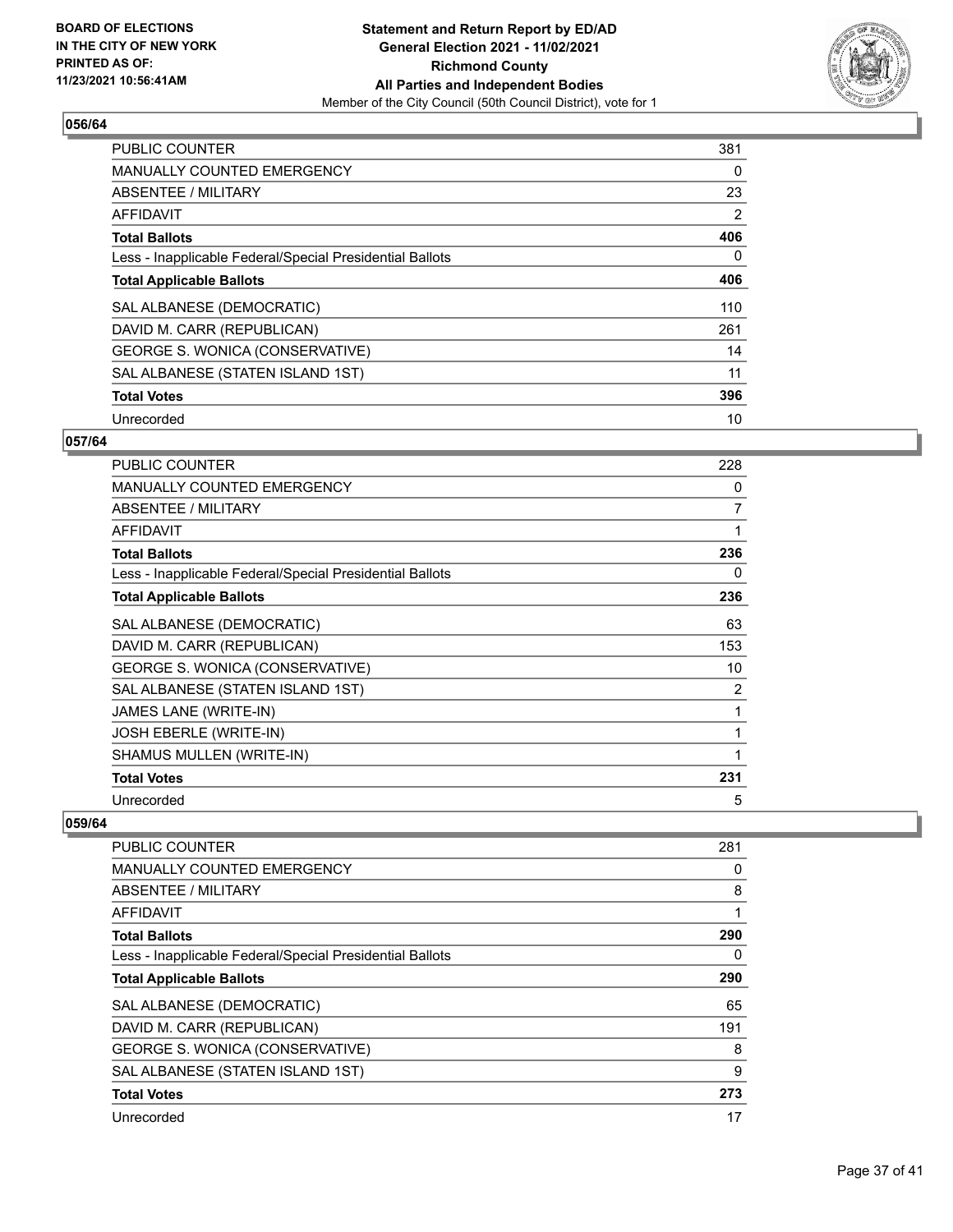

| <b>PUBLIC COUNTER</b>                                    | 178 |
|----------------------------------------------------------|-----|
| <b>MANUALLY COUNTED EMERGENCY</b>                        | 0   |
| ABSENTEE / MILITARY                                      | 9   |
| <b>AFFIDAVIT</b>                                         |     |
| <b>Total Ballots</b>                                     | 188 |
| Less - Inapplicable Federal/Special Presidential Ballots | 0   |
| <b>Total Applicable Ballots</b>                          | 188 |
| SAL ALBANESE (DEMOCRATIC)                                | 56  |
| DAVID M. CARR (REPUBLICAN)                               | 112 |
| GEORGE S. WONICA (CONSERVATIVE)                          | 3   |
| SAL ALBANESE (STATEN ISLAND 1ST)                         | 9   |
| <b>Total Votes</b>                                       | 180 |
| Unrecorded                                               | 8   |

# **062/64**

| <b>PUBLIC COUNTER</b>                                    | 312 |
|----------------------------------------------------------|-----|
| <b>MANUALLY COUNTED EMERGENCY</b>                        | 0   |
| ABSENTEE / MILITARY                                      | 22  |
| AFFIDAVIT                                                | 3   |
| <b>Total Ballots</b>                                     | 337 |
| Less - Inapplicable Federal/Special Presidential Ballots | 0   |
| <b>Total Applicable Ballots</b>                          | 337 |
| SAL ALBANESE (DEMOCRATIC)                                | 84  |
| DAVID M. CARR (REPUBLICAN)                               | 229 |
| GEORGE S. WONICA (CONSERVATIVE)                          | 8   |
| SAL ALBANESE (STATEN ISLAND 1ST)                         | 8   |
| MARIETTA CANNING (WRITE-IN)                              | 1   |
| <b>Total Votes</b>                                       | 330 |
| Unrecorded                                               | 7   |

| PUBLIC COUNTER                                           | 269      |
|----------------------------------------------------------|----------|
| <b>MANUALLY COUNTED EMERGENCY</b>                        | $\Omega$ |
| ABSENTEE / MILITARY                                      | 17       |
| AFFIDAVIT                                                |          |
| <b>Total Ballots</b>                                     | 287      |
| Less - Inapplicable Federal/Special Presidential Ballots | 0        |
| <b>Total Applicable Ballots</b>                          | 287      |
| SAL ALBANESE (DEMOCRATIC)                                | 92       |
| DAVID M. CARR (REPUBLICAN)                               | 148      |
| <b>GEORGE S. WONICA (CONSERVATIVE)</b>                   | 20       |
| SAL ALBANESE (STATEN ISLAND 1ST)                         | 11       |
| <b>Total Votes</b>                                       | 271      |
| Unrecorded                                               | 16       |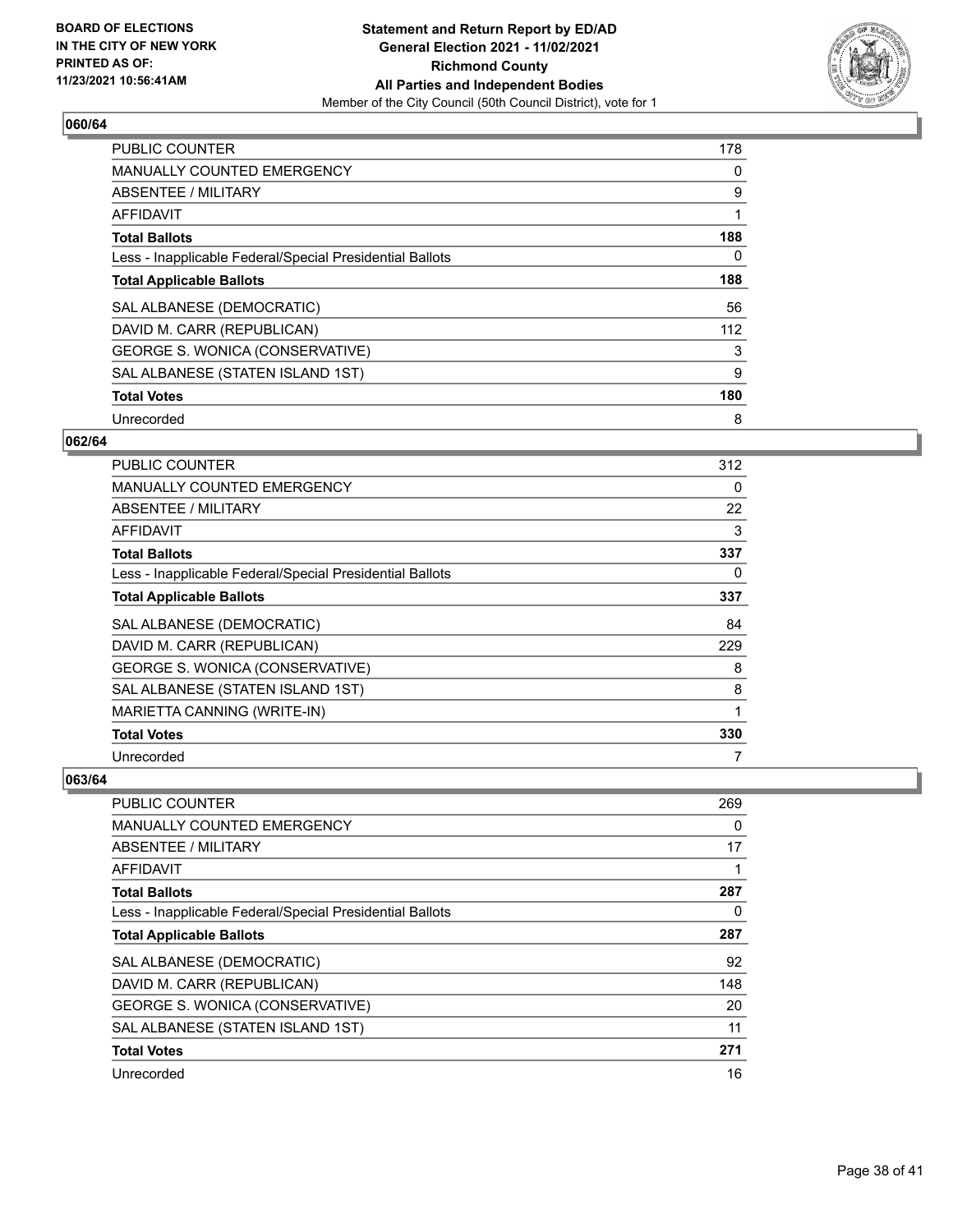

| <b>Total Votes</b>                                       | 0        |
|----------------------------------------------------------|----------|
| SAL ALBANESE (STATEN ISLAND 1ST)                         | 0        |
| GEORGE S. WONICA (CONSERVATIVE)                          | 0        |
| DAVID M. CARR (REPUBLICAN)                               | $\Omega$ |
| SAL ALBANESE (DEMOCRATIC)                                | $\Omega$ |
| <b>Total Applicable Ballots</b>                          | 0        |
| Less - Inapplicable Federal/Special Presidential Ballots | 0        |
| <b>Total Ballots</b>                                     | 0        |
| AFFIDAVIT                                                | $\Omega$ |
| ABSENTEE / MILITARY                                      | 0        |
| MANUALLY COUNTED EMERGENCY                               | 0        |
| <b>PUBLIC COUNTER</b>                                    | 0        |

# **065/64**

| PUBLIC COUNTER                                           | 0        |
|----------------------------------------------------------|----------|
| MANUALLY COUNTED EMERGENCY                               | 0        |
| ABSENTEE / MILITARY                                      | 0        |
| AFFIDAVIT                                                | 0        |
| <b>Total Ballots</b>                                     | 0        |
| Less - Inapplicable Federal/Special Presidential Ballots | 0        |
| <b>Total Applicable Ballots</b>                          | 0        |
| SAL ALBANESE (DEMOCRATIC)                                | $\Omega$ |
| DAVID M. CARR (REPUBLICAN)                               | 0        |
| GEORGE S. WONICA (CONSERVATIVE)                          | 0        |
| SAL ALBANESE (STATEN ISLAND 1ST)                         | 0        |
| <b>Total Votes</b>                                       | 0        |

| PUBLIC COUNTER                                           | 0 |
|----------------------------------------------------------|---|
| MANUALLY COUNTED EMERGENCY                               | 0 |
| <b>ABSENTEE / MILITARY</b>                               | 0 |
| AFFIDAVIT                                                | 0 |
| <b>Total Ballots</b>                                     | 0 |
| Less - Inapplicable Federal/Special Presidential Ballots | 0 |
| <b>Total Applicable Ballots</b>                          | 0 |
| SAL ALBANESE (DEMOCRATIC)                                | 0 |
| DAVID M. CARR (REPUBLICAN)                               | 0 |
| GEORGE S. WONICA (CONSERVATIVE)                          | 0 |
| SAL ALBANESE (STATEN ISLAND 1ST)                         | 0 |
| <b>Total Votes</b>                                       | 0 |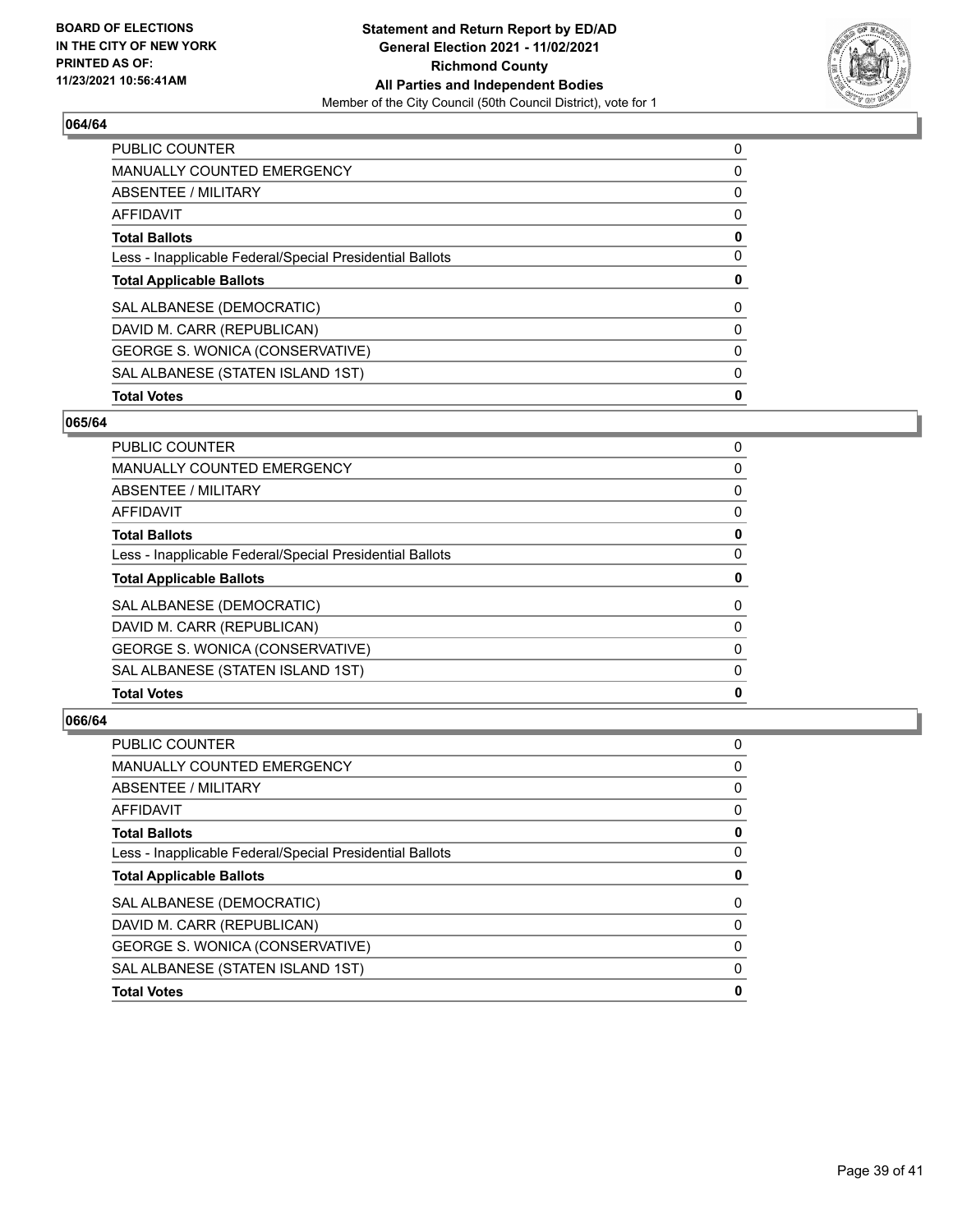

| <b>PUBLIC COUNTER</b>                                    | 0 |
|----------------------------------------------------------|---|
| <b>MANUALLY COUNTED EMERGENCY</b>                        | 0 |
| ABSENTEE / MILITARY                                      | 0 |
| <b>AFFIDAVIT</b>                                         | 0 |
| <b>Total Ballots</b>                                     | 0 |
| Less - Inapplicable Federal/Special Presidential Ballots | 0 |
| <b>Total Applicable Ballots</b>                          | 0 |
| SAL ALBANESE (DEMOCRATIC)                                | 0 |
| DAVID M. CARR (REPUBLICAN)                               | 0 |
| GEORGE S. WONICA (CONSERVATIVE)                          | 0 |
| SAL ALBANESE (STATEN ISLAND 1ST)                         | 0 |
| <b>Total Votes</b>                                       | 0 |